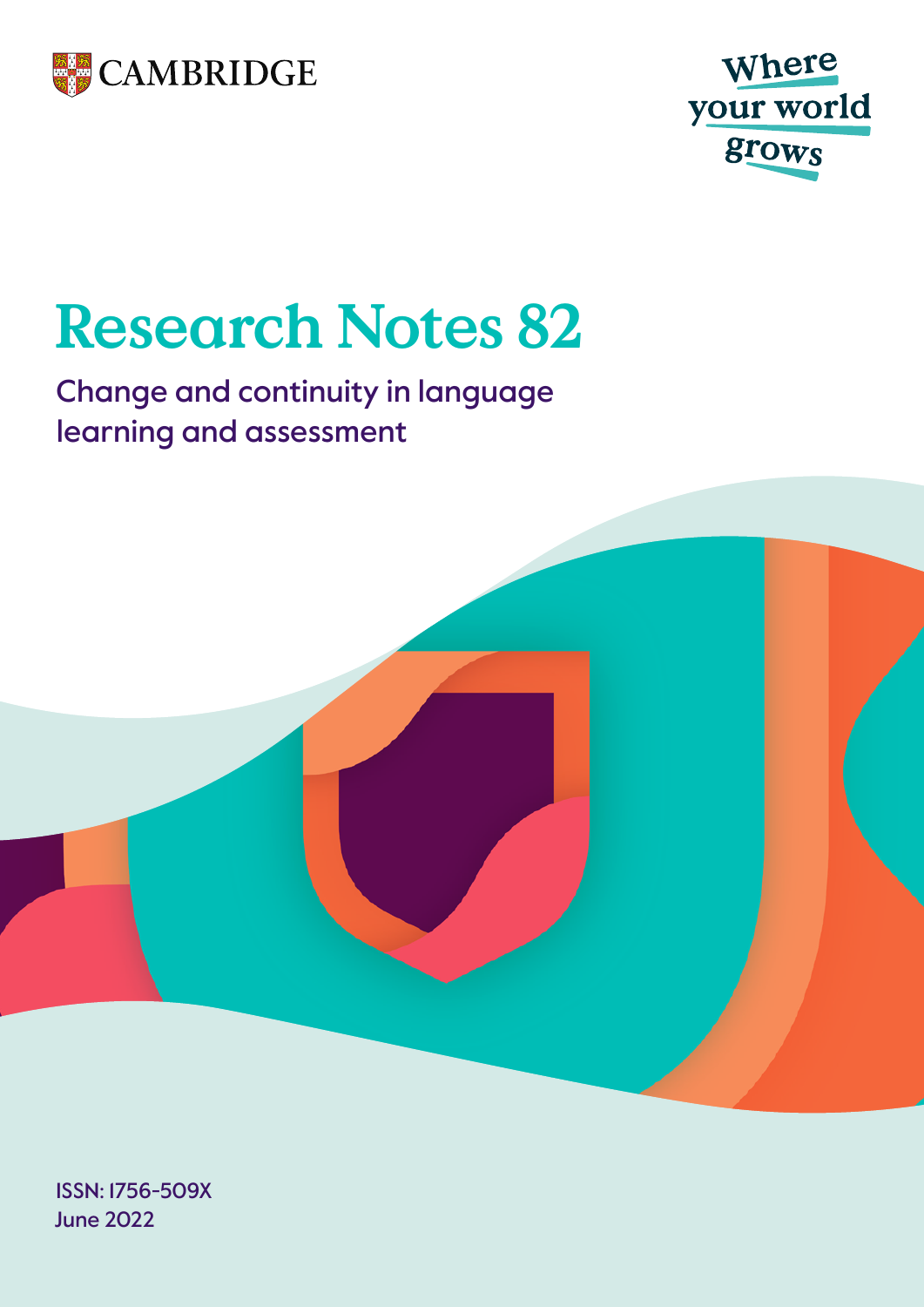

Issue 82/June 2022

**Senior Editor and Editor** Siân Morgan, Marketing & Research, Cambridge University Press & Assessment John Savage, Marketing & Research, Cambridge University Press & Assessment

Typeset in the United Kingdom by Abound Creative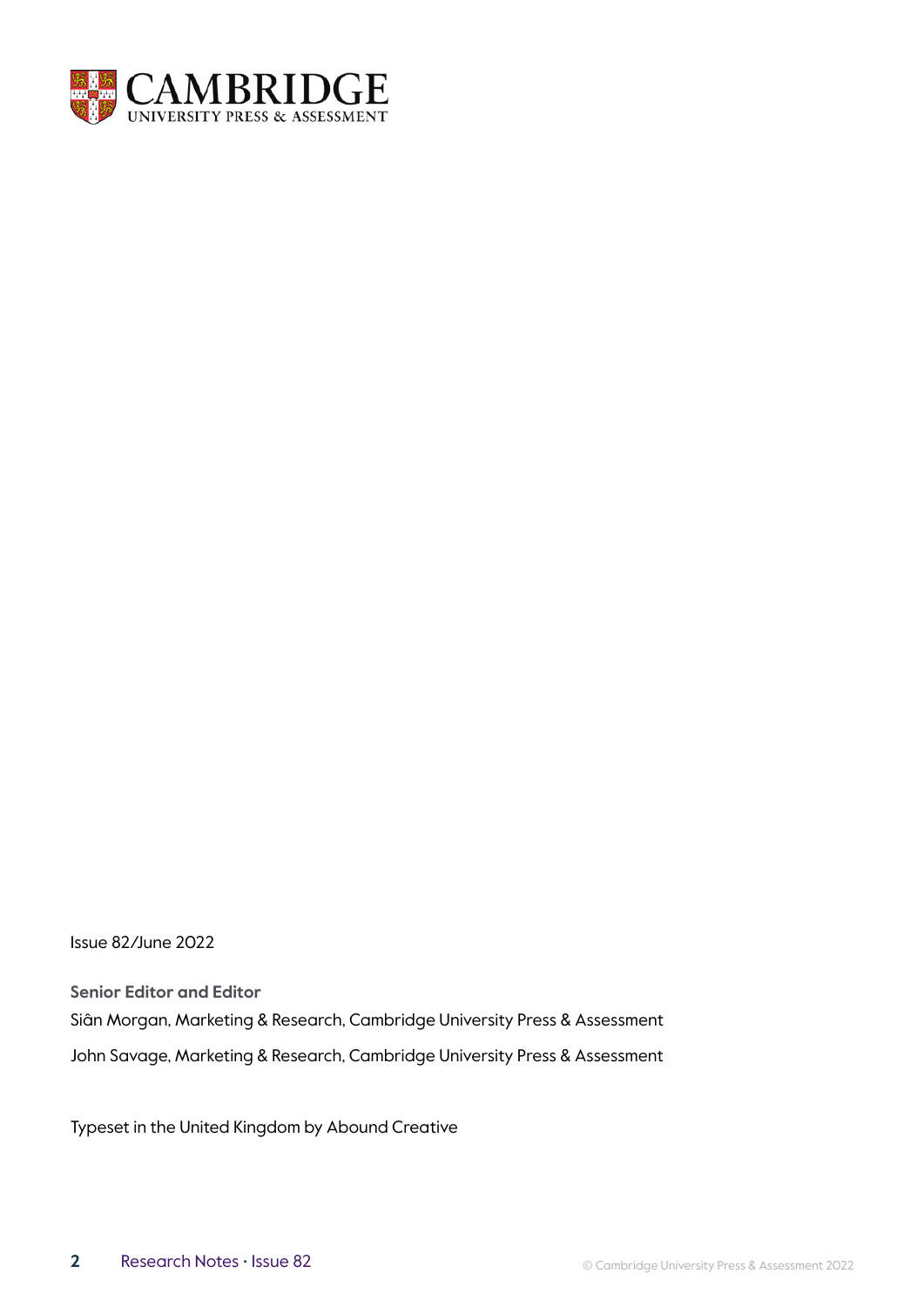## **Contents**

#### **4 [Editorial](#page-3-0)**

#### **5 [What do teachers do in the age of Zoom? The Covid-19 crisis](#page-4-0)  [and the role of the language teacher](#page-4-0)**

Sarah Albrecht, Product Insight and Ideation, Cambridge University Press & Assessment

#### **23 From slifor to Slytherin[: The relationship between word form](#page-22-0)  [and meaning](#page-22-0)**

Colin Williams, Cambridge English Qualifications, Cambridge University Press & Assessment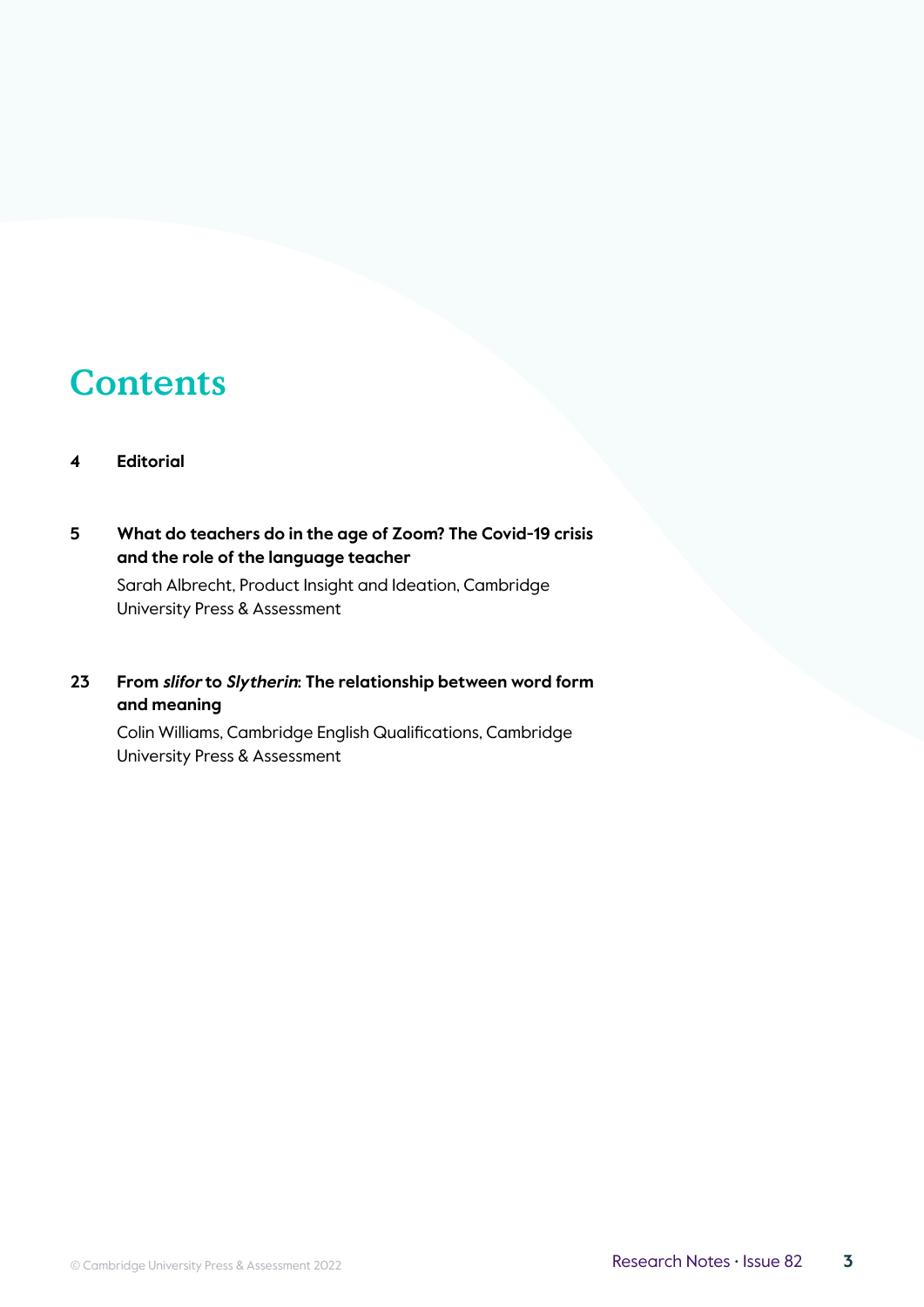## <span id="page-3-0"></span>**Editorial**

Many of our colleagues at Cambridge University Press & Assessment come from teaching backgrounds. Often, they continue their professional development by undertaking a postgraduate degree to focus on their particular area of interest. In this issue of *Research Notes*, two reports from Sarah Albrecht and Colin Williams illustrate the importance of both change and continuity in successful language teaching and learning.

Sarah Albrecht, drawing on her Masters' dissertation, examines the sudden, unplanned changes in teachers' professional lives following the onset of the of Covid-19 crisis. She uses semi-structured interviews to analyse their experiences and changing roles as they moved to online teaching. She found that the teacher and technology were experienced as completely co-dependent and identified the need for both systematic Continuous Professional Development (CPD) and a global levelling up of digital services.

Colin Williams summarises the findings of his Master's thesis – an investigation on whether word forms carry meaning. He focuses on phonesthemic *onset clusters* – groups of two or more consonant sounds which precede a vowel at the start of a word, e.g. **str-** in *strike*, *stretch* and *string*. Using the British National Corpus (BNC), he analyses how frequently particular onset clusters can be mapped to words from the same semantic field in Present Day English (PDE). He focuses on two questions: Is there a preponderance of words with the same onset cluster which relate to the same concept in Present Day English? And can native speakers identify phonesthemes in obsolete Old English and Middle English words to deduce meaning?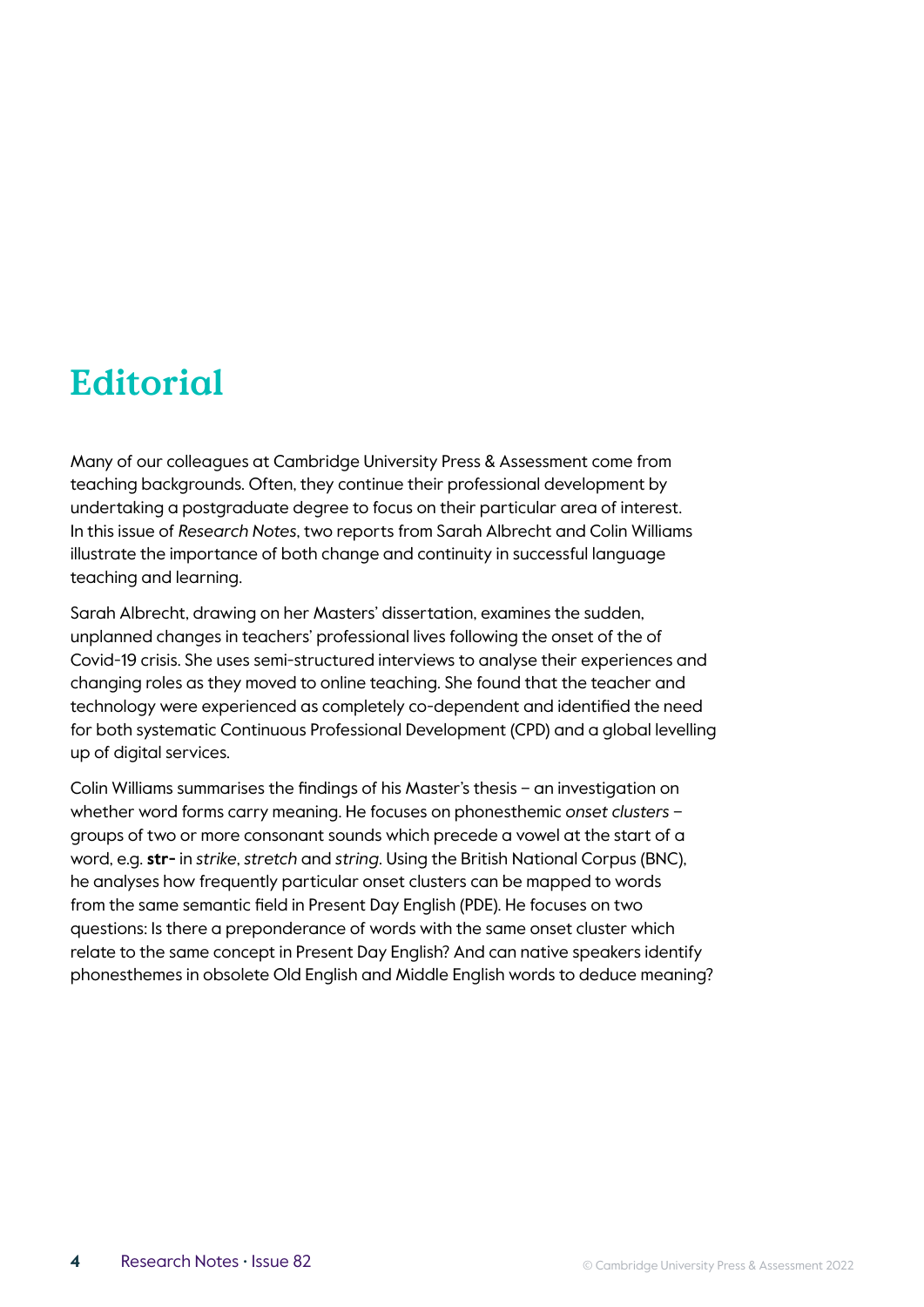## <span id="page-4-0"></span>**What do teachers do in the age of Zoom? The Covid-19 crisis and the role of the language teacher**

Sarah Albrecht, Product Insight and Ideation, Cambridge University Press and Assessment

## **Summary**

This paper is based on a Master's thesis in Digital Education submitted to Edinburgh University (UK) in 2021. The research was funded by Cambridge Assessment English. The MSc was supervised by Dr Philippa Sheail.

The Covid-19 crisis generated an unprecedented challenge for educational systems across the globe, obliging many teachers to rapidly shift from traditional classrooms to the online environment. This article describes a qualitative research project based on the resulting hypothesis that teacher roles were significantly displaced.

Previous studies in the field identified key changes in teacher roles, but few focused specifically on language education, which is uniquely complex due to the importance of non-verbal communication and social interaction for language acquisition. In contrast to previous research, this study took a socio-material approach, which sought the examination of the emerging relationships between human and material actors grounded in an understanding that humans are just one constituent part of messy phenomena.

In this study, experiences of educators of the changing role of the teacher in relation to the Covid-19 crisis were examined. The *Cambridge Assessment English MOOC: Teaching English Online* was used as a means of recruiting participants from mainstream education settings. Fourteen semi-structured interviews were carried out and included questions aimed at foregrounding digital things based on the Adams and Thompson (2016) publication *Researching a Posthuman World: Interviews*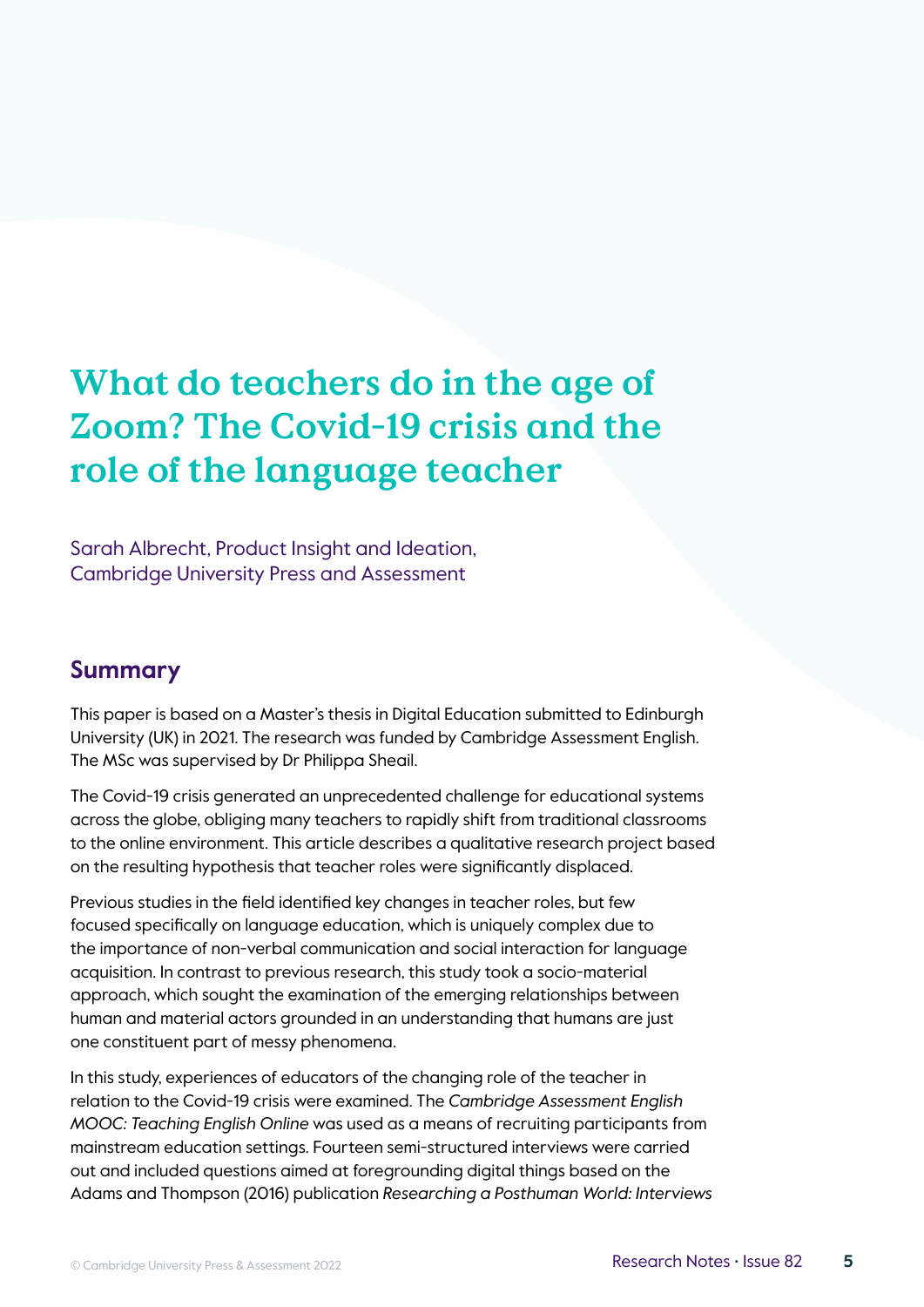*with Digital Objects*. The interviews were then analysed inductively following Braun and Clarke's (2006) six-step thematic analysis framework.

Participants described digital invitations in which technology positively impacted the teacher's role, with successful socio-material entanglements interpreted as drawing on the combined strengths of the human and material. Certain positive experiences were noted to do 'double duty' by combining a focus on the facilitation of interaction with socio-affective presences, often involving the effective use of multimedia and *multimodality*. A need for more systematic Continuous Professional Development (CPD) was noted as well as an urgency for a global levelling up of digital services. Finally, the study demonstrated that the teacher and technology were experienced as completely co-dependent, pointing to a need to revise the perception of teacher roles as independent from technology.

Findings from this study may support learning and assessment providers in improving digital education provision for educators, thus enabling teachers to find new ways to harness the potential of online teaching, and reducing anxiety surrounding this learning environment and the role of the teacher within it.

## **Introduction**

By April 1 2020, more than 1.5 billion learners across 165 countries were affected by Covid-19 school closures (UNSECO 2020). The unprecedented educational crisis obliged significant numbers of teachers, with minimal warning and little or no online teacher training, to rapidly shift their teaching to the online environment (Carrillo and Flores 2020). This sudden redirection, arguably, no longer allowed teachers the choice 'either to embrace the new media enthusiastically or stand aside watching its inevitable unfolding' (Clegg, Hudson and Steel 2003:39) – a phenomenon observed by Clegg et al in relation to earlier phases of digital education. Indeed, according to Comas-Quinn (2011), while many factors affect successful online language learning, success is strongly linked to the ease with which teachers transition to the complex teacher roles associated with this environment. As such, the Covid-19 crisis provided an unparalleled opportunity for research into teachers' experiences of their roles.

## **Focus of the study**

Even before the Covid-19 crisis, Zheng, Lin and Hsu (2018), drawing on data from Zandberg and Lewis (2008) and Watson, Pape, Murin, Gemin and Vashaw (2015), reported ever-increasing numbers of US K-12<sup>1</sup> students participating in online language courses, yet research indicated lower student satisfaction in these courses than other subjects (Oliver, Kellogg and Patel 2012). Despite the overt challenges of teaching a language online, including constraints in terms of body language and social interaction (Jabeen and Thomas 2015, Lin and Warschauer 2015, Lin and Zheng 2015), most research into teacher roles in online education does not

<sup>1</sup> US publically-supported schools from kindergarten (K) to 12th grade (12).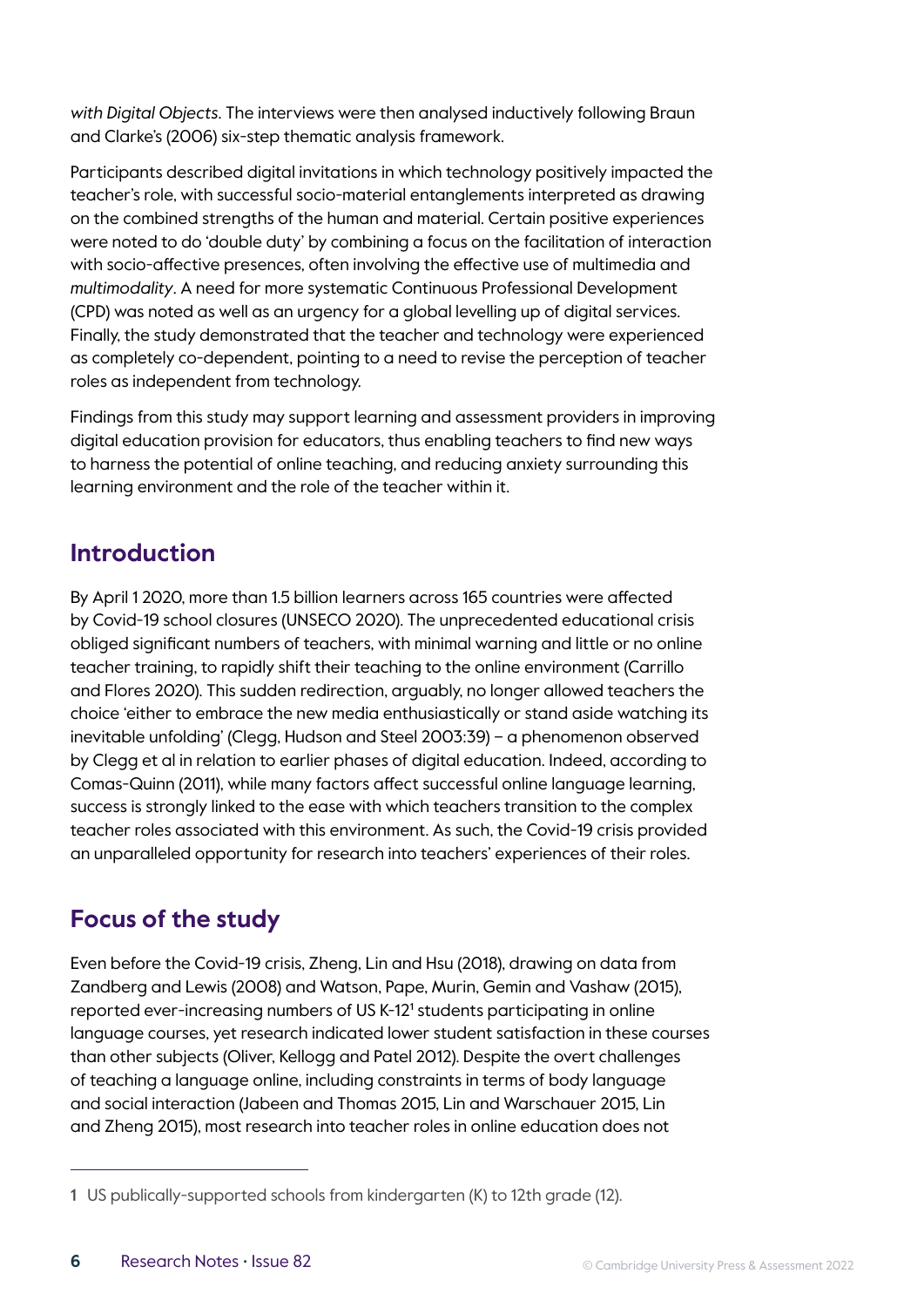relate to language education. Similarly, online language education from K-12 has been recognised as both under-theorised and under-researched, with teacherlevel factors largely ignored (Lin and Zheng 2015). As a result, this study focuses specifically on English as a Second Language (ESL) teachers working in mainstream secondary and tertiary education, arguably a particularly interesting context given that class sizes tend to be larger and student abilities more mixed than in Private Language Schools (PLS).

In 2002, Coppola, Hiltz and Rotter (2002) proposed a conceptual framework based on research into teachers' perceptions of the changes deemed necessary for shifting to an online asynchronous environment. Despite the importance of their study to later work, their conceptual framework did not fully account for technology, solely considering the human's enactment on, or agency over, the technology (Knox 2014). This research study, therefore, attempts to move beyond this perspective by taking a socio-material approach, aiming to 'destabilise the widespread account of technology as stable singular tools separate from and under the control of human beings' (Sørensen 2009:32). A socio-material perspective contends that it is in the relationships across the human and the material that the ability to do things arises: '[a]ll things – human and non-human, hybrids and parts, knowledge and systems – emerge as effects of connections and activity' (Fenwick, Edwards and Shawchuk 2011:3).

Given the present study focuses on language education, it is important to acknowledge the well-respected Communicative Approach (CA) to language teaching with its focus on fostering 'communicative competence' in students (Hymes 1972): 'language learning may be seen as a process which grows out of the interaction between learners, teachers, texts and activities' (Breen and Candlin 1980, cited in Kim 2015:2). The teacher's role is described as twofold, being that of a 'facilitator of communication' and an 'independent participant' with the focus on facilitating student interactivity and acting as a knowledgeable peer. According to Breen and Candlin (1980), the double role presupposes secondary roles such as organiser of resources, guider of activities, monitor, feedback provider, researcher, and learner and co-participant (Breen and Candlin 1980).

In 2003, Stephen Bax extended the CA through proposing the Context Approach, in which educators carefully select methodology based on a prior analysis of students' individual needs, classroom, and local and national cultures (Bax 2003:287). While context is generally understood to be critical for effective language teaching, Fenwick (2015) warned that 'to treat context as an abstract container is to miss the turmoil of relationships among these myriad non-human as well as human elements that shape, moment to moment, particular dynamics in context' (Fenwick 2015:83). Indeed, the Covid-19 crisis, which constitutes a complex entanglement of many actors (nature, humans, media, politics and technology) is perhaps a fitting exemplification of sociomaterialism, demonstrating how humans are only one constituent part of messy phenomena in constant flux. So, while acknowledging the widespread adoption of the Communicative and Context Approaches that provide steadfast pedagogical frameworks for language education, the socio-material perspective adopted in this study aims to allow for teachers' experiences to emerge in relation to the socio-material entanglements they experience.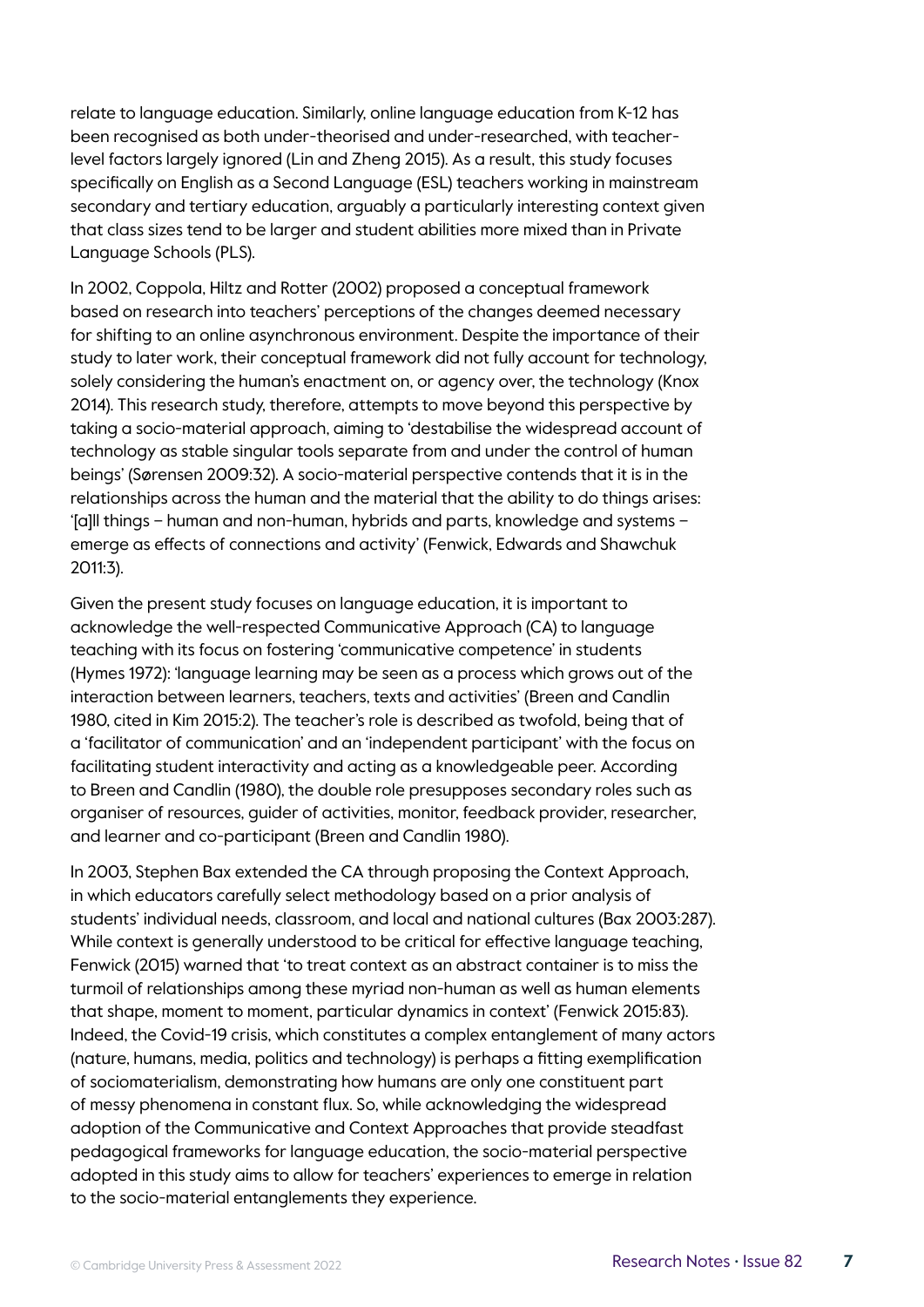## **Participant profiles and methods**

With this socio-material stance in mind, the following research question was formulated: *What are teachers' experiences of the changing role of the teacher during the Covid-19 school closure crisis?*

The first stage of the research involved recruiting participants from a broad spectrum of countries and teaching situations through targeting educators undertaking the *Cambridge Assessment English MOOC: Teaching English Online*. Purposeful criterion sampling was used to source 14 in-service ESL teachers who were proficient users of English and who were forced to shift their teaching online as a direct result of Covid-19. They were sourced from secondary schools (7), universities (5) and further education colleges (2) in: Argentina (2), Iraq (1), Italy (1), Mexico (1), Oman (1), Romania (1), Russia (1), Peru (1), Spain (2) and the UK (3), included four L1 English speakers, and eleven female and three male participants. Teaching platforms included *Zoom*, *Teams*, *Campus*, *Google Meet*, *Google Classroom*, *Telegram* and *WhatsApp*. Participants ranged in their experience of working with technology and one described prior experience teaching online in a different context. All data relating to the participants was anonymised and treated as confidential, so participants in this report have been given pseudonyms (Patton 2014).

Semi-structured interviews were carefully designed both 'to journey into another's perspective' (Arthur, Waring, Coe and Hedges 2012:171) and to make online teaching the subject of the inquiry. This was attempted by employing two heuristic techniques taken from the Adams and Thompson (2016) publication *Researching a Posthuman World: Interviews with Digital Objects*, described as 'specific tricks' to invite nonhuman things to speak to us (Latour 2005:79). The two heuristics were 'gathering anecdotes' (2016:24) and 'listening for the invitational quality of things' (2016:40), and an additional heuristic of 'studying breakdowns, accidents and anomalies' (2016:49) was included when suitable. According to van Manen (2014:250), 'the "anecdote" lets one grasp meaning experientially', detailing what occurred and not why it occurred, aiming to describe and show rather than argue or explain . Despite attempts to foreground online teaching, the interview question relating to anecdotes about good/bad online lessons did not always foreground the technology, and some participants interpreted the question to focus solely on their teaching methodology. The second heuristic, 'listening for the invitational quality of things', was selected to focus on the positive and negative agency of technology in influencing teacher roles, with questions on what technology invited/prevented and encouraged/discouraged them from doing. These questions appeared more fruitful, with participants describing how the technology provided opportunities to work in new ways.

A step-by-step process was employed as well as an interview guide, which listed and grouped themes for exploration with the aim of providing focus for the interviewer (Patton 2014). I was also aware of the potential weakness of the 'interviewer effect' (Denscombe 2017), in which participants' responses are affected by both their perception of the interviewer and the requirements of the situation. To mitigate this, the research purpose and topics were shared before and at the start of the interview. As a researcher, I was aware of my unconscious bias affecting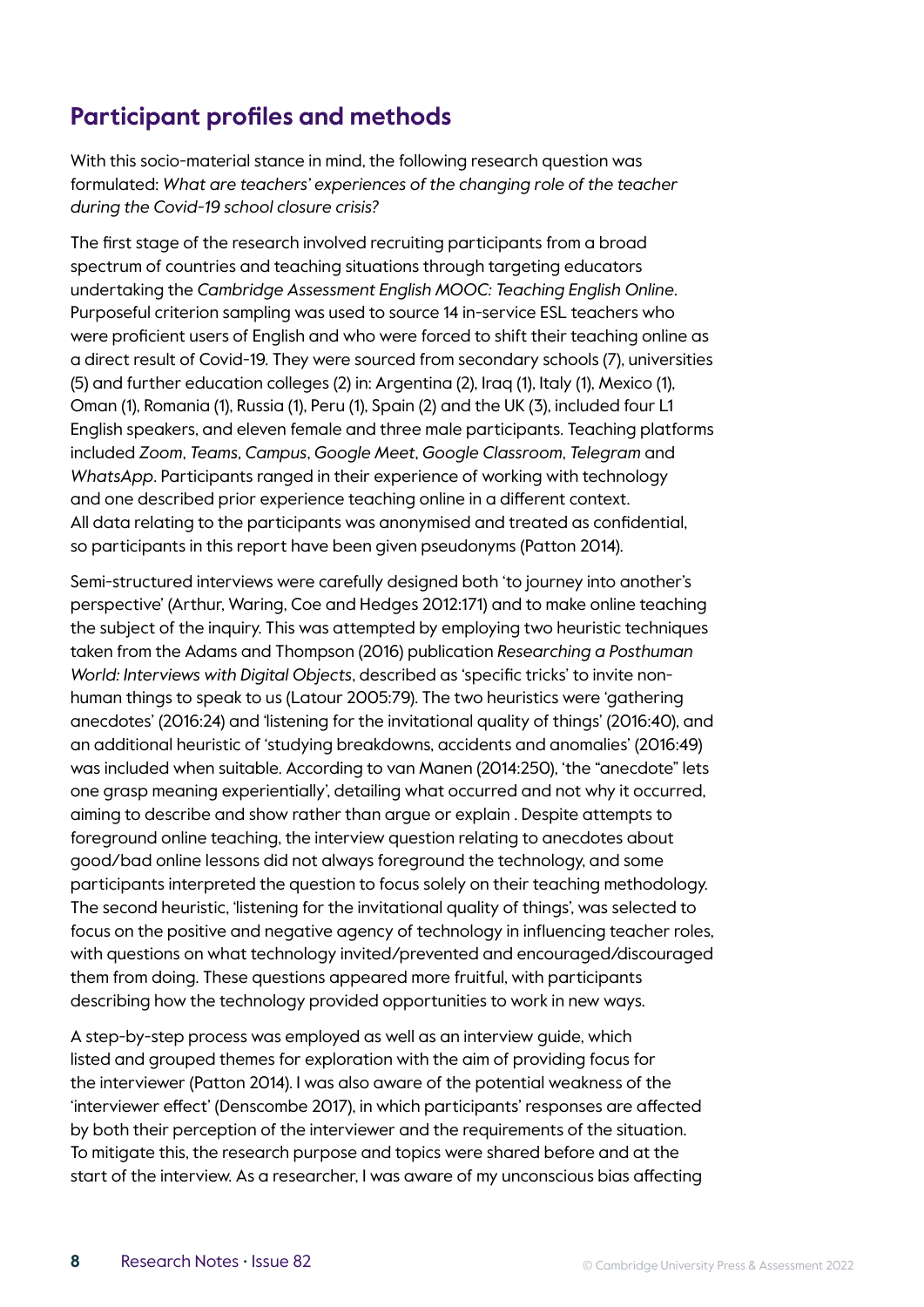the credibility of my interpretations, so 'member checking' was employed to check participant interpretations during and post-interview.

The final stage involved in-depth data analysis. Firstly, the digital transcriptions automatically produced by voice recording software were carefully checked, allowing for early data analysis and the emergence of initial thoughts and interpretations. Thematic analysis using Braun and Clarke's (2006) six-step framework was adopted to analyse interviews inductively and extract themes to illustrate key findings, portraying the relationships across the social and material. Main themes and subthemes emerged inductively, sometimes linking tangibly to the interview questions and therefore to the Adams and Thompson (2016) heuristics. Other themes related the traditional roles of the language teacher that were in my mind when analysing the data, as well as teacher feelings and types of technology. Reviewing these themes allowed for common threads to be drawn out which then merged, and the active process of writing and reflecting allowed for more connections to be deciphered and interpreted.

## **Findings, discussion and implications**

#### **Constraints**

The first theme, 'constraints', aims to explain some of the limitations experienced by participants given that they directly impacted the scope of teaching experiences.

#### *All of a sudden they removed the group from me and put them in these small windows. (Inga, Russia)*

Participants generally felt underprepared for online teaching and were disproportionally affected by the unfolding medical emergency. Most notably, participants were heavily constrained by digital inequality. According to van Dijk (2020), the digital divide stretches beyond a lack of digital access but is magnified where there is also a shortage of technological knowledge and skills, and according to Robinson (2009), a propensity to adopt an instrumental approach to using computers, which might involve presenting existing materials rather than engaging students in deeper learning through technology. In this study, teachers in lower- and middle-income countries and institutions were greatly impacted by digital inequality, being limited to teaching via *WhatsApp* or *Telegram* with no possibility for audio/ video-conference-enabled classes.

#### *We use basically text messages, and uploading videos and pictures, because they don't have the technology or a good Wi Fi to sign up with a better platform. (Rosa, Argentina)*

Rosa described a typical lesson which started with a text message to say 'good morning', and included sending a video to explain a grammar point and requesting students copy out a task, provided by text message, onto paper to complete. She then requested students answered questions via the chat function and provided feedback using typing, symbols and emojis. Photos were used instead of uploading documents, and voice recordings used for listening and pronunciation exercises.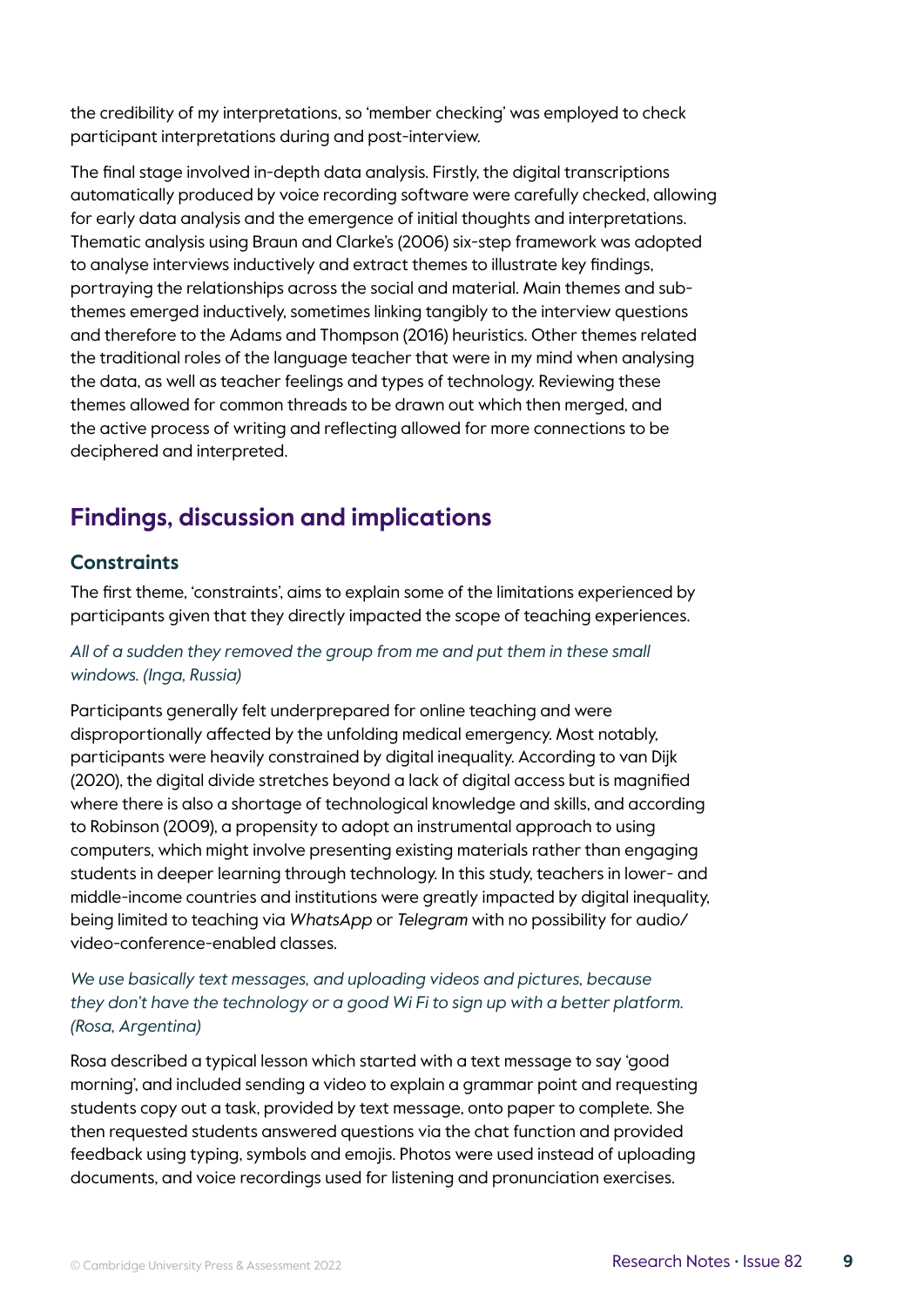Teaching via *WhatsApp* was described as accessible to the largest number of students possible, being both familiar and authentic, and while Rosa reported numerous students not engaging in the lessons, she was thankful to be able to continue providing education.

Even participants working in higher-income institutions experienced unequal digital access, as well as technical problems, with many participants reporting a lack of digital confidence particularly at the outset of the crisis. Despite enrolling on the gratis *Cambridge Assessment English MOOC: Teaching English Online*, none of the participants described having received more formal training in teaching online, and many noted how the unpredictability of technical issues and user errors continued to negatively impact their teaching some 11 months after the first lockdown in Spring 2020.

#### If something goes wrong, it goes very, very wrong; we're depending on the *technology to work, the lessons are unsavable if it doesn't. (Steph, UK)*

Some participants noted the learning environment itself as a constraint, which became a key concern when considering teaching options, for example noisy siblings and pets were sometimes present during lessons. Finally, many teachers described restrictions imposed by institutions and administrations in response to the pandemic, such as a reduction in weekly English classes, large class sizes, no camera policies or removal of official student grading. A requirement to continue preparing for standardised tests (such as IELTS) placed notable pressure on one teacher. Indeed, assessment was noted by some teachers as the most challenging aspect of their job when teaching online.

#### **Digital invitations**

Across the data, an overarching critical theme of digital invitations emerged, highlighting the ways in which teachers were positively influenced by entanglements with technology to alter their teaching roles. Crucially, however, not all digital invitations were universally perceived as positive. These digital invitations will now be explored in relation to five other key themes which emerged: preparedness, shifted communication, facilitating interaction, monitoring, and socio-affective presence.

#### **Preparedness**

The 'preparedness' theme encompasses the role of preparing for and organising lessons and has been divided into four sub-themes: planning, professional development, preparing to mitigate technical difficulties/user errors, and organisation. Participants in this study noted these roles as more involved, especially at the start of the school lockdown period, and they often described a steep augmentation in workload because of this. Indeed, US research from 2012 found more than half of American public institutions reported the additional time and effort required to teach online compared to teaching corresponding face-to-face courses (Allen and Seaman 2012).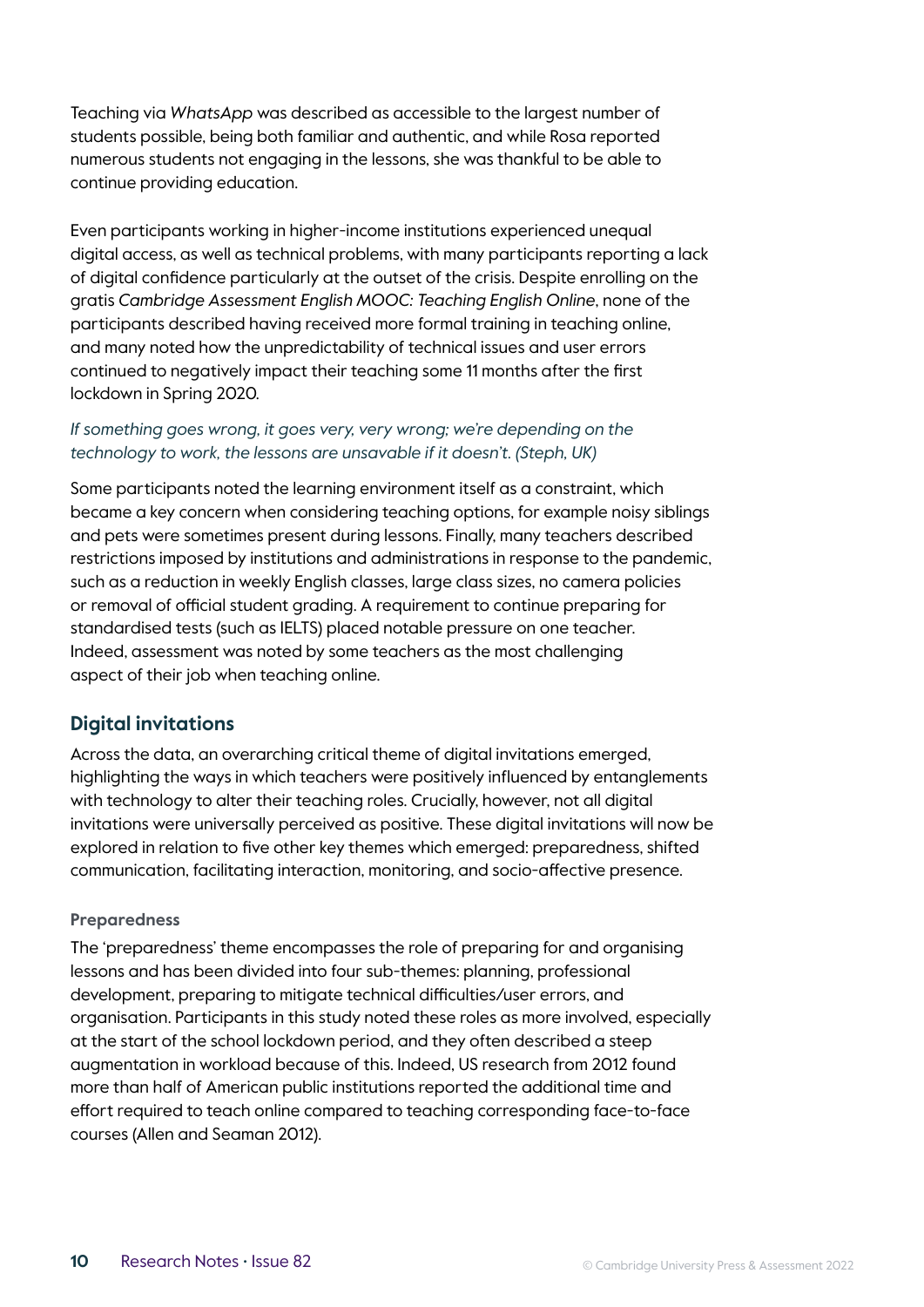Firstly, participants reported less improvision and more systematic lesson planning, and for some this was experienced as an invitation to return to the fundamentals of lesson planning. More systematic planning was described as dividing lesson stages into sub-stages, and thinking more carefully about questioning, checking for understanding, and leading students in meaning making. This finding aligned with Coppola et al (2002) who referred to teachers becoming more involved in facilitating the cognitive process through targeted, deliberate questions to help students think and make meaning.

*You need to think how you're going to ask something, how you're going to make them*  think. I need to divide all the different steps very carefully to make sure that they will *understand. (Rosa, Argentina)*

#### *It's difficult online to create a lesson out of nowhere. (Valentina, Italy)*

Similarly, for many participants teaching online provided a positive invitation in terms of professional development, and participants reported attending more webinars and searching for new resources and methodologies online to help prepare lessons.

However, although participants noted being invited to spend extra time learning how to use digital resources and planning digital interactions carefully to mitigate user error, many experienced what Ross and Collier described as the 'tensions between the complexities of online teaching and learning and the rigidity of the technologies and environments they must use to teach' (2016:20). Examples included students finding themselves in a breakout room without their peers; on-screen annotations being transferred automatically from one screen to the next; and being unable to share screens across multiple breakout rooms. Helen (UK) described wanting to teach her students to highlight key words in texts as part of an IELTS reading preparation class and noted the activity was less successful because she hadn't planned exactly how the highlighting would happen.

#### *The lessons that don't go well are because you're still trying to use the materials you've been using in the classroom, and you haven't really thought through how these are going to work online. (Helen, UK)*

Finally, various participants noted being invited by technology to organise teaching/ learning materials differently, experiencing a shift in the teacher's organisational role from being mainly the teacher's responsibility to becoming more distributed across the different actors (e.g. digital tools, physical materials, students, parents etc.).

Entanglements with technology which built on the strengths of digital tools were most favourably regarded, such as using virtual learning environments like Google Classroom, which were reported to increase transparency, immediacy and accuracy and save the teacher time through helping organise materials and enabling their easy retrieval, as well as supporting with the delivery and submission of student tasks.

*I* used to have like a folder full of their essays and everything was everywhere, and *since I've been working with Google Classroom, I have everything in one place. I am learning to be more organized thanks to those tools. (Elena, Mexico)*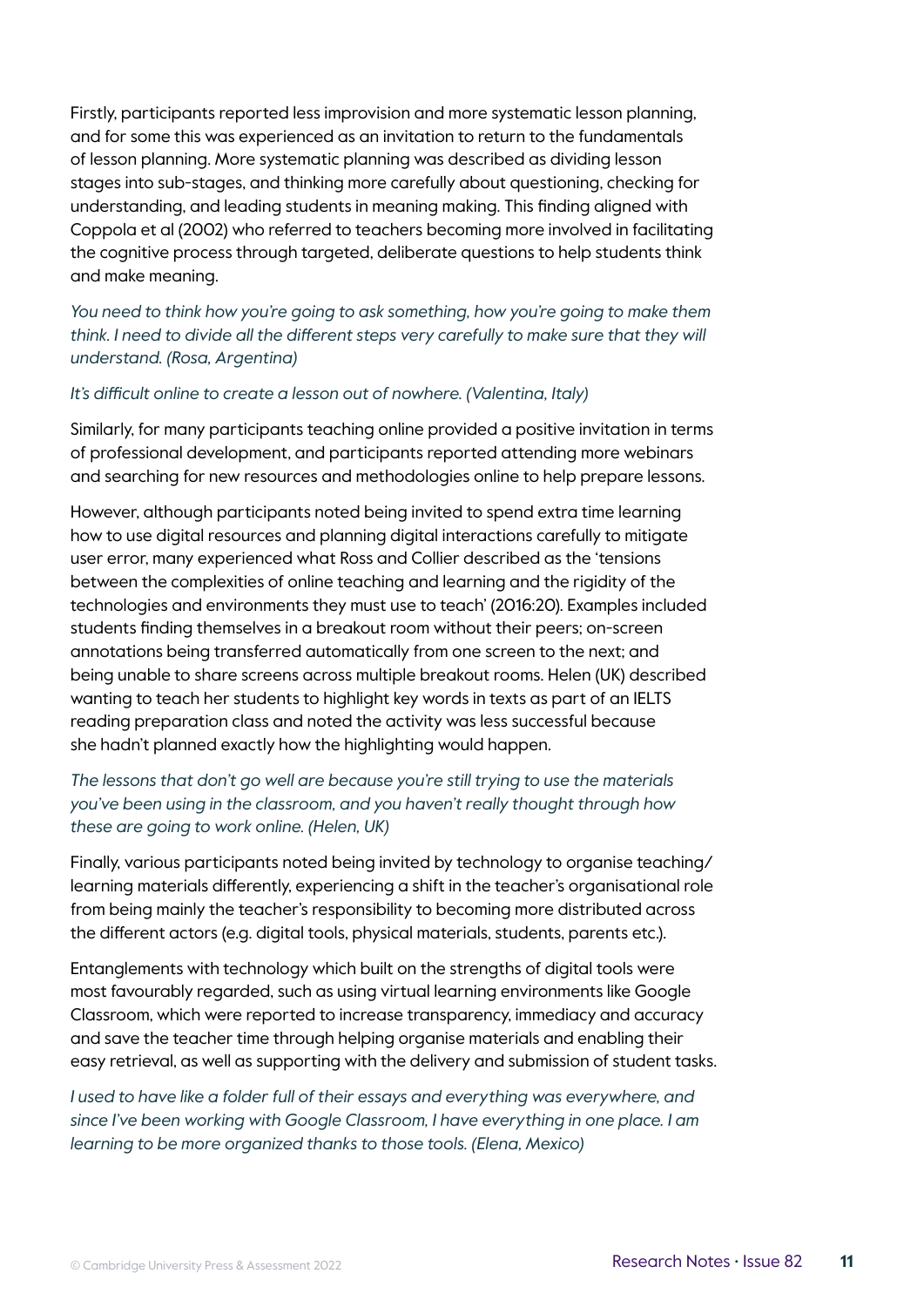In terms of the implications for language education, there is perhaps a need to address the augmentation in planning and preparation for classes through ensuring ring-fenced, non-contact time is set aside. Similarly, deeper levels of more systemic CPD would better support teachers to 'understand how to shape instructional practices in which technological, content and pedagogical knowledge are embedded' (Voogt and McKenney 2017:70). By redefining certificated pre-service teacher training, to give the virtual environment as much importance as the faceto-face context, new teachers could complete their pre-service training empowered and equipped to teach across varied, changing learning environments.

#### **Shifted communication**

All participants noted a shift in communication with their students, which for some was experienced as less effective, especially for those with younger and lowerlevel students. Verbal communication was noted as feeling less natural, more time consuming and as requiring a specific, learned etiquette in the online environment.

#### *The pace of the lesson can be a bit slower and it's not such natural communication because you have to really respect turn taking. (Kate, UK)*

Generally, communication was noted to have become more written than in the traditional classroom and included, for example, the use of the chat function instead of requesting verbal responses from students. Despite this, for some participants, a shift to more written communication implied an invitation to supply students with more individualised feedback; in fact, some participants noted students paid more attention to this feedback than the informal, transient spoken comments of the faceto-face classroom. Furthermore, several participants reported this in turn improved their own teacher reflections on students' performances.

#### *I think feedback is often better because I can focus on every assignment, although it takes a lot of time. (Alexandra, Romania)*

*I had to give feedback to each of them and that was a lot of work, but I think that many students really took advantage of that because they paid more attention. (Rosa, Argentina)*

The implications of a shift to more written communication are particularly interesting given that language teachers traditionally take advantage of verbal interactions to allow students' opportunities to practise speaking. Given this finding, more research into student and teacher interactions in the online classroom would help determine whether there is any impact on the student's acquisition of the productive language skills of writing and speaking.

#### **Facilitating interaction**

#### *I* use breakout rooms and it's not like a lot. I try to minimize that, so I am working with *whole group doing one activity that I would normally do in pairs. (Elena, Mexico)*

The lack of shared physical space associated with teaching online was noted by nearly all participants as impeding traditional communicative activities, especially those involving mingling like running dictations. Teachers of younger and lower-level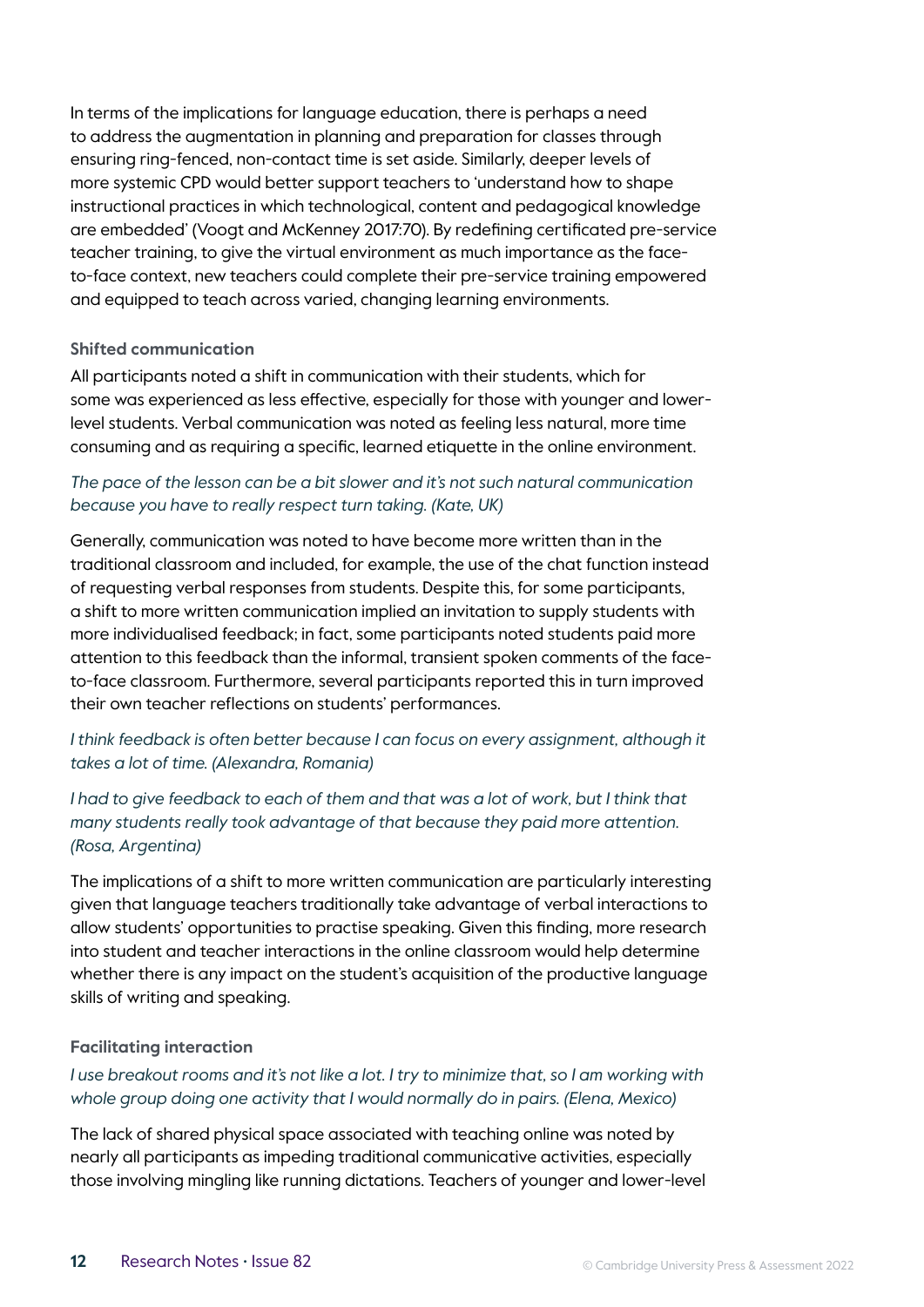students, who tend to incorporate such activities more readily, reported being more acutely impacted. While attempts were made to bring movement into lessons, such as an activity described by Elena in which students took photos of things from their bedroom and returned to the computer to discuss them, activities of this nature were reported to be limited in scope. Helen noted how students may switch their cameras off and not engage, commenting that students were more easily managed in faceto-face movement activities.

Despite the complexities of facilitating interaction in the online environment, many participants described digital invitations to partner with multimedia, which was reported to take over much of the traditional 'knowledge giver' role, aligning with the findings of Moreno and Mayer (2007) who reported the usefulness of multimedia for fostering learning. In this study, Amir (Iraq) uploaded simple grammar explanations to *Telegram* that he had recorded using his mobile phone, and Inga used Ted Talks to provide authentic, meaningful input to familiarise students with language typically elicited in the IELTS exam. Other participants described students watching videos and playing interactive games asynchronously, allowing more in-class time for peerpeer collaboration and ironing out misunderstandings. Indeed, a shift away from 'knowledge giver' to a 'knowledge guide' was described by DiPietro (2010:336), and Lin and Zheng (2015) reported the utility of multimedia for self-study so that lesson time could be dedicated to the resolution of student problems and communicative language practice. In this study, Daniel (Argentina), whose students' standardised tests were put on hold, experienced a complete shift in his beliefs about his role as a teacher. He adopted a new 'facilitator' role, with hierarchical and generational barriers broken down. His students determined the direction of learning, choosing to focus on life skills such as university interview techniques. Indeed, a similar finding was noted by Baran, Correia and Thompson (2013), who reported a flattening of hierarchy when teaching online.

#### *I would totally leave out these kinds of discreet activities where you would practise something and just fill in gaps. They would do those independently at home and then we engage in more meaningful activities in class. (Daniel, Argentina)*

Finally, various participants described digital invitations focusing specifically on multimodal composition, which they noted fostered student interaction and metacognition, 'the knowledge and awareness of one's own thinking processes and strategies' (Flavell 1976, cited in Iftikhar 2015:191). *Multimodality* is understood to mean employing multiple modes to express meaning simultaneously where language itself is not the only communication mode (Early, Kendrick and Potts 2015, Kress 2010); mode is understood to mean a 'set of resources for meaningmaking, including image, gaze, gesture, movement, music and sound-effect' (Kress and Jewitt 2003:1). For example, Daniel requested his students produce short communicative videos, allowing for the combining of spoken English with text, stickers, drawings, and annotations using the video recording/editing software *Flipgrid*; he reported a high level of student motivation with students engaging in self-regulation to perfect their videos and provide one another with feedback. Notably, he perceived multimodal composition as more natural for his students than in-class communication, enabling shy students to participant fully and maximising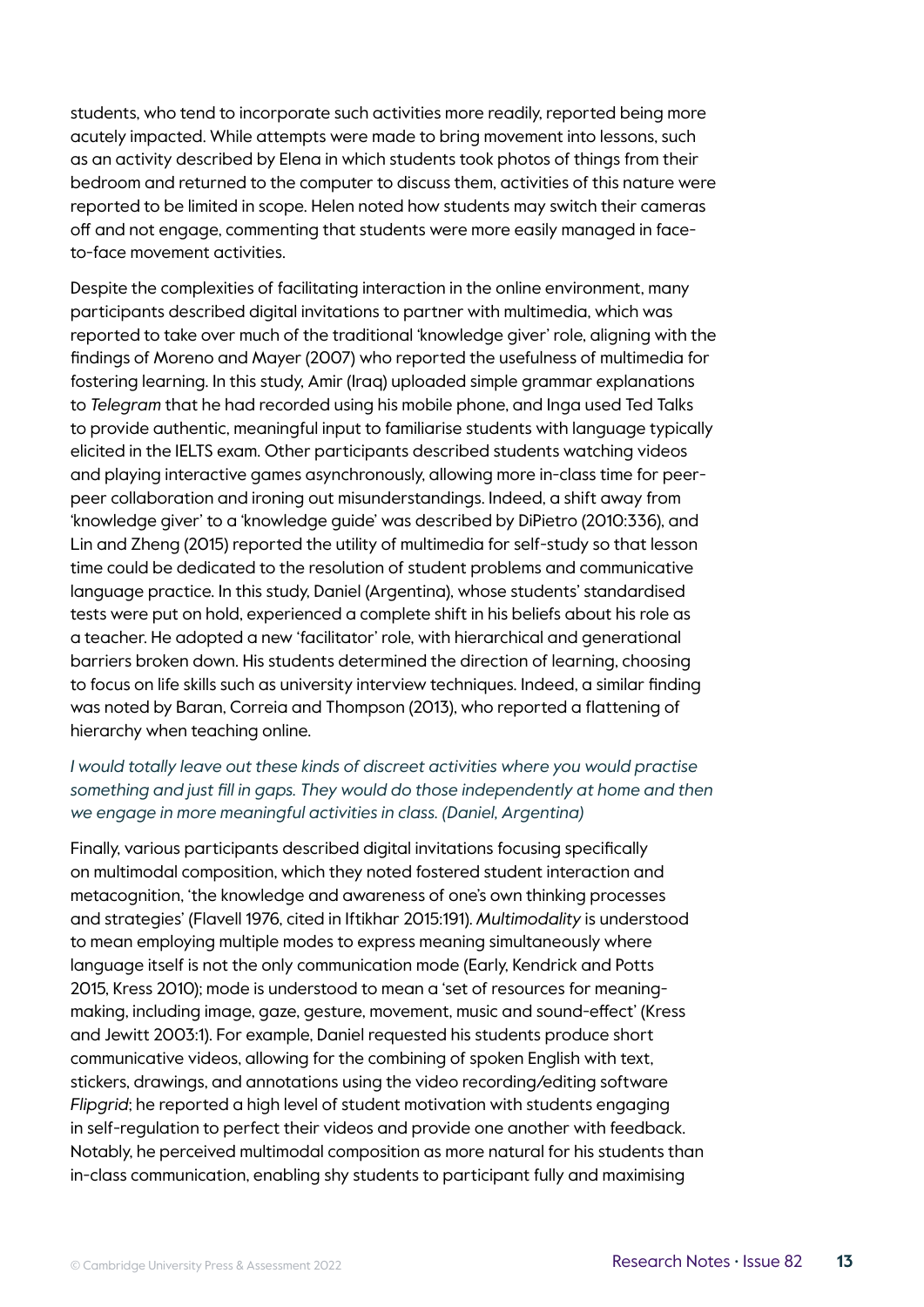opportunities for English communication beyond the classroom itself. Similarly, Inga described having students listen to podcasts, then recording or writing summaries to upload to *Padlet* before commenting on their peers' uploads. Indeed, Wang and Liu (2020), in their recent study on teaching presence, suggested that a high level of student knowledge construction emerged from dense collaborative interactions, and therefore discourse should be carefully designed, planned for, and promoted to ensure increased interactive opportunities. Daniel and Inga's multimodal activities were also generative, non-linear, and determined by student choice (Edwards, Ivanič and Mannion 2009). While there is an 'implicit suggestion embedded in the design of tools' which influences the actions and perceptions of the teacher and students (Carvalho and Yeoman 2018:1,128), clearly it was not the technology by itself which produced opportunities for metacognitive learning (Kozma 2001); effective instructional design was required.

In summary, despite some participants experiencing socio-material entanglements which positively impacted the facilitation of interaction, this theme appeared complex for many, with the challenges more acutely experienced by those most affected by the digital divide and those teaching lower levels and younger learners. The finding suggests an urgent need for digital levelling up, as well as more research and CPD specifically in teaching younger and lower-level learners online. Furthermore, given the importance of multimodal communication in young people's lives and its utility in facilitating language communication, CPD should also include the systematic teaching of multimodal literacy and how it can support designing and implementing interactive communicative activities. This would allow teachers the opportunity to explore entanglements with multimodality and to support fostering metacognitive skills, which are understood to be important for life-long learning and are linked to self-determination and success in second language learning (Cornford 1999, Vandergrift 2005).

#### **Monitoring**

Many participants described how a lack of physical presence, non-verbal language and truly 'seeing' their students were key limitations to the teacher's monitoring role; for example, being unable to glance round to check facial expressions, look over a student's shoulder, attend to multiple groups simultaneously or overhear conversations. Interestingly, these limitations were described regardless of whether classes were synchronous or asynchronous, or whether cameras were used by students or not. Some participants reported that the challenges of monitoring led to a greater need to trust their students and look for evidence of learning outside breakout rooms, such as when they returned to the main room. Indeed, a couple of participants described a sense of 'hoping for the best' when students were in breakout groups. Helen, who was teaching video-enabled synchronous lessons, noted the absence of non-verbal cues:

*The quality of what you are checking, or the quantity, is much less …. Even though I can see the students on Zoom, some of the body language is lost. (Helen, UK)*

*When they start looking at each other, or when they look at you with this 'look', you immediately know that they didn't get it, but online it's difficult to see. (Elena, Mexico)*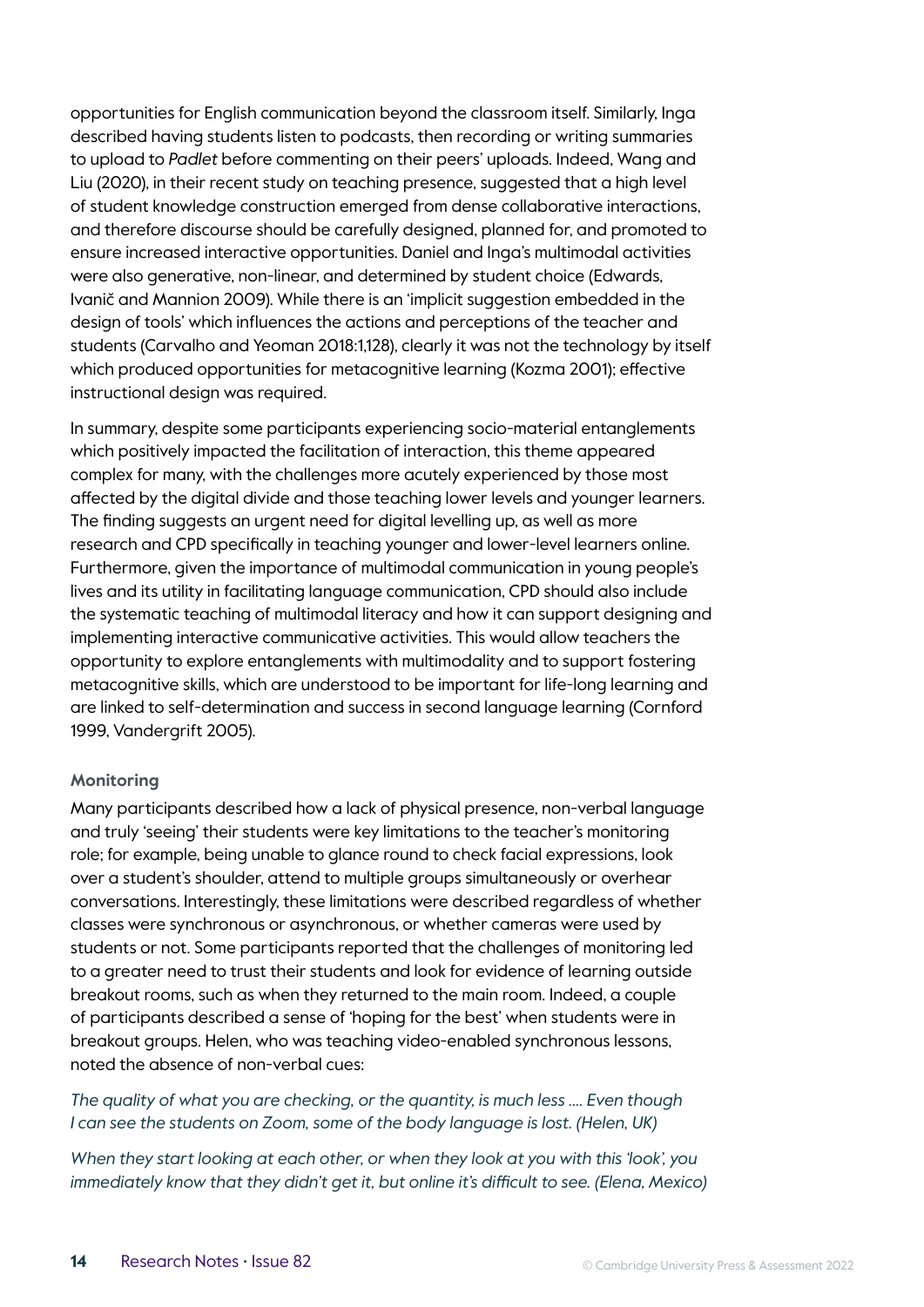A recent case study by Cheung (2021) focusing on an English teacher teaching online during the pandemic reported very similar findings, with the participant describing monitoring student communication as her greatest challenge.

To mitigate the perceived visibility challenges, participants described experiences which often weighted towards greater human involvement. For example, Helen called on a trainee teacher to monitor certain breakout rooms so she could concentrate on others. Mike (Oman) monitored student participation through ticking names off a physical checklist, deemed useful due to the unpredictable way student profiles shifted on the *Zoom*/*Teams* screen. Crucially, participants also described digital invitations, for example using automarkable digital quizzes such as Google forms, which were reported to reduce time spent marking and producing tests. Steph described digital invitations to video-record her students more often, allowing them to replay their speaking outputs multiple times and press pause when needed. She described students' self-reflections as markedly less basic when video was employed, commenting how readily available and unobtrusive the video function on *Zoom* seemed in comparison to face-to-face recordings. She also described using the polling tool *WooClap* to check for understanding, which facilitated anonymous polling among her risk-averse students. Particularly noteworthy was Marina's (Peru) description of using Google Docs to monitor students collaborative writing in real time. Marina noted the technology enabled her to view multiple students' writing simultaneously, something impossible in the face-to-face classroom:

*I think it's even better because when you're monitoring in a classroom you can see them write but you cannot actually see what they are writing. But since they are typing and I have the same document they are typing in, I can actually see what they are doing, how they think. (Marina, Peru)*

In summary, participants described the importance of socio-affective presence and trusting their students more, as well as finding new ways to monitor students through altering their monitoring role and partnering with technology. Despite this, the experiences of the participants show a mismatch between the challenges of visibility in online teaching and the crucial role of monitoring in language education. This points towards to a need for greater CPD to help teachers overcome these challenges.

#### **Socio-affective presence**

Finally, the theme of 'socio-affective presence' emerged encompassing two sub-themes of 'becoming more human' and 'becoming more present'. Once again, the digital divide was starkly apparent. While university teacher Alexandra reported a greater sense of connection with students due to an increase in digital communication and a lack of strict university office hours, Amir, who was working without video or audio-conferencing, described the impossibility for connectedness with his students.

Firstly, the idea of trying to 'become more human' was mentioned, with numerous participants, reporting students requiring greater socio-emotional support due to the unfolding pandemic causing anxiety and isolation. Some teachers described needing to behave differently to show their 'more human' side and break down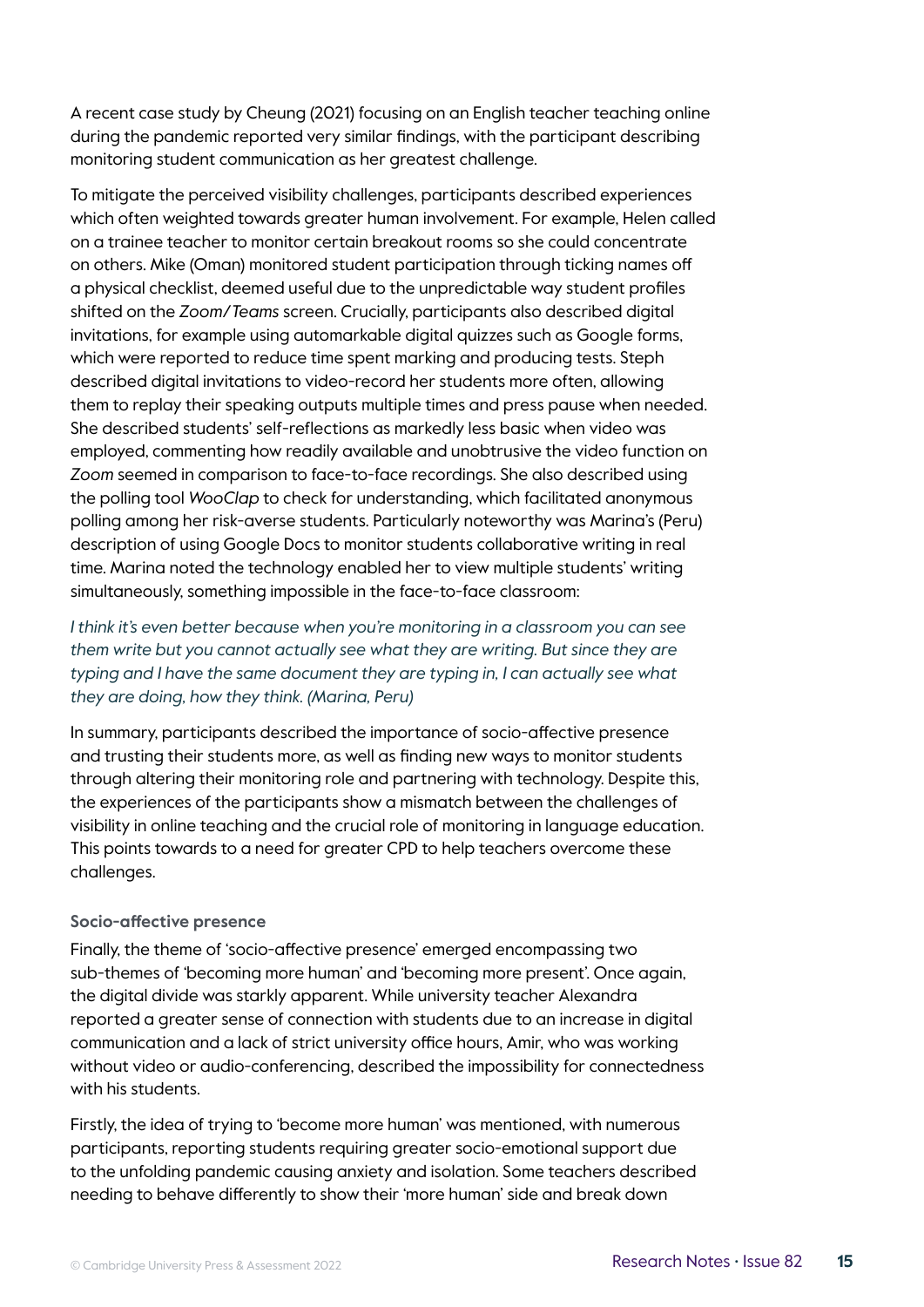hierarchical boundaries, reporting a strengthening of the teacher councillor/ psychologist/friend role. Indeed, DiPietro (2010) noted the importance of positive relationships when students were in crisis. Similarly, in this study, Daniel described working with a student who was experiencing suicidal thoughts and unable to cope with the lockdown. He described how his students' emotional needs had to be fully addressed through open empathetic discussion before learning could take place.

*When students have a difficult situation at home, they go to school to forget about that. But now they are home all the time, and you need to make them feel that like they are in a different place and that they can feel confident to talk to you. (Elena, Mexico)*

Secondly, nearly all the participants noted a distinct barrier to social interaction and closeness, aligning with Corry, Ianacone and Stella (2014), who reported the critical role of building trusting relationships to overcome the physical distance between educators and their students. Participants reported varying degrees of success in methods to 'become more present' and build strong relationships. These included more one-to-one catch ups, instant group messaging chats and designing content to focus on the sharing of personal experiences. Helen described opening a *Zoom* meeting room for informal chats before class but found the conversation to be unnatural. Conversely, Kate experienced a notably successful class in which students took control of the screen to share happy memories through photos and videos. Inga reported how a survey of her students revealed they found collaborative activities such as commenting on one another's task submissions helped build successful peer relationships and group cohesion. Additionally, teacher attempts to become coparticipants in breakout rooms were also noted to help build trust, mutual respect, collaboration, and presence:

#### *At the very beginning, I remember students saying, 'oh the policeman has come'.*  Yeah, because, they thought that I was actually checking if they were interacting *with each other. (Daniel, Argentina)*

In summary, the most positive experiences appeared to involve creating a sense of presence, community and trust and 'becoming more human'. This aligned with Carrillo and Flores (2020), who posit that social and collaborative components of learning should be a starting point for all online teaching. Indeed, Krashen's Affective Filter Hypothesis (Krashen 1982) argued that language acquisition is increased when students' affective filters are low enough to allow the target language input 'in', in essence when students feel relaxed, motivated and confident to be able to take risks (Du 2009, Krashen 1982). In this study, injecting a human touch into lesson content as well as carefully designing, planning, and directing collaborative communicative activities were experienced as increasing socio-affective presence. The implications of these findings are that teachers need more preparation time built into their teaching schedules as well as support in creating online communities which allow students and teachers to gel and build trust.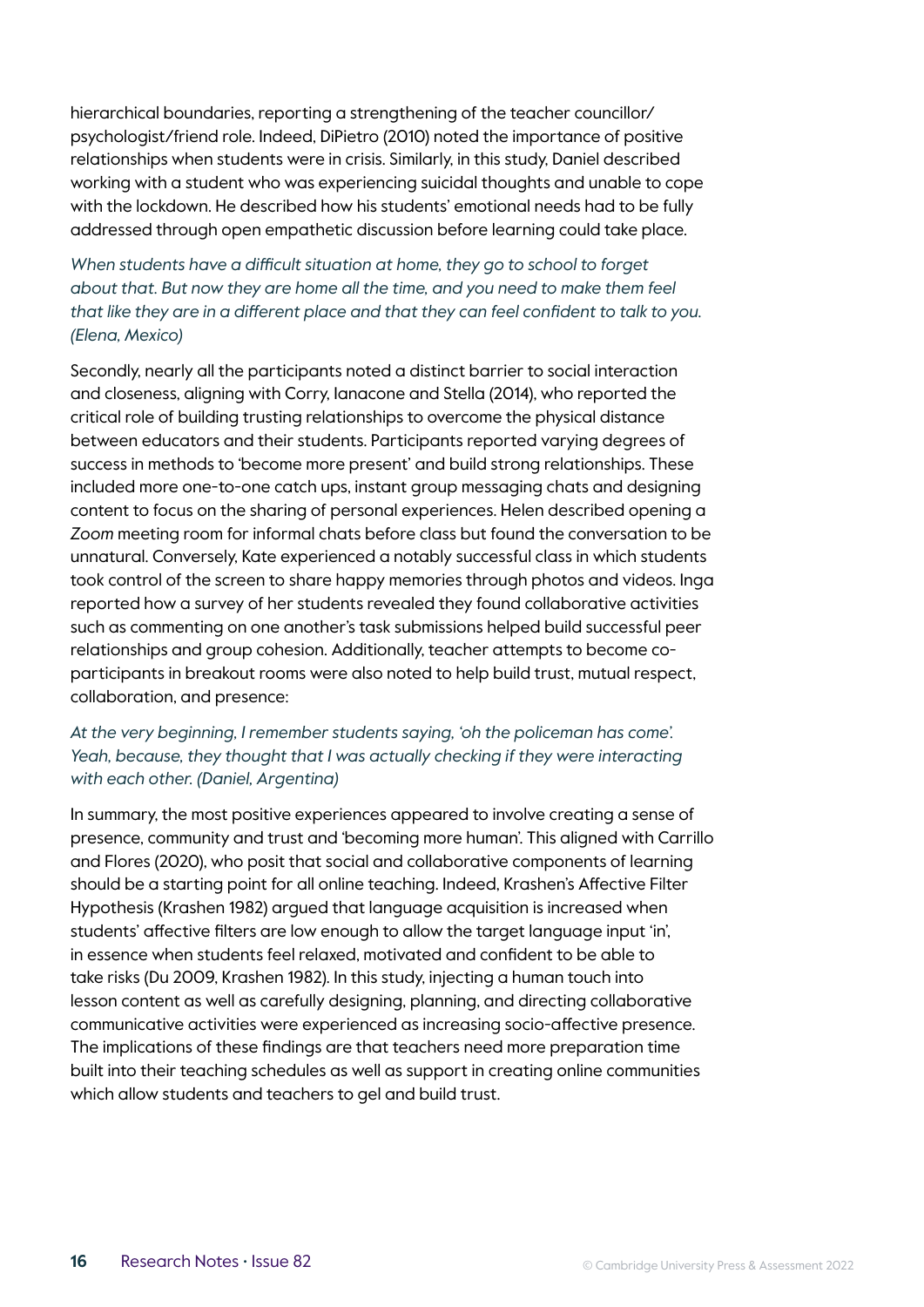## **Conclusion**

The study provided a small-scale investigation into teachers' experiences of the changing role of the teacher during the Covid-19 school closure crisis. The research was based on a sample of teachers who self-enrolled on the *Cambridge Assessment English MOOC: Teaching English Online* and their experiences were likely influenced by their motivation to participate in the MOOC, and in this study. Furthermore, each teacher was interviewed only once, which is unlikely to have been sufficient to fully capture experiences over the 11-month period. As a result, and given the limited scope of the research, the study should be regarded as a point of departure rather than arrival, providing a modest contribution to research. Indeed, the findings are unlikely to be generalisable to a wider population of language teachers.

Nevertheless, it has thrown up interesting insights. Across the data, an overarching theme of digital invitations emerged, highlighting the ways in which teachers were positively influenced by the agency of technology to alter their teaching roles. Indeed, the most successful socio-material entanglements were interpreted as drawing on the combined strengths of the human and material.

*Well, it invites me to be creative, I'd say … and it helps me to teach the students better and more efficiently and faster. (Inga, Russia)*

I discovered that I really love my job more than ever, because even if I work a lot more *than before when using technology … I try to evolve, to improve my skills and to find better ways to teach. (Valentina, Italy)*

Furthermore, positive teacher experiences often involved a role of 'doing doubleduty' through addressing both socio-affective presence and facilitating interaction, and involved carefully designed, planned out and prepared collaborative interactions (aligning here with the work of Wang and Liu 2020). Such activities, which sometimes included the effective use of multimodality, were noted to help build connectedness and trust, provide communicative pathways, and were highly motivating and collaborative, empowering even the shyest students to take linguistic risks. These activities were also viewed as meaningful and relevant to the communication methods used by today's students and were often linked to improving students' metacognitive skills.

Crucially, a significant digital divide was noted beyond the disparity in teachers' knowledge and confidence working online, but also in relation to the scope of the possibilities available to participants due to a lack of digital access. This digital inequality was experienced both across country borders and within countries themselves, demonstrating an urgency for a global levelling up of digital services.

Finally, findings in this study demonstrate that the teacher and technology were experienced as completely co-dependent, pointing to a need to move beyond understanding teacher roles as independent from technology. Such a redefinition requires a shift in belief systems to one in which the digital is no longer a tool or an add-on, but central to all language education, with the digital, the teacher and other actors co-present in shifting and evolving role enactments.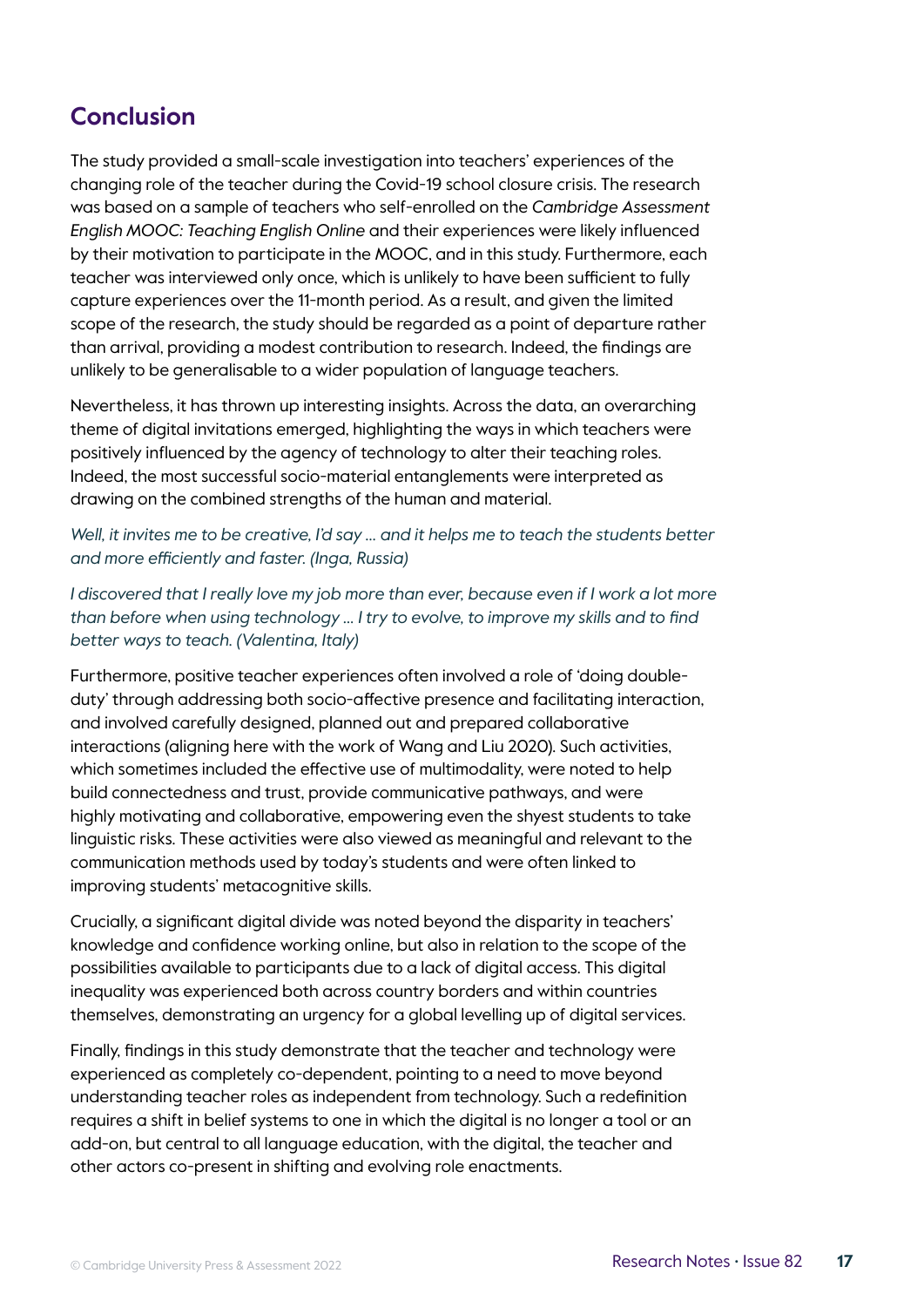## **References and further reading**

Adams, C and Thompson, T L (2016) *Researching a Posthuman World: Interviews with Digital Objects*, London: Palgrave MacMillan.

Allen, I E and Seaman, J (2012) *Conflicted: Faculty and Online Education, 2012*, Joint Project of The Babson Survey Research Group and Inside Higher Ed, available online: files.eric.ed.gov/fulltext/ED535214.pdf

Arthur, J, Waring, M, Coe, R and Hedges, L V (2012) *Research Methods and Methodologies in Education* (First edition), London: SAGE Publications Ltd.

Baran, E, Correia, A-P and Thompson, A D (2013) Tracing successful online teaching in higher education: Voices of exemplary online teachers, *Teachers College Record* 115 (3), 1–41.

Braun, V and Clarke, V (2006) Using thematic analysis in psychology, *Qualitative Research in Psychology* 3 (2), 77–101.

Bax, S (2003) The end of CLT: A context approach to language teaching, *ELT Journal* 57 (3), 278–287.

Breen, M P and Candlin, C N (1980) The essentials of a communicative curriculum in language teaching, *Applied Linguistics* 1 (2), 89–112.

Carrillo, C and Flores, M A (2020) COVID-19 and teacher education: a literature review of online teaching and learning practices, *European Journal of Teacher Education* 43 (4), 466–487.

Carvalho, L and Yeoman, P (2018) Framing learning entanglement in innovative learning spaces: Connecting theory, design and practice, *British Education Research Journal* 44, 1,120–1,137.

Cheung, A (2021) Language teaching during a pandemic: A case study of zoom use by a secondary ESL teacher in Hong Kong, *RELC Journal* 0033688220981784.

Clegg, S, Hudson, A and Steel, J (2003) The Emperor's New Clothes: Globalisation and e-learning in Higher Education, *British Journal of Sociology of Education* 24 (1), 39–53.

Comas-Quinn, A (2011) Learning to teach online or learning to become an online teacher: An exploration of teachers' experiences in a blended learning course, *ReCALL* 23 (3), 218–232.

Coppola, N W, Hiltz, S R and Rotter, N G (2002) Becoming a virtual professor: Pedagogical roles and asynchronous learning networks, J*ournal of Management Information Systems* 18 (4), 169–189.

Cornford, I R (1999) Imperatives in teaching for lifelong learning: Moving beyond rhetoric to effective educational practice, *Asia-Pacific Journal of Teacher Education* 27 (2), 107–117.

Corry, M, Ianacone, R and Stella, J (2014) Understanding online teacher best practices: A thematic analysis to improve learning, *E-Learning and Digital Media* 11 (6), 593–607.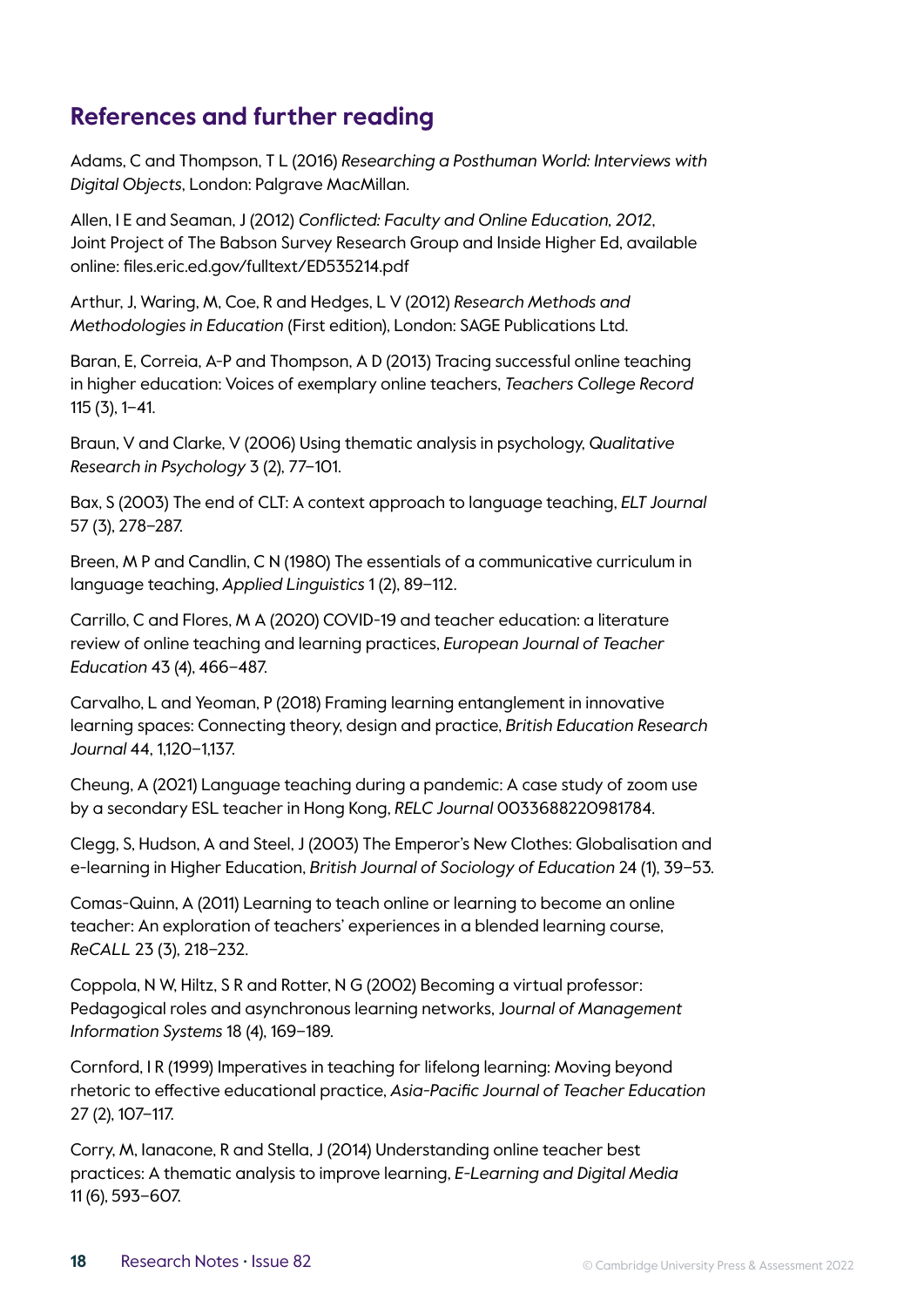Denscombe, M (2017) *The Good Research Guide: For Small-Scale Social Research Projects* (Fifth edition), London: Open University Press.

DiPietro, M (2010) Virtual school pedagogy: The instructional practices of K-12 virtual school teachers, *Journal of Educational Computing Research* 42 (3), 327–354.

Du, X (2009) The affective filter in second language teaching, *Asian Social Science* 5 (8), 162–165.

Early, M, Kendrick, M and Potts, D (2015) Multimodality: Out from the margins of English language teaching, *TESOL Quarterly* 49 (3), 447–460.

Edwards, R, Ivanič, R and Mannion, G (2009) The scrumpled geography of literacies for learning, *Discourse: Studies in the Cultural Politics of Education* 30 (4), 483–499.

Fenwick, T (2015) Sociomateriality and learning: a critical approach, in Scott, D and Hargreaves, E (Eds) *The SAGE Handbook of Learning*, London: SAGE Publications Ltd., 83–93.

Fenwick, T, Edwards, R and Sawchuk, P (2011) *Tracing the Sociomaterial: Emerging Approaches to Educational Research*, New York: Routledge.

Hymes, D (1972) On communicative competence, in Pride, J B and Holmes, J (Eds) *Sociolinguistics*, Harmondsworth: Penguin, 269–285.

Iftikhar, S (2015) The importance of metacognitive strategies to enhance reading comprehension skills of learners: A self-directed learning approach, *Journal of English Language and Literature* 2, 191–195.

Jabeen, S S and Thomas, A J (2015) *Effectiveness of online language learning*, available online: [www.iaeng.org/publication/WCECS2015/WCECS2015\\_pp297–301.](http://www.iaeng.org/publication/WCECS2015/WCECS2015_pp297-301.pdf) [pdf](http://www.iaeng.org/publication/WCECS2015/WCECS2015_pp297-301.pdf)

Kozma, R B (2001) Counterpoint theory of 'learning with media', in Clark, R E (Ed) *Learning from Media: Arguments, Analysis and Evidence*, Greenwich: Information Age Publishing Inc, 137–178.

Kim, J M (2015) *Developing English communicative ability and promoting collaborative learning through project-based voice acting in holistic approach*, paper presented at the Fifth Annual Asian Conference of Language Learning, Beijing, 2015, available online: [papers.iafor.org/wp-content/uploads/papers/acll2015/ACLL2015\\_15213.pdf](http://papers.iafor.org/wp-content/uploads/papers/acll2015/ACLL2015_15213.pdf)

Knox, J (2014) Active algorithms: Sociomaterial spaces in the e-learning and digital cultures MOOC, *Campus Virtuales* 3 (1), 42–55.

Krashen, S T (1982) *Principles and Practice in Second Language Acquisition*, Oxford: Pergamon.

Kress, G R (2010) *Multimodality: A Social Semiotic Approach to Contemporary Communication*, London: Routledge.

Kress, G R and Jewitt, C (2003) Introduction, in Jewitt, C and Kress, G R (Eds) *Multimodal Literacy*, New York: Peter Lang, 1–18.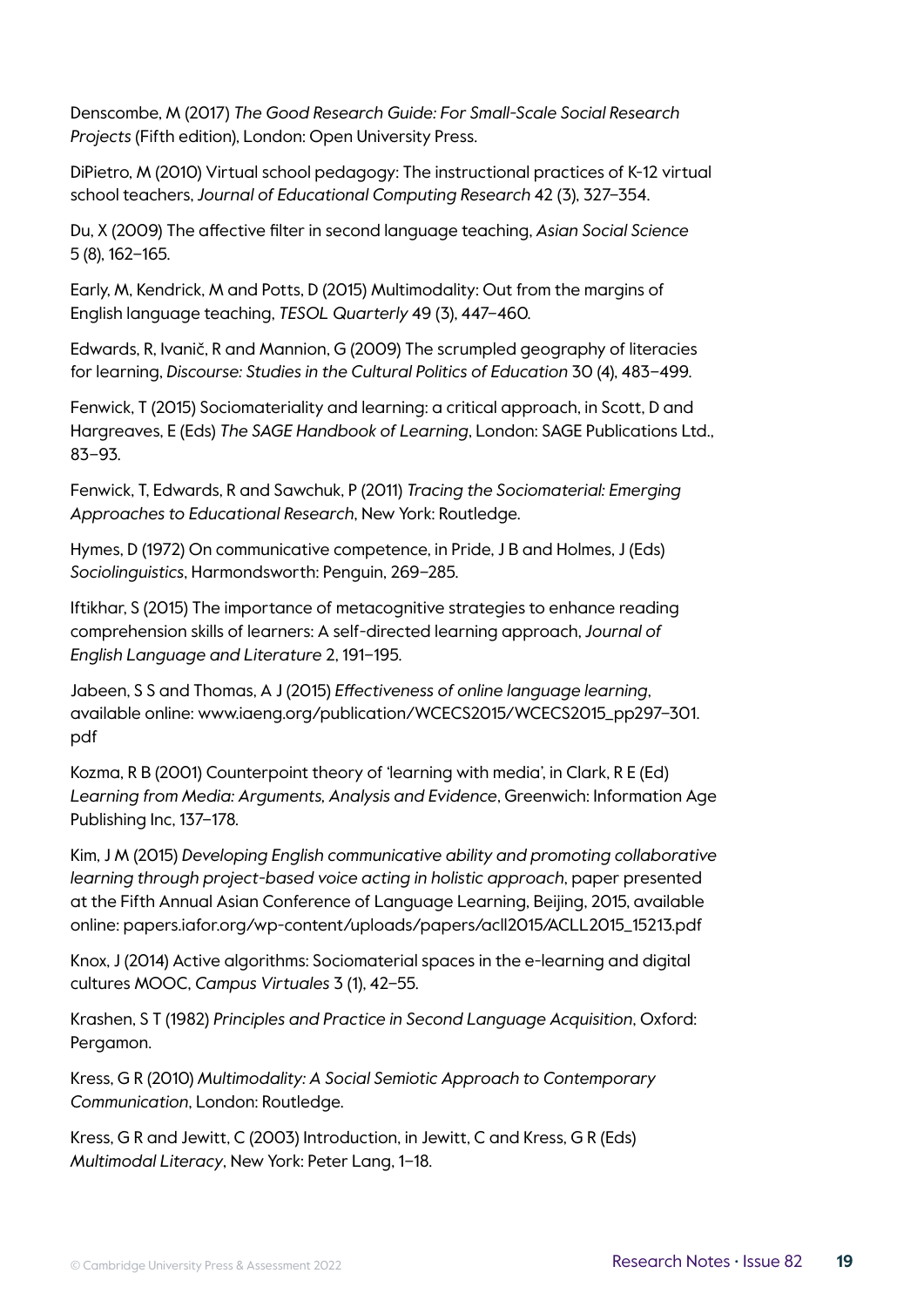Latour, B (2005) *Reassembling the Social: An Introduction to Actor-Network Theory*, Oxford: Oxford University Press.

Lin, C-H and Warschauer, M (2015) Online foreign language education: What are the proficiency outcomes? *The Modern Language Journal* 99, 394–397.

Lin, C-H and Zheng, B (2015) Teaching practices and teacher perceptions in online world language courses, *Journal of Online Learning Research* 1 (3), 275–303.

Moreno, R and Mayer, R E (2007) Interactive multimodal learning environments, *Educational Psychology Review* 19 (3), 309–326.

Oliver, K, Kellogg, S and Patel, R (2012) An investigation into reported differences between online foreign language instruction and other subject areas in a virtual school, *Calico Journal* 29 (2), 269–296.

Patton, M Q (2014) *Qualitative Research & Evaluation Methods: Integrating Theory and Practice*, London: SAGE Publications Ltf.

Robinson, L (2009) A taste for the necessary: A Bourdieuian approach to digital inequality, *Information, Communication & Society* 12 (4), 488–507.

Ross, J and Collier, A (2016) Complexity, mess and not-yetness: teaching online with emerging technologies, in Veletsianos, G (Ed) *Emergence and Innovation in Digital Learning: Foundations and Applications*, Athabasca: Athabasca University Press, 17–33.

Sørensen, E (2009) *The Materiality of Learning: Technology and Knowledge in Educational Practice*, Cambridge: Cambridge University Press.

UNESCO (2020) *UNESCO rallies international organizations, civil society and private sector partners in a broad Coalition to ensure #LearningNeverStops*, available online: available online: [en.unesco.org/news/unesco-rallies-international](http://en.unesco.org/news/unesco-rallies-international-organizations-civil-society-and-private-sector-partn)[organizations-civil-society-and-private-sector-partners-broad](http://en.unesco.org/news/unesco-rallies-international-organizations-civil-society-and-private-sector-partn)

Vandergrift, L (2005) Relationships among motivation orientations, metacognitive awareness and proficiency in L2 listening, *Applied Linguistics* 26, 70–89.

van Dijk, J (2020) *Closing the digital divide: The role of digital technologies on social development, well-being of all and the approach of the Covid-19 pandemic*, available online: [www.un.org/development/desa/dspd/wp-content/uploads/](http://www.un.org/development/desa/dspd/wp-content/uploads/sites/22/2020/07/Closing-the-Digital-Divide-by-Jan-A.G.M-van-Dijk-.pdf) [sites/22/2020/07/Closing-the-Digital-Divide-by-Jan-A.G.M-van-Dijk-.pdf](http://www.un.org/development/desa/dspd/wp-content/uploads/sites/22/2020/07/Closing-the-Digital-Divide-by-Jan-A.G.M-van-Dijk-.pdf)

van Manen, M (2014) *Phenomenology of Practice: Meaning-giving Methods in Phenomenological Research and Writing*, New York: Routledge.

Voogt, J and McKenney, S (2017) TPACK in teacher education: Are we preparing teachers to use technology for early literacy?, *Technology, Pedagogy and Education* 26 (1), 69–83.

Wang, Y and Liu, Q (2020) Effects of online teaching presence on students' interactions and collaborative knowledge construction, *Journal of Computer Assisted Learning* 36 (3), 370–382.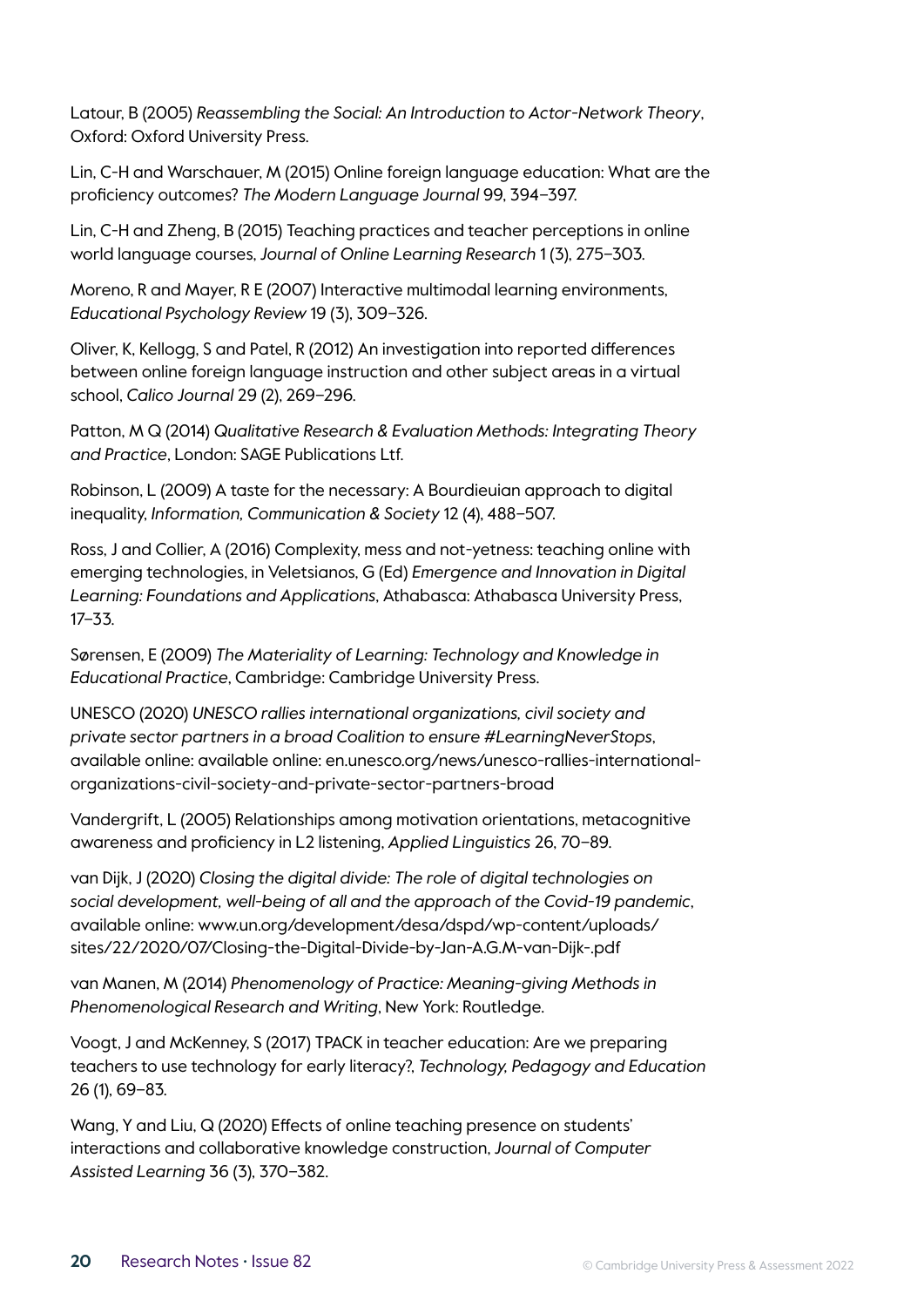Watson, J, Pape, L, Murin, A, Gemin, B and Vashaw, L (2015) *Keeping pace with K-12 digital learning: An annual review of policy and practice*, available online: [www.kpk12.com/wp-content/uploads/Evergreen\\_KeepingPace\\_2015.pdf](http://www.kpk12.com/wp-content/uploads/Evergreen_KeepingPace_2015.pdf)

Zandberg, I and Lewis, L (2008) *Technology-Based Distance Education Courses for Public Elementary and Secondary School Students: 2002–03 and 2004–05*, Statistical Analysis Report NCES 2008-008, Washington DC: National Center for Education Statistics, available online: [files.eric.ed.gov/fulltext/ED501788.pdf](http://files.eric.ed.gov/fulltext/ED501788.pdf)

Zheng, B, Lin, C H and Hsu, Y (2018) World languages in online and blended K-12 education, in Ferdig, R E and and Kennedy, K (Eds) *Handbook of Research on K-12 Online and Blended Learning* (Second edition), Pittsburgh: ETC Press, 375–383.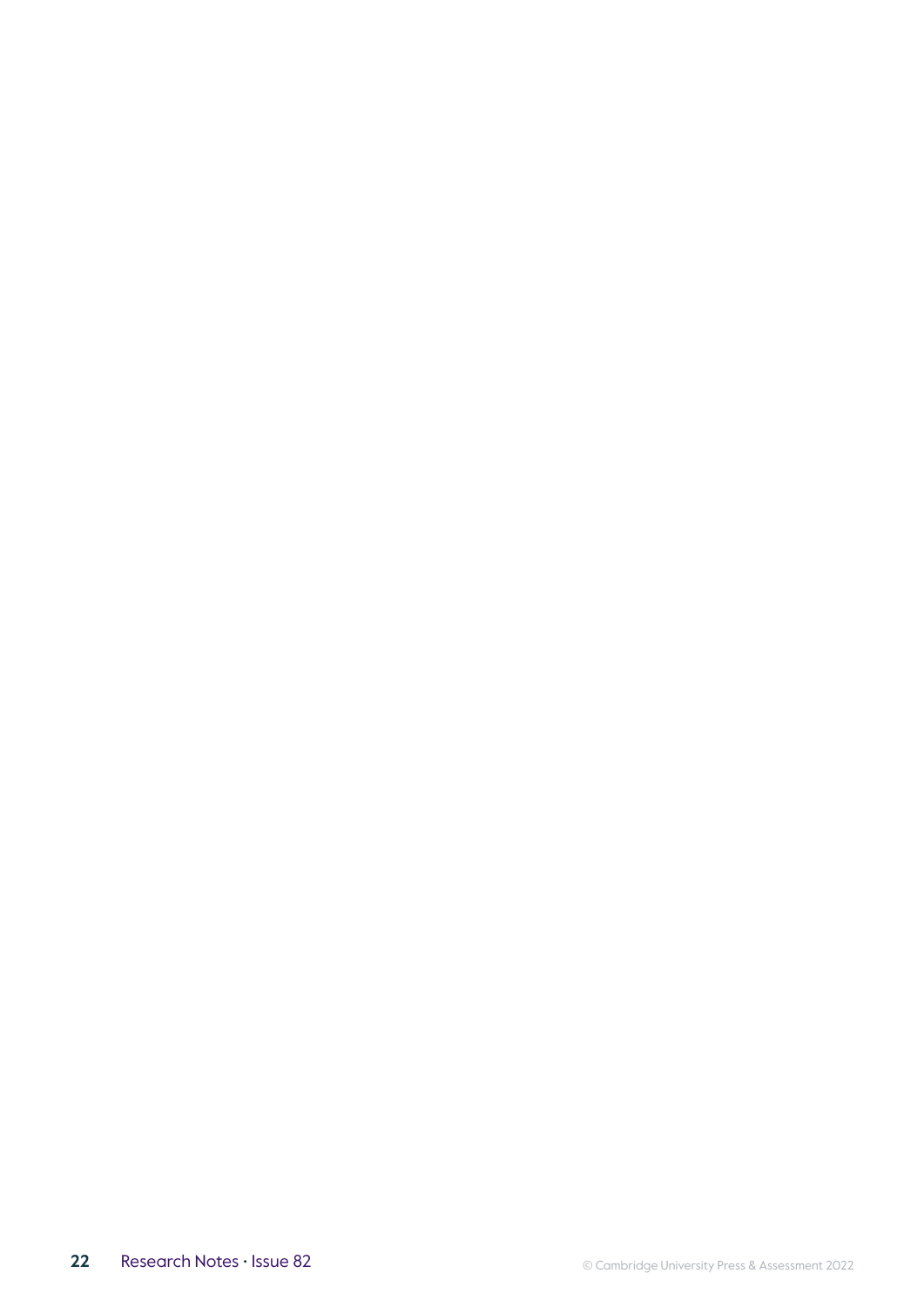## <span id="page-22-0"></span>**From slifor to Slytherin: The relationship between word form and meaning**

Colin Williams, Cambridge English Qualifications, Cambridge University Press and Assessment

## **Summary**

This paper is based on a Master's thesis in Applied Linguistics submitted to the University of Nottingham in 2021. The research was funded by Cambridge Assessment English. A more comprehensive version has been submitted for publication to *Word Structure* (Edinburgh University Press).

This study examines whether English consonant clusters carry intrinsic meaning in submorphemic units known as *phonesthemes* – defined by the Oxford English Dictionary as 'a phoneme or group of phonemes having recognisable semantic associations, as a result of appearing in a number of words of similar meaning'<sup>1</sup> . Firstly, a corpus analysis of the British National Corpus (BNC) was undertaken to establish the frequency with which particular *onset clusters* – groups of two or more consonant sounds which precede a vowel at the start of a word, e.g. **str-** in *strike*, *stretch* and *string* – can be mapped to words from the same semantic field in Present Day English (PDE). This revealed a high level of sound-meaning correspondences across the vast majority of English onset clusters. Secondly, L1 speakers were asked to identify the meanings of obsolete Old English (OE) and Middle English (ME) words containing the most coherent of these onsets in a free association task and a multiple-choice task. Results show a high incidence of phonesthemic matches in the former and a statistically significant number of such matches in the latter.

<sup>1</sup> [www.oed.com/view/Entry/142612?redirectedFrom=phonestheme#eid](http://www.oed.com/view/Entry/142612?redirectedFrom=phonestheme#eid)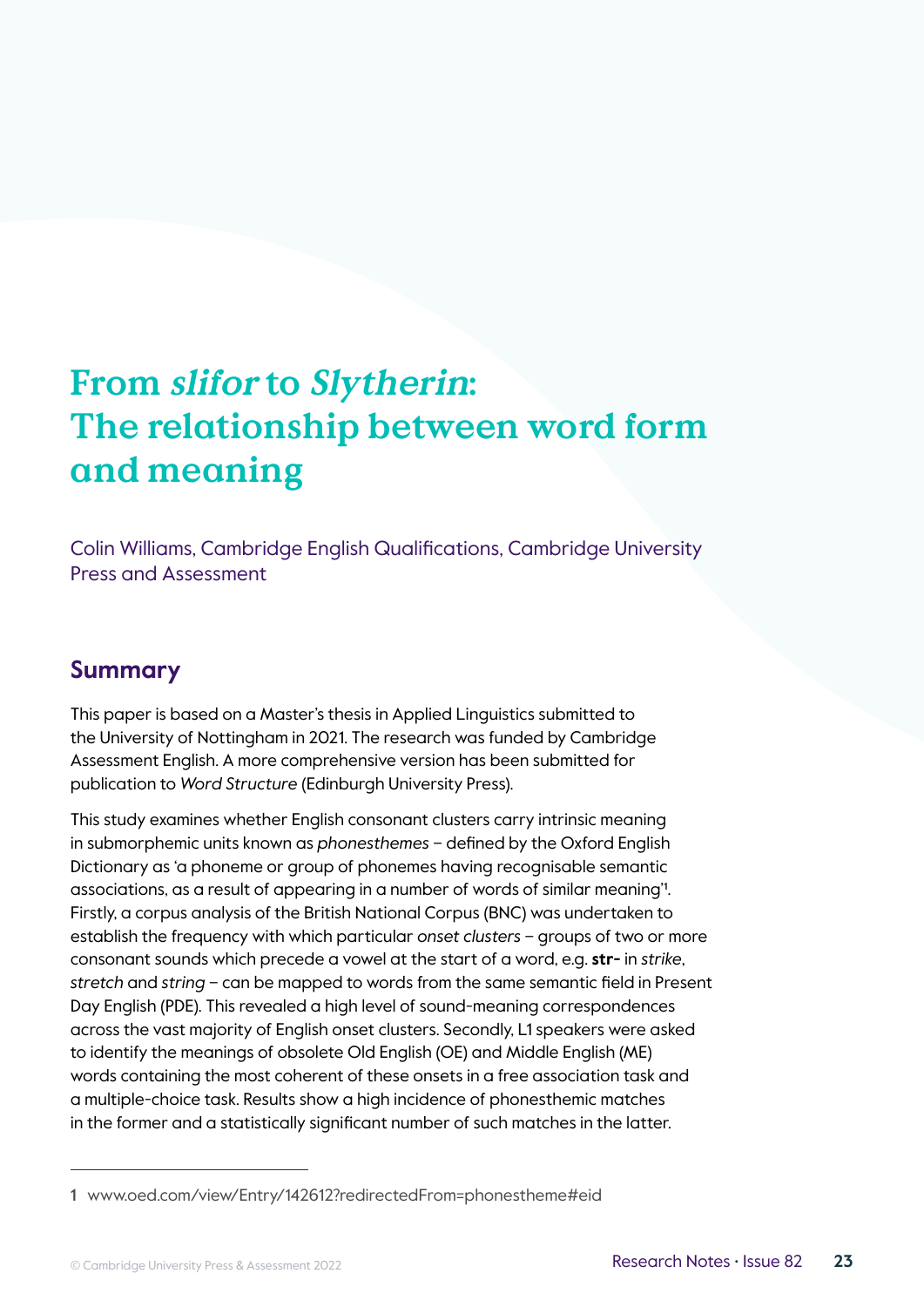These findings suggest that English phonesthemes carry intrinsic meaning as psychologically real units of language and that the concepts embodied within them can be recognised by native speakers.

## **Introduction**

This study addresses two basic questions: is there a preponderance of words with the same onset cluster which relate to the same concept in PDE? And can native speakers identify phonesthemes in obsolete OE and ME words to deduce meaning? If phonesthemic onset clusters are intrinsically meaningful units of language, then it is highly likely that they are also present in older forms of English and that their semantic features are recognisable to native English speakers today. Evidence of collective associative traits with regard to particular phonesthemes should also indicate whether some phonesthemes are stronger than others.

While the quality of vowel sounds has changed dramatically as English has evolved, most PDE consonants have similar phonetic values to those of OE and ME. There is also a general recognition that sound symbolic forms are less susceptible to phonological change, because recurrent sound-meaning associations lengthen their survival and lead to the assimilation of new phonesthemic member words to their number (Waugh 1979:207). This means that if research participants associate obsolete words e.g. OE *gled* ('a burning coal') with the proposed phonestheme intrinsic to the onset **gl-** ('relating to light and vision'), the mapping of phonological form to meaning is consistent with the OE pronunciation of the cluster.

The notion that phonesthemes exist is in itself controversial. For instance, the seminal maxim of Ferdinand de Saussure states that the relationship between the signifier – the sound pattern produced in articulation of the word – and the signified – the concept which this sound pattern denotes – is arbitrary (Saussure 1916/1971:100– 101). The existence of the phonestheme also contradicts the orthodox position expounded by Nida (1949) and Hockett and Hockett (1960:90) that the morpheme is the smallest meaningful unit of language. However, proponents of *phonosemantics*, such as Wallis (1653), Sapir (1929), Bloch (1947), Bolinger (1950, 1965), M W Bloomfield (1953), Marchand (1959), and Rhodes and Lawler (1981) contend that the sound pattern of the signifier carries inherent content and encapsulates the essence of the signified concept, and that the phonestheme is a meaning-carrying unit intermediate on a hierarchical scale between the phoneme and the morpheme (Abelin 1999:6). Bolinger (1950:119–120) and Rhodes and Lawler (1981:339–340) also found that the critical factors in cementing sound-meaning mappings are the convergence of word semantics based on analogy and their emerging use, rather than word etymology. One example of this is the evolution of the ME verb *fnesen* ('sneeze'), via *neeze* to *sneeze* in the 15th century. It is likely that the phonetic appropriateness of the **sn**cluster and its associations with the nose led to *sneeze* being widely adopted and superseding the older forms.

Bolinger (1950) divides monosyllabic words into *assonances* – initial consonants and consonant clusters, and *rimes* – the vowel nucleus and final consonant(s). Many rimes carry little meaning when separated from their onsets – removing the **gl-** onset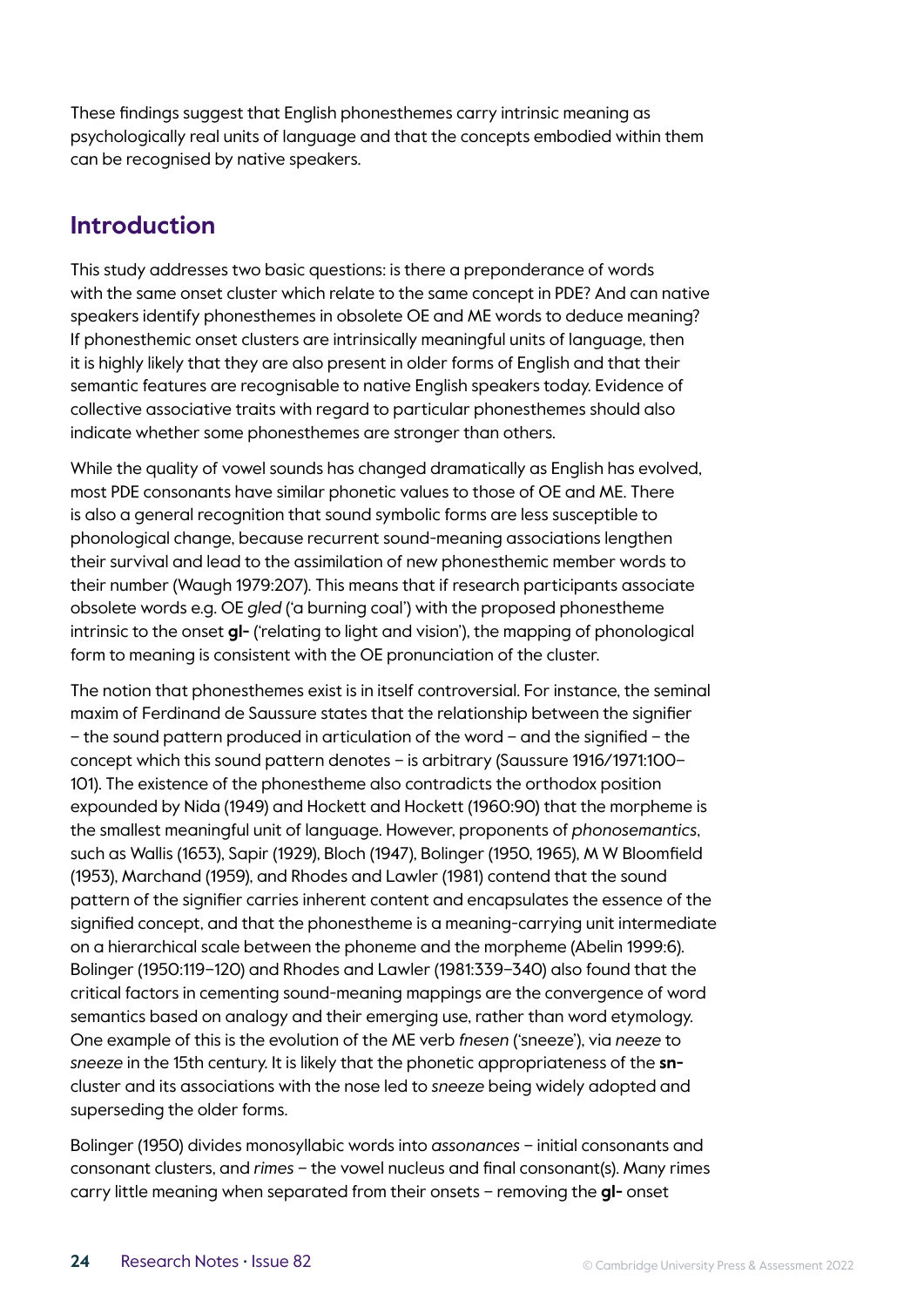from *glint* and *glitter* leaves *-int* and *-itter*, which are not meaningful in themselves (Bergen 2004:293) – but some rimes evoke consistent associations and can reinforce phonesthemic input attached to an onset cluster (Wescott 1987:68). While this study focuses on phonesthemic onset clusters, the influence of certain rimes in soundmeaning associations is considered in light of the research results.

Previous attempts to identify phonesthemes have focused on: a) quantifying how often sound-meaning associations occurred when words with the same onset cluster and similar meanings were grouped (Firth 1930, 1935, Householder 1946, Lawler 1990, Rhodes and Lawler 1981); b) targeting unconscious language processing through *priming studies*<sup>2</sup> to support the view that phonesthemes are psychologically real (Abelin 2012, Bergen 2004); c) examining whether research participants can associate neologisms with semantic domains identified with phonesthemes and use these forms productively (Abelin 1999, Hutchins 1998, Kwon 2016, Magnus 2000); and d) comparing sound symbolic and non-sound symbolic archaic words to ascertain the usefulness of sound symbolism for vocabulary acquisition (Parault 2006). This research combines corpus evidence of the relative phonesthemic coherence of PDE consonant clusters with a questionnaire using uncontextualised stimulus words long obsolete in PDE. It is argued that using phonesthemes from obsolete words with attested histories and meanings is a more reliable measure of sound symbolism than using nonce words<sup>3</sup> which have never, as far as we know, existed.

## **Methodology – corpus study**

#### **Word selection**

The British National Corpus (BNC) was selected for the corpus study as a wellrounded, easy-to-use and comprehensive corpus. Proper nouns, nonsense words and lemmas<sup>4</sup> appearing fewer than five times in the corpus were not included in the dataset. Polysyllabic words and words from the same word family<sup>5</sup> were then removed, leaving a total of 1,639 words. Limiting the corpus study to monosyllables and extended monosyllables (i.e. monosyllables with a suffix – see Table 1) results in a more user-friendly and more accurate dataset, because additional morphemes which could obscure the essential semantic features of a given monosyllabic root word are excluded. Once the data had been processed, the number of words which corresponded to the phonestheme(s) identified with each of the 32 clusters was

5 Groups of words with a common root. In testing for phonesthemic coherence only one word per family was included, so *blood* was counted but not *bloody*, *bleed* or *bleeding* or compounds like *bloodbath*, *bloodsucker* etc.

<sup>2</sup> These studies exposed research participants to stimulus words (primes) and measured whether reaction times for speed of word recognition were increased when stimulus words contained target phonesthemes.

<sup>3</sup> Words coined for use 'on one specific occasion or in one specific text or writer's works' (OED, *nonce-word*). In these studies, words were invented to test whether research participants could identify word meaning from words featuring the target phonesthemes.

<sup>4</sup> Words or phrases in the form that they would appear in a dictionary or word list.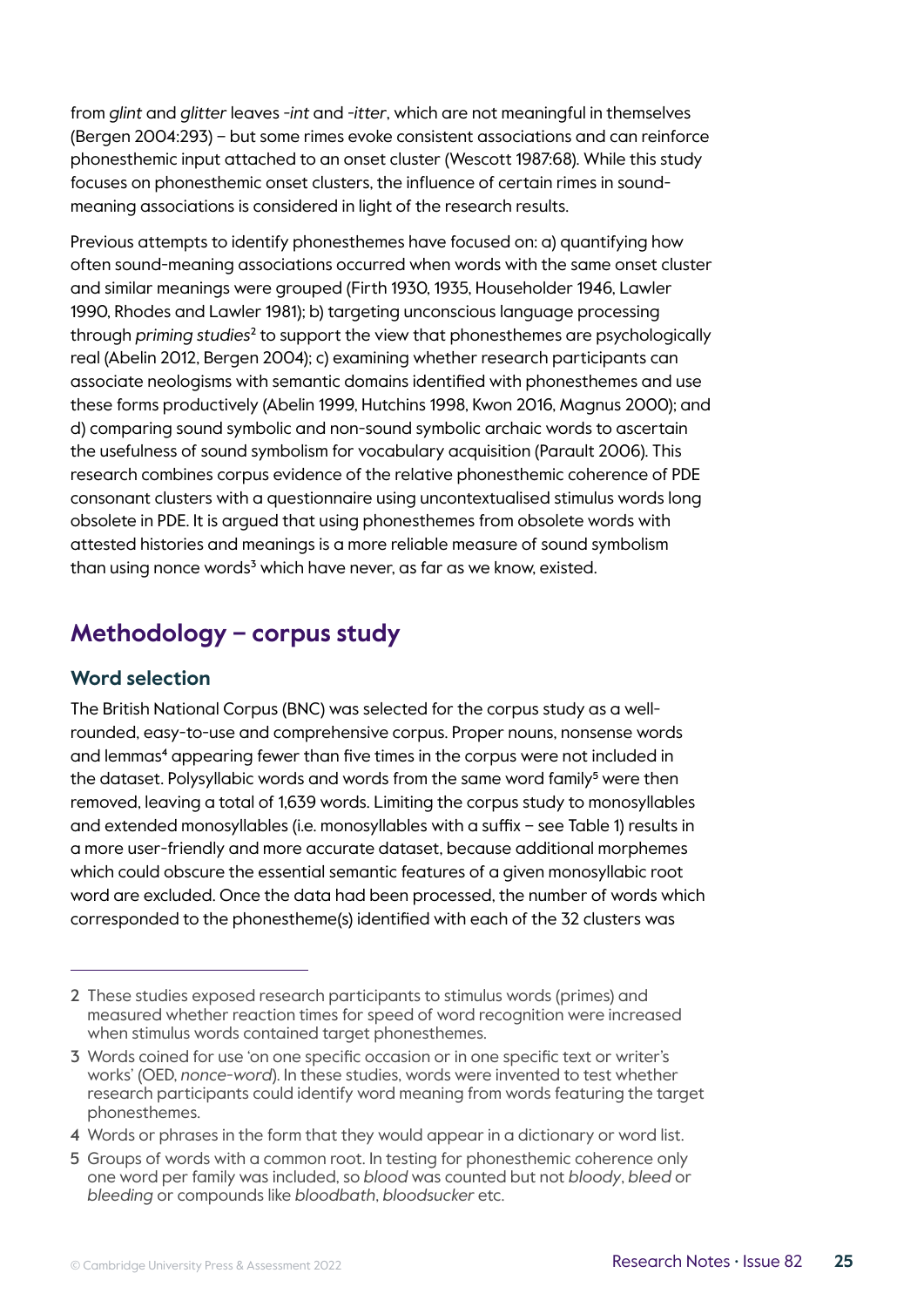analysed, and a phonesthemic coherence level (proportion of phonesthemic words per onset cluster) calculated.

#### **Table 1**: List of suffixes used in the corpus analysis

| <b>Suffix</b> | <b>Examples</b>                                                     |
|---------------|---------------------------------------------------------------------|
| -a            | plaza, stoma, trauma                                                |
| -al           | plural, scandal, spiral, special                                    |
| -ant          | blatant                                                             |
| -ar           | grammar                                                             |
| -ard          | blizzard                                                            |
| -as           | fracas                                                              |
| -ate          | frigate, private                                                    |
| -ee           | squeegee                                                            |
| -el           | brothel, drivel, grovel, shrivel, squirrel, travel                  |
| -en           | bracken, craven, swidden                                            |
| -ent          | strident                                                            |
| -er           | bladder, clever, flower, glister, grocer, proper, slaughter, spider |
| -ern          | slattern                                                            |
| -ess          | prowess                                                             |
| -et           | blanket, bracket, closet, plummet, skillet, snippet, trumpet        |
| -ey           | blimey, spinney, storey, trolley                                    |
| -ic           | clinic, drastic, plastic, sceptic, traffic, tragic                  |
| -ice          | crevice, practice                                                   |
| -id           | frigid, splendid, stupid, stolid                                    |
| -ie           | floozie, prairie, stymie                                            |
| -ile          | fragile                                                             |
| -in           | cretin                                                              |
| -ion          | fraction, friction                                                  |
| -is           | crisis, praxis, stasis                                              |
| -ish          | blemish, brandish, brackish, skittish, squeamish                    |
| -it           | plaudit, spirit                                                     |
| -le           | bristle, crackle, drizzle, frazzle, scramble, smuggle, struggle     |
| -ly           | grizzly, sprightly                                                  |
| -0            | blotto, bronco, fresco, stucco, trio                                |
| -om           | blossom, slalom                                                     |
| -on           | bludgeon, flagon, klaxon, prison                                    |
| -or           | sponsor                                                             |
| -ot           | spigot                                                              |
| -our          | flavour, glamour                                                    |
| -ous          | precious, scrumptious, specious                                     |
| -ow           | sparrow, swallow                                                    |
| -re           | spectre                                                             |
| -some         | gruesome                                                            |
| -ty           | frowsty                                                             |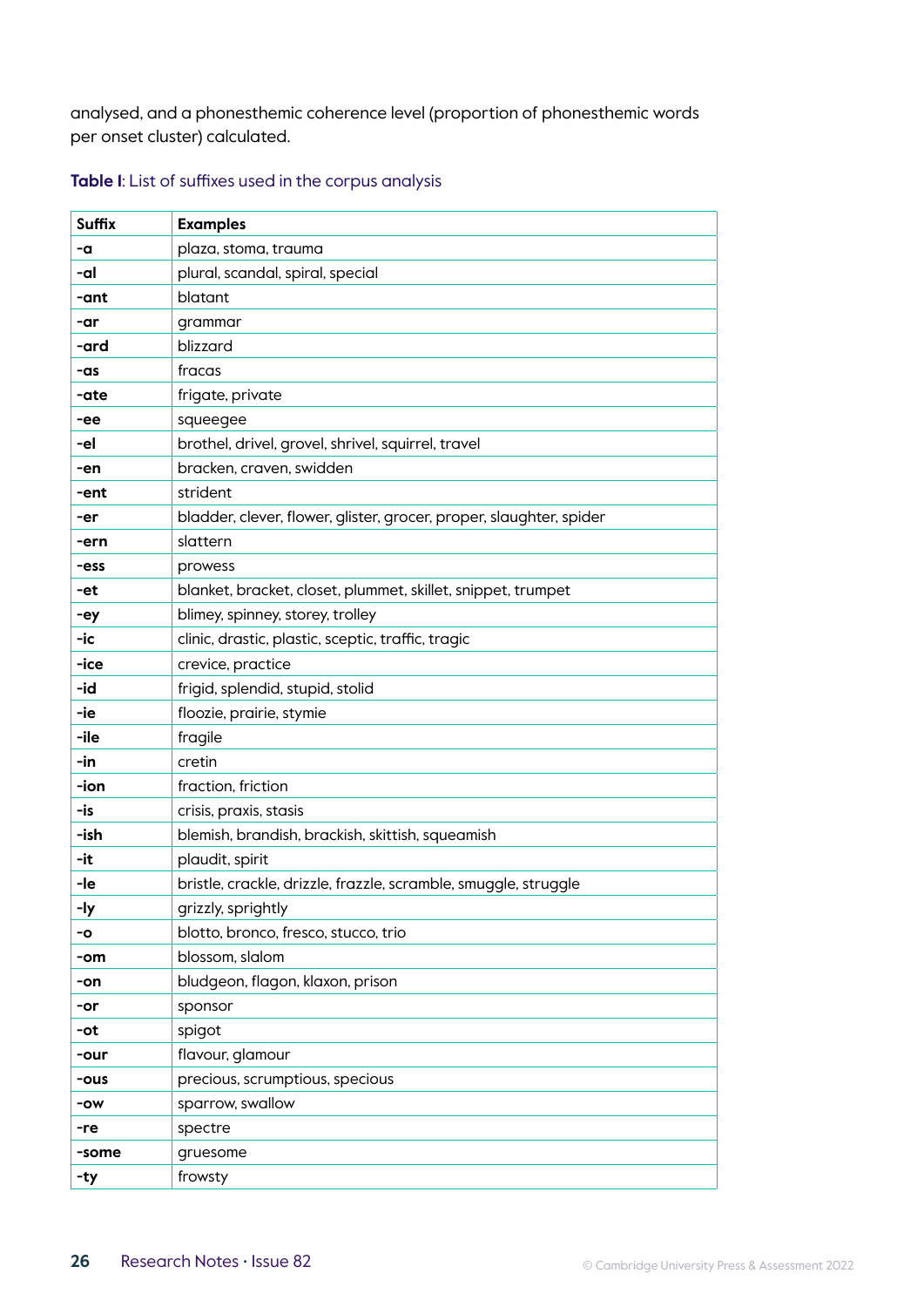| -ue  | statue                                       |
|------|----------------------------------------------|
| -ure | brochure                                     |
| -us  | crocus                                       |
| -v   | brandy, clumsy, clergy, plenty, proxy, study |

*Total number of monosyllables + suffix in the corpus analysis = 364 Total number of monosyllables in the corpus analysis = 1,275 Total number of lemmas in the corpus analysis = 1,639*

While several of these suffixes may be the same phonetically, e.g. -al, -el, -le = /əl/; -a, -ar, -er, -or, -re = /ə(r)/, they have been listed separately to illustrate the choices made in selecting words with these suffixes for corpus analysis.

#### **Phonestheme selection**

In a comprehensive study, Hutchins (1998) compiled a list of phonesthemes taken from 15 sources in the academic literature from 1922 (Jespersen) to 1981 (Bolinger and Sears) and formulated composite glosses to summarise the phonesthemes identified. These glosses were used as the basis for the phonesthemes listed for each onset cluster in the present corpus research, supplemented by phonesthemes identified by Rhodes and Lawler (1981) and Lawler (1990), although occasionally a reworded gloss was deemed more suitable. Each onset had one to four proposed phonesthemes into which words from the corpus dataset were categorised (see Table 2). For the few onsets without proposed phonesthemes, the most consistent sound-meaning mappings were noted to see if any significant patterns could be detected.

| <b>Cluster</b> | <b>Proposed phonestheme</b>                | Source                         |
|----------------|--------------------------------------------|--------------------------------|
| bl-            | excess (too much)                          | Lawler (1990)                  |
|                | colour (optical properties)                | Rhodes and Lawler (1981)       |
|                | compressed fluid                           | Lawler (1990)                  |
|                | swollen, inflated, round                   | Hutchins (1998)                |
| br-            | gender roles (male)                        | Lawler (1990)                  |
|                | bristly things - one-dimensional connected | Lawler (1990)                  |
|                | gender roles (female)                      | Lawler (1990)                  |
|                | unpleasant noise                           | Marchand (1959)                |
| cl-            | adherence, connection                      | Lawler (1990), Hutchins (1998) |
|                | impact of coming together                  | Lawler (1990), Hutchins (1998) |
| $cr-$          | bent, crooked                              | Rhodes and Lawler (1981)       |
|                | harsh, grating or unpleasant noise         | Hutchins (1998)                |
| dr-            | liquids                                    | Rhodes and Lawler (1981)       |
|                | pulling along or down                      | Hutchins (1998)                |
|                | having a languid, listless quality         | Hutchins (1998)                |

#### **Table 2**: Phonesthemes used in the corpus analysis and their sources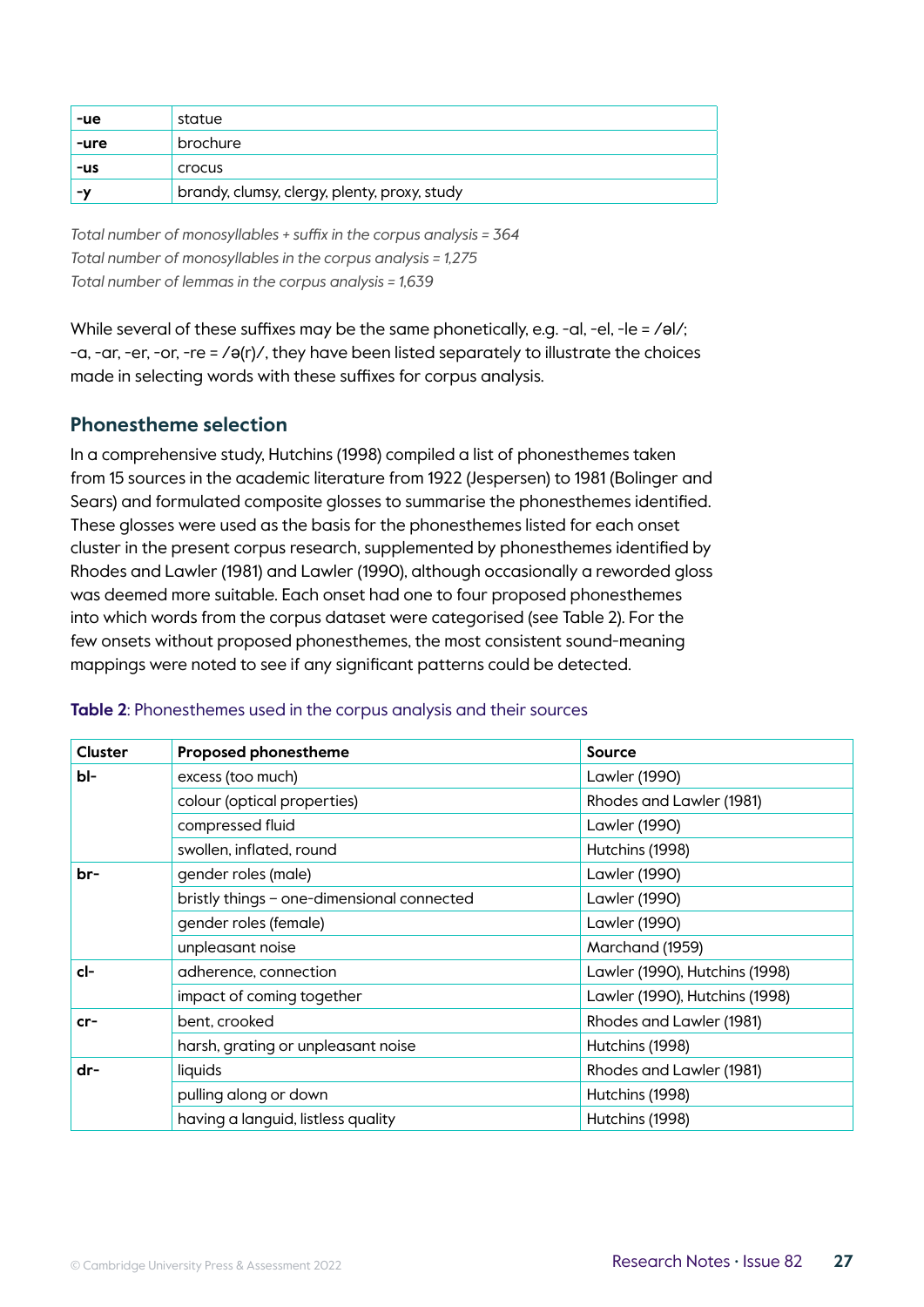| $f$  -  | inconstancy, insubstantial nature*                 | My definition            |
|---------|----------------------------------------------------|--------------------------|
|         | two-dimensional                                    | Rhodes and Lawler (1981) |
|         | extended, repeated, rhythmic motion                | Hutchins (1998)          |
|         | lateral movement*                                  | My definition            |
| $fr-$   | friction, fraying, wispy, insubstantial*           | My definition            |
| gl-     | light and vision                                   | Hutchins (1998)          |
|         | smoothness*                                        | My definition            |
| gn-     | nibbling, biting*                                  | My definition            |
| gr-     | negative emotion or complaint                      | Hutchins (1998)          |
|         | deep-toned, threatening noises                     | Hutchins (1998)          |
|         | growth*                                            | My definition            |
|         | holding on tightly                                 | Hutchins (1998)          |
| kn-     | three-dimensional convex                           | Rhodes and Lawler (1981) |
|         | pinching and squeezing*                            | My definition            |
| pl-     | two-dimensional thick                              | Rhodes and Lawler (1981) |
| pr-     | human social roles and behaviour                   | Lawler (1990)            |
|         | one-dimensional extended                           | Lawler (1990)            |
| qu-     | shake, tremble, wobble                             | Marchand (1960)          |
| sc-/sk- | two-dimensional extended                           | Rhodes and Lawler (1981) |
|         | superficial movement, surfaces, edges or thinness  | Hutchins (1998)          |
| scr-    | scrapped and scrunched; fragments of the whole*    | My definition            |
|         | extended 2D space + lateral or scrambled movement* | My definition            |
|         | unpleasant sounds, irregular movement              | Hutchins (1998)          |
|         | two-dimensional extended + one-dimensional motion  | Lawler (1990)            |
| shr-    | shrinking*                                         | My definition            |
|         | shrieking*                                         | My definition            |
| sl-     | pejorative: lazy, slovenly, careless               | Hutchins (1998)          |
|         | downward movement, direction or position           | Crystal (1995)           |
|         | liquid/solid interface                             | Lawler (1990)            |
| $sm-$   | press close, choke*                                | Hutchins (1998)          |
|         | belittling, insulting, pejorative*                 | My definition            |
| sn-     | nose breathing, snobbishness, inquisitiveness      | Hutchins (1998)          |
|         | unpleasant                                         | Crystal (1995)           |
|         | three-dimensional convex w/ concave (nose)         | Lawler (1990)            |
|         | three-dimensional convex w/ concave (fingers)      | Lawler (1990)            |
| sp-     | bring to a point; send out or extend from a point  | Hutchins (1998)          |
|         | rush of liquid*                                    | My definition            |
|         | cylinder                                           | Rhodes and Lawler (1981) |
| spl-    | one-dimensional to two-dimensional                 | Lawler (1990)            |
|         | to diverge or spread out from a point              | Hutchins (1998)          |
| spr-    | extrusion (plant)                                  | Lawler (1990)            |
|         | to radiate out from a point or to be elongated     | Hutchins (1998)          |
| squ-    | compression or constriction                        | Rhodes and Lawler (1981) |
|         | discordant noise*                                  | My definition            |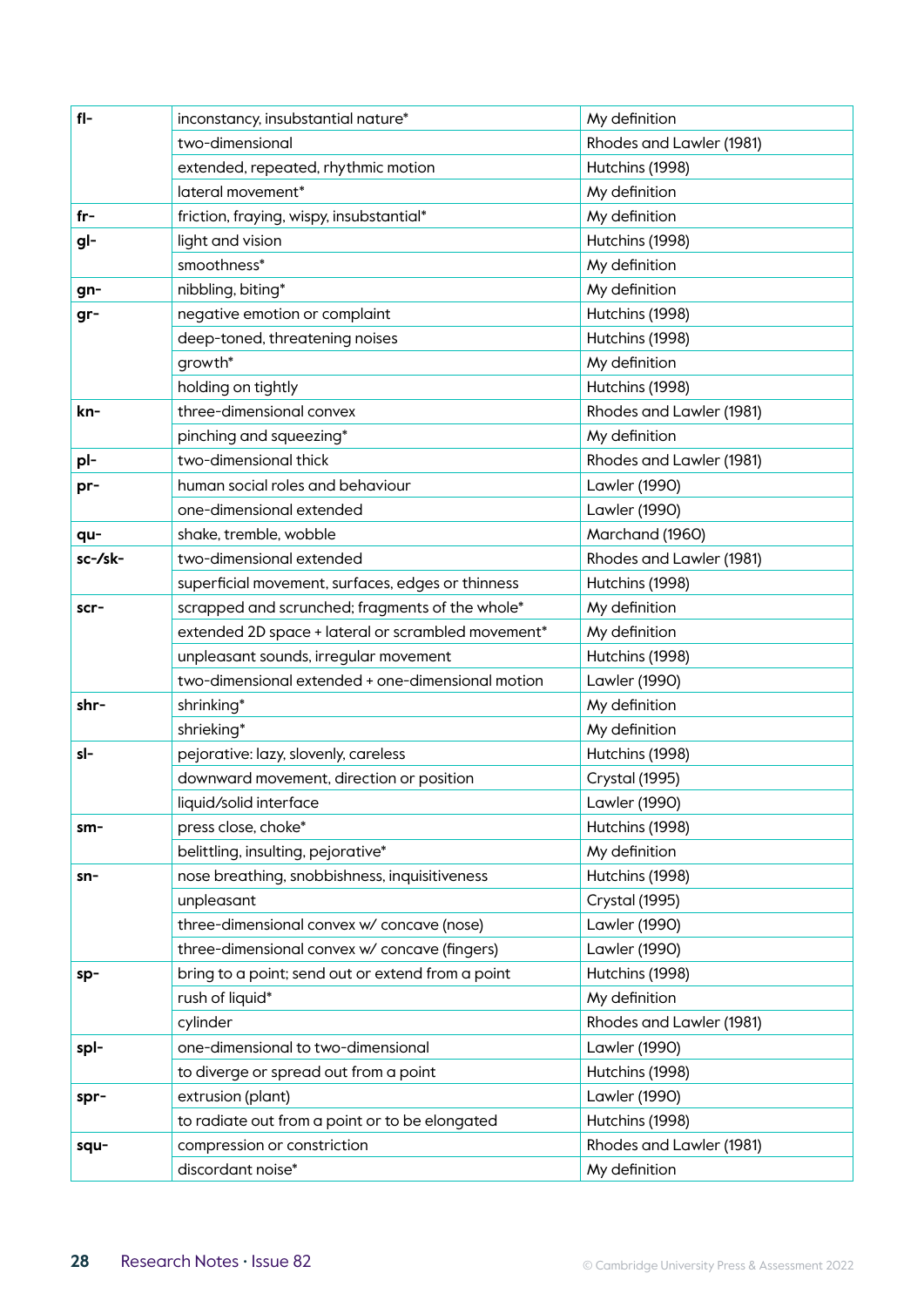| st-    | something firm, upright, regular or powerful                     | Hutchins (1998)          |
|--------|------------------------------------------------------------------|--------------------------|
|        | one-dimensional rigid                                            | Rhodes and Lawler (1981) |
| str-   | use of muscles or forceful action in a line; something<br>linear | Hutchins (1998)          |
|        | long, thin, stretched out                                        | Firth (1935)             |
|        | one-dimensional non-rigid                                        | Rhodes and Lawler (1981) |
| $SW -$ | smooth, wide-reaching movement                                   | Crystal (1995)           |
|        | rotary motion, curved path                                       | Rhodes and Lawler (1981) |
|        | oscillate, undulate, move rhythmically to and fro                | Hutchins (1998)          |
|        | swagger*                                                         | My definition            |
| thr-   | constricted path                                                 | Rhodes and Lawler (1981) |
|        | intense pain or emotion*                                         | My definition            |
| $tr-$  | travel                                                           | Lawler (1990)            |
|        | a path, walk in a line                                           | Hutchins (1998)          |
|        | locomote by foot; step forcibly                                  | Hutchins (1998)          |
| tw-    | to turn, distort, entangle, or oscillate; or the result of this  | Hutchins (1998)          |
|        | small sounds or small, chiefly twisting movements                | Marchand (1960)          |
|        | twisting, spinning, pulling, plucking*                           | My definition            |
| wh-    | noises of air or breath or forcible movement                     | Marchand (1960)          |
|        | rapid movement of air or water*                                  | My definition            |
| wr-    | twist, distort                                                   | Marchand (1960)          |
|        | irregular motion; or to twist, turn, or coil                     | Hutchins (1998)          |

\* Phonesthemes proposed by rewording or synthesising Hutchins's (1998) composite glosses and through analysis of the BNC data.

## **Results – corpus study**

After the monosyllables and extended monosyllables (hereafter collectively referred to as *monomorphemes* for convenience) for an onset had been collated, each word was analysed to determine whether at least one of its meanings corresponded to the semantic domain of one or more of the proposed phonesthemes. If so, this word was judged to add to the phonesthemic coherence of the cluster. For words which did not seem to correspond to any phonestheme, the OED was consulted to ensure that all possible definitions for polysemous words had been considered. Results of the coherence analysis for each onset cluster are detailed in Appendix 1.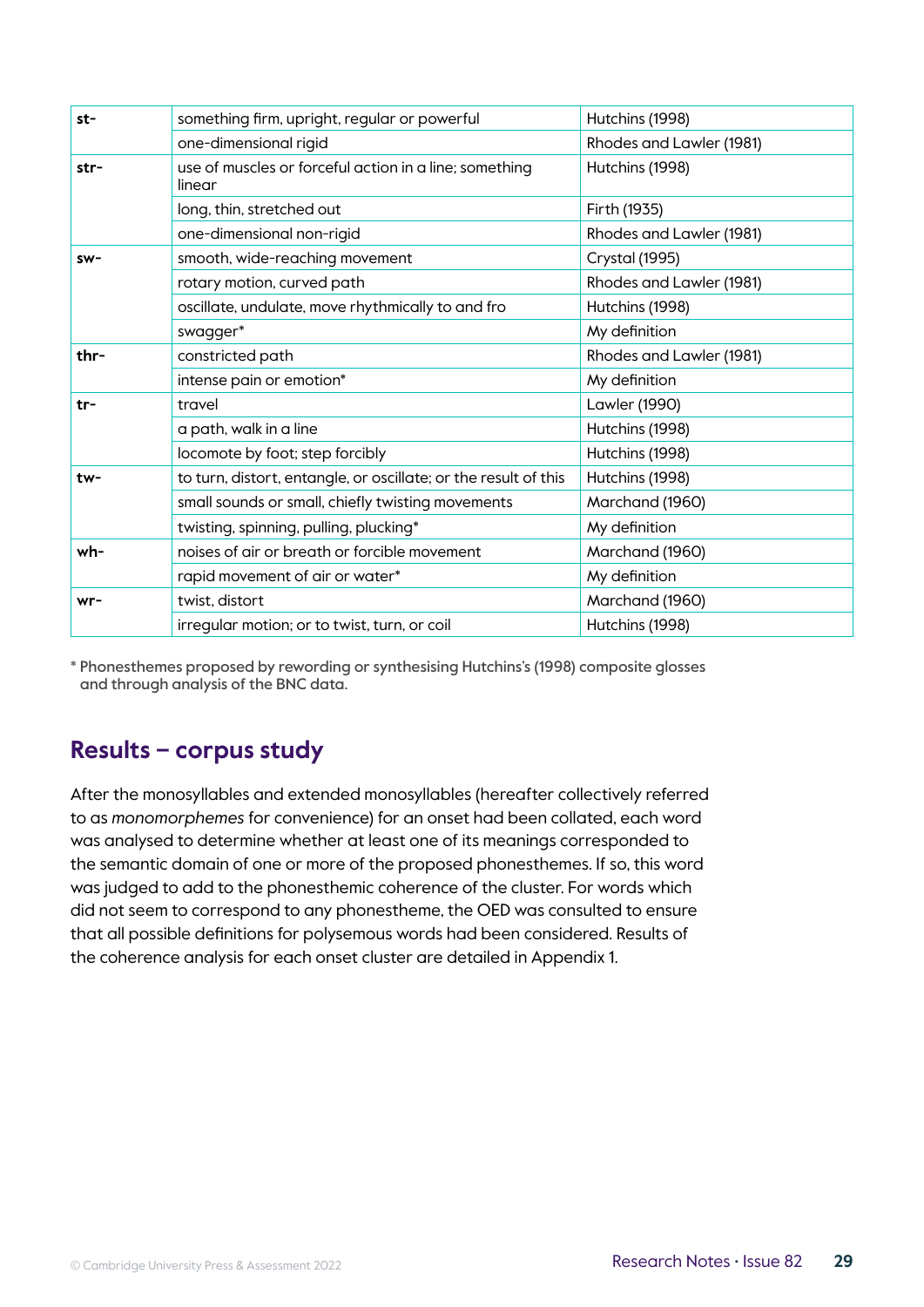

#### **Figure 1**: Sound symbolic monomorphemes and total number of monomorphemes per cluster

The total number of monomorphemes and sound symbolic monomorphemes per cluster is recorded in Figure 1. 1,051 of 1,639 monomorphemes fit into the phonesthemic categories associated with the onset clusters in the corpus study (64.12%). Although the most lexically frequent **st-** onset also has the highest number of sound symbolic monomorphemes, correlation analysis established that there is no statistically significant relationship between lexical frequency and the strength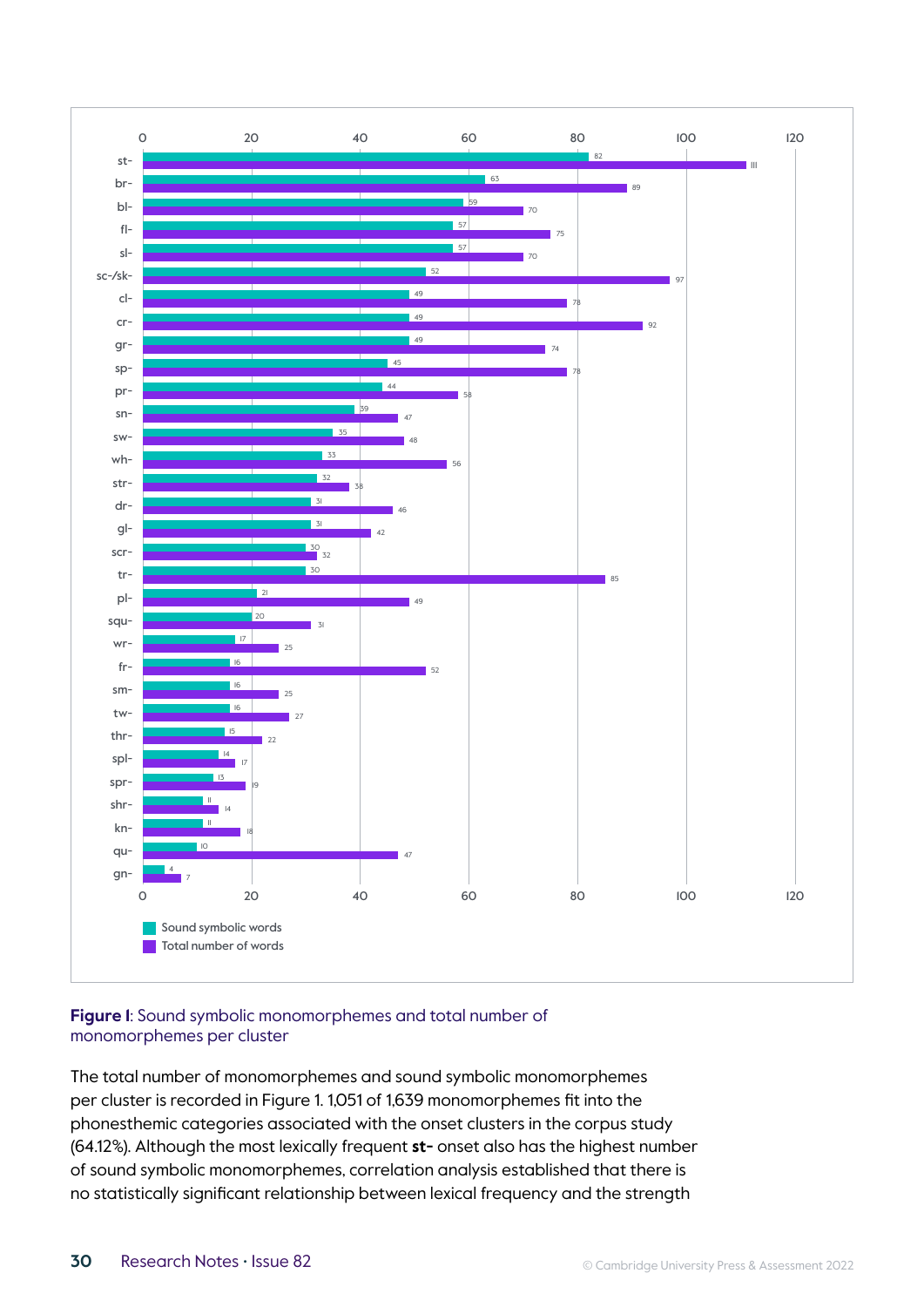of the sound-meaning association. The **bl-**, **fl-** and **sl-** onsets also contain a high number of monomorphemes and a high number of sound symbolic monomorphemes, but other lexically frequent clusters, such as **tr-** and **fr-**, have a relatively low number of sound symbolic words. In fact, many low-frequency clusters have a high proportion of monomorphemes with sound symbolic content – **spr-**, **spl-**, **shr-** and **thr-** all have phonesthemic coherence levels of 68% or more. The proportion of sound symbolic monomorphemes/total number of monomorphemes per onset cluster is outlined in Figure 2.



**Figure 2**: Level of phonesthemic coherence in monomorphemes per onset cluster (%)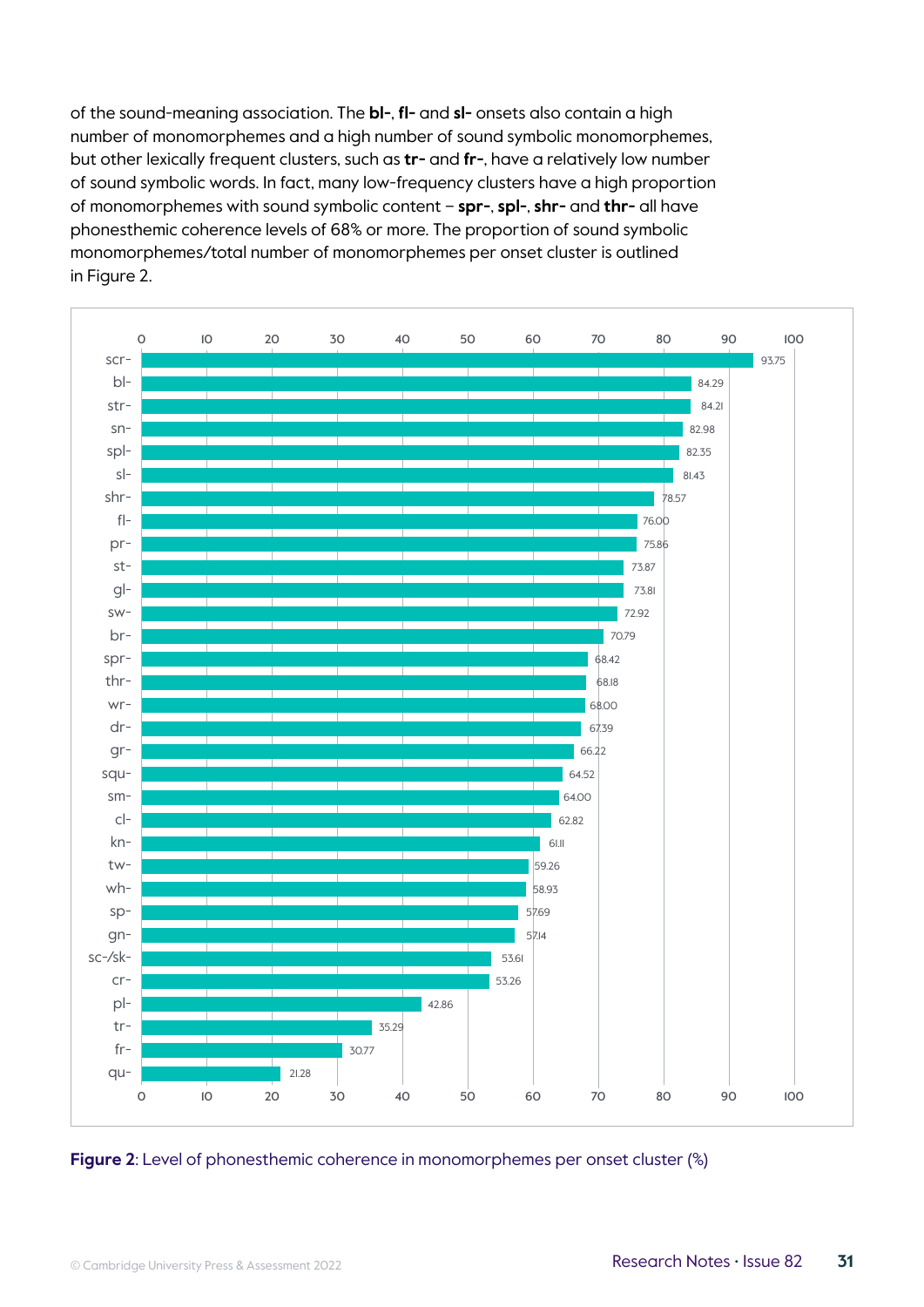While the phonesthemic coherence figure gives a broad picture of the sound symbolic properties of each cluster, it does not capture how frequently monomorphemes fall into the different semantic domains associated with each phonestheme. This information is summarised in Appendix 1. The complexity of the phonosemantics uncovered through the corpus analysis is illustrated in Table 3. Semantic glosses summarise the phonesthemes associated with each cluster, with key words given as example monomorphemes for these phonesthemes.

| Onset<br>cluster | Coherence<br>level (%) | Semantic gloss                                                                                                            | Key words                      |
|------------------|------------------------|---------------------------------------------------------------------------------------------------------------------------|--------------------------------|
| scr-             | 93.75                  | lateral, often irregular surface movement; unpleasant sounds;<br>balled-up objects or torn fragments                      | scramble, screech,<br>scrap    |
| bl-              | 84.29                  | colour; or swollen, inflated or relating to excess                                                                        | blood, bloat, blush            |
| str-             | 84.21                  | use of muscles or forceful action in a line; something linear with<br>breadth                                             | stretch, strain, strap         |
| sn-              | 82.98                  | to do with the nose or breathing; unpleasantness, arrogance;<br>three-dimensional convex w/ concave (fingers)             | sniff, snort, snap             |
| spl-             | 82.35                  | to diverge or spread out from a point                                                                                     | split, splay, splash           |
| sl-              | 81.43                  | downward movement, direction or position; pejorative: lazy,<br>slovenly, careless; liquid/solid interface                 | slope, slump, slime            |
| shr-             | 78.57                  | contract, get smaller; or high-pitched noise                                                                              | shrink, shrivel, shriek        |
| fl-              | 76.00                  | two-dimensional lateral orientation; extended, rhythmic often<br>lateral movement; or inconstant, insubstantial in nature | flow, float, flag              |
| pr-              | 75.86                  | relating to established human social roles, manners and<br>behaviour; or long, narrow objects that stick out              | proper, prim, prick            |
| st-              | 73.87                  | something firm and upright; or fixed, regular or powerful                                                                 | stand, stone, stake            |
| gl-              | 73.81                  | relating to light or vision; smoothness                                                                                   | glow, glance, glide            |
| sw-              | 72.92                  | smooth, wide-reaching movement, rocking motion to and fro; or<br>pompous, ostentatious movements or behaviour             | swing, sway, swagger           |
| br-              | 70.79                  | bristly objects; stereotypically male or female gender roles                                                              | bristle, brute, breed          |
| spr-             | 68.42                  | radiating outward from a point, extrusion                                                                                 | spray, sprout, spread          |
| thr-             | 68.18                  | a constricted path; or intense, oppressive pain or emotion                                                                | through, throat, throb         |
| wr-              | 68.00                  | twisting, turning, distorting                                                                                             | wrap, wrinkle, wrench          |
| dr-              | 67.39                  | relating to liquids; pulling along or down, or having a languid,<br>listless quality                                      | drink, drag, droop             |
| gr-              | 66.22                  | negative emotion or complaint; deep-toned, threatening noises;<br>growth; holding on tightly                              | groan, grumble, grind,<br>grip |
| squ-             | 64.52                  | compression, constriction; or discordant noise                                                                            | squash, squeeze,<br>squeal     |
| sm-              | 64.00                  | press close, choke, sully; or belittling, superior, condescending                                                         | smear, smother, smug           |
| cl-              | 62.82                  | adherence, connection; or the impact of coming together                                                                   | cling, clamp, clash            |
| kn-              | 61.11                  | round bumps or protrusions; or pinching and squeezing                                                                     | knob, knot, knead              |
| tw-              | 59.26                  | small sounds or small, chiefly turning and pulling movements                                                              | tweak, twist, twitch           |
| wh-              | 58.93                  | noises of air, breath or water or forcible movement                                                                       | whirl, whisper, wheeze         |
| sp-              | 57.69                  | send out or extend from a point; bring to a point; gush out                                                               | spike, spurt, spit             |
| gn-              | 57.14                  | nibbling, biting                                                                                                          | gnaw, gnash, gnarled           |

#### **Table 3**: Onset clusters and their phonesthemes with semantic glosses and key words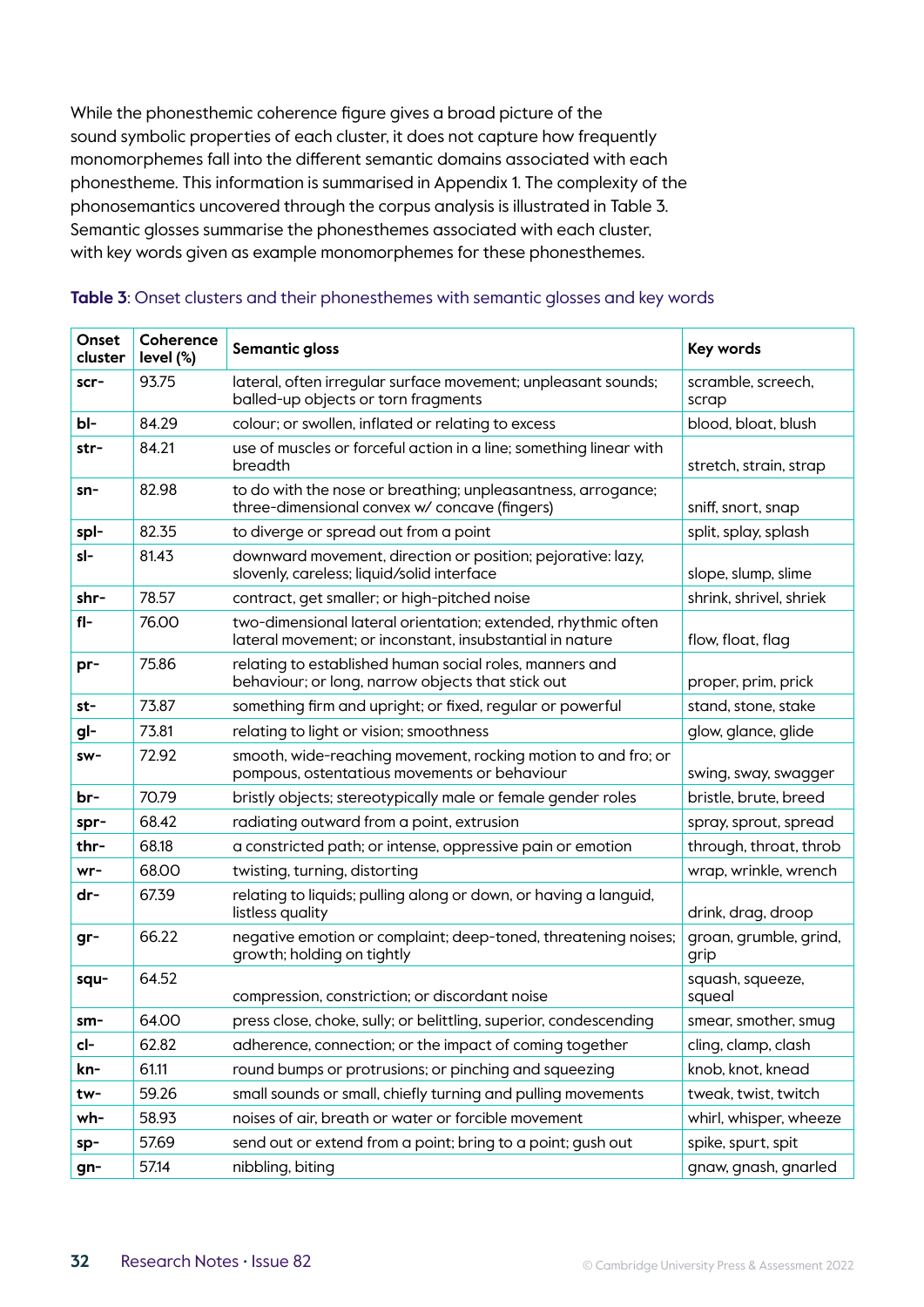| sc-/sk- | 53.61 | superficial movement, often across a surface; relating to edges<br>or thinness     | skim, scan, skin      |
|---------|-------|------------------------------------------------------------------------------------|-----------------------|
| $cr-$   | 53.26 | bent, misshapen; or harsh, jarring or unpleasant noise                             | crook, crouch, creak  |
| pl-     | 42.86 | flat, thick or layered two-dimensional objects                                     | plate, plank, plaster |
| tr-     | 35.29 | purposeful movement from A to B; a path, walking in a line;<br>stepping forcefully | trail, track, tread   |
| fr-     | 30.77 | relating to wearing away, and wispy insubstantial objects                          | fray, frazzle, froth  |
| $qu-$   | 21.28 | shake, tremble, wobble                                                             | quake, quiver, queasy |

The corpus study found that words can often be mapped to multiple phonesthemes associated with a particular onset. For example, *slip* matches all three of the **sl-** phonesthemes: 'liquid/solid interface', 'pejorative: lazy, slovenly, careless' and 'downward movement, direction or position'. Phonesthemes associated with a particular cluster are themselves intertwined, allied to the core semantic feature through metaphorical extension: **sn-** relates to the nose and breathing but also to sneering and snootiness, and **sw-** relates to swinging movement but also the swagger of ostentation. This type of linking through metaphor echoes Lakoff and Johnson's (1980:6) notion of how the human conceptual system is structured.

## **Methodology – questionnaire**

#### **Conceptual framework**

The tasks in the questionnaire are essentially word association tasks, with participants asked to respond to obsolete stimulus words containing the onset phonesthemes. The questionnaire is divided into two parts: a free association task, and a multiple-choice task in which participants were asked to match the cue word to one of 11 semantic glosses. The two tasks were designed to reveal whether a free, more instinctive association with the cue word gives a greater 'strike rate' than the conscious linking of phonological and orthographical form with meaning. Response behaviour was then analysed to see whether associations were based on phonesthemes or could be attributed to some other factor.

#### **Onset cluster selection**

The following criteria were considered when determining which onset clusters to use in the second part of the study:

- **•** phonetic values clusters where pronunciation has changed since the OE period have been omitted
- **•** phonesthemic coherence onsets below a 60% phonesthemic coherence threshold were not considered
- **•** onsets with overlapping phonesthemes where the sound symbolism of different clusters overlapped, the most phonesthemically coherent clusters were retained
- **•** number of documented obsolete words at least eight documented examples of obsolete words per cluster were required for the questionnaire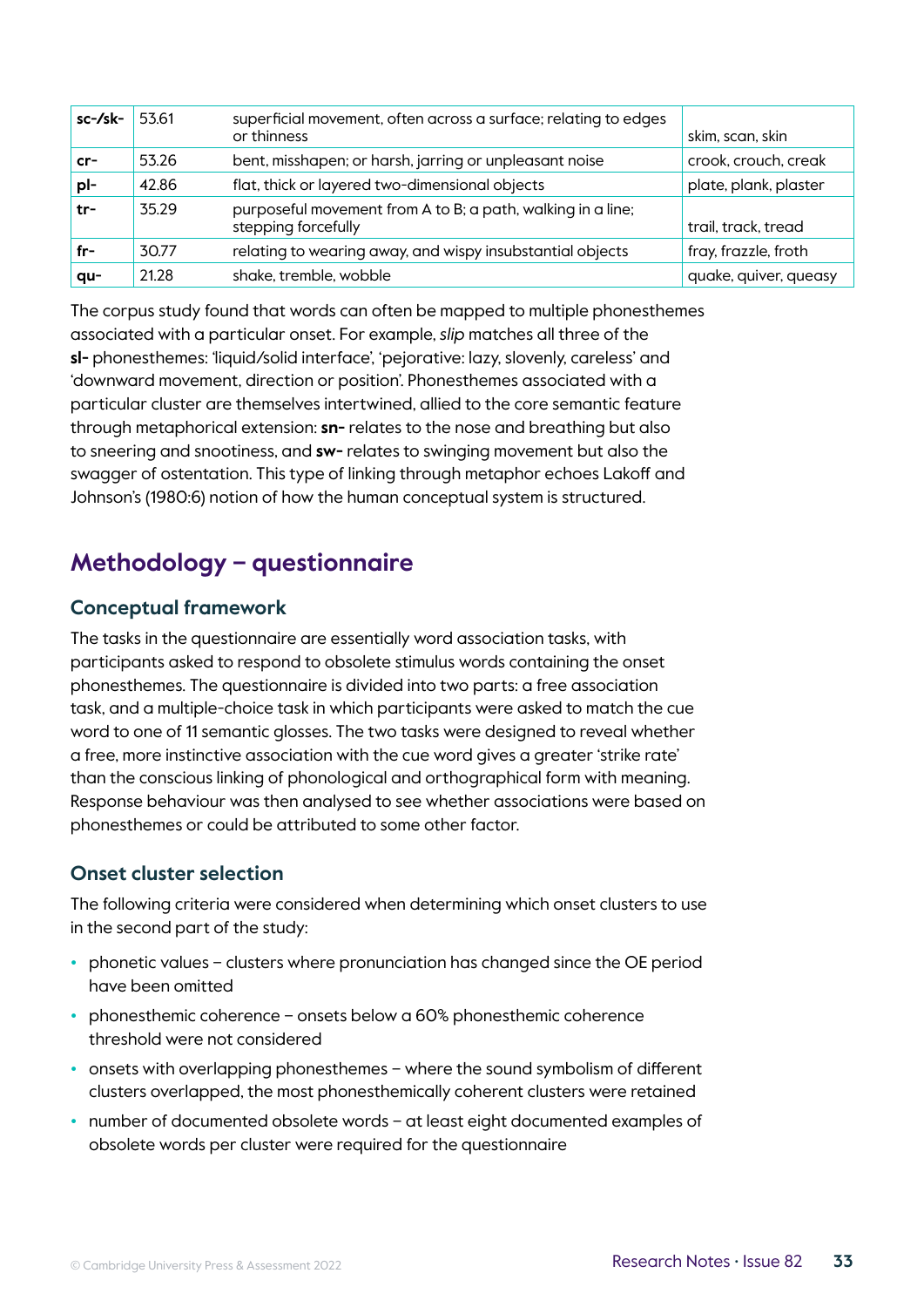- **•** accessibility of glosses the categorisation of a small number of phonesthemes according to athematic metaphor<sup>6</sup> (Rhodes and Lawler 1981) was felt to be too abstract or vague for research participants, so these clusters were omitted
- **•** independence of glosses following a pilot study, the reference to 'smoothness' was removed from the **gl-** gloss, as this overlapped with a principal feature of the **sw-** onset.

This left 11 onset clusters for the second phase of the research: **bl-**, **cl-**, **fl-**, **gl-**, **scr-**, **sl-**, **sn-**, **spr-**, **st-**, **sw-** and **thr-** (see Table 4).

| <b>Onset cluster</b> | Semantic gloss                                                                |
|----------------------|-------------------------------------------------------------------------------|
| $sn-$                | a) to do with the nose or breathing; arrogance, contempt                      |
| gl-                  | b) relating to light or vision                                                |
| bl-                  | c) colour; or inflated, puffy; or relating to excess                          |
| spr-                 | d) radiating outward from a point, extrusion                                  |
| sl-                  | e) downward movement or position; liquid/solid interface; or pejorative       |
| thr-                 | f) a constricted path; or intense pain or emotion                             |
| fl-                  | g) two-dimensional orientation or lateral movement; inconstant, insubstantial |
| st-                  | h) something firm and upright; or fixed, regular or powerful                  |
| scr-                 | irregular surface movement; unpleasant sounds; stunted growth                 |
| cl-                  | adherence, connection; or the impact of collision                             |
| sw-                  | smooth, wide-reaching movement, rocking motion; or ostentation<br>k)          |

#### **Table 4**: Revised semantic glosses used in Part 2 of the questionnaire

Words which contained the target onsets were avoided in the final composite glosses, and every effort was made to make the glosses independent of each other, notwithstanding the fact that certain phonesthemes have features in common.

#### **Word selection**

The obsolete words used in the study were taken from *Bosworth Toller's Anglo-Saxon Dictionary*<sup>7</sup> , the *Middle English Dictionary*<sup>8</sup> , and the *Oxford English Dictionary*<sup>9</sup>. Old English <þ> and <ð> were transliterated to <th>. Words with recognisable PDE descendants were excluded from consideration. Eight words were chosen per onset cluster (see Appendix 2) to cover the different phonesthemes corresponding to each onset, and to expose research participants to a wide range of words. The cue words were divided into four sets of 22 (I to IV), and participants were given a different set of cue words for each task in the questionnaire. Four separate questionnaires were created so each cue word could be tested in both tasks (see Appendix 3).

<sup>6</sup> Rhodes and Lawler (1981) posit that there is a classifier system whereby the set of relationships between assonance and rime indicate factors such as shape, dimensionality, physical state, shape of paths, types of motion etc.

<sup>7</sup> boswothtoller.com

<sup>8</sup> quod.lib.umich.edu/m/middle-english-dictionary/dictionary

<sup>9</sup> www.oed.com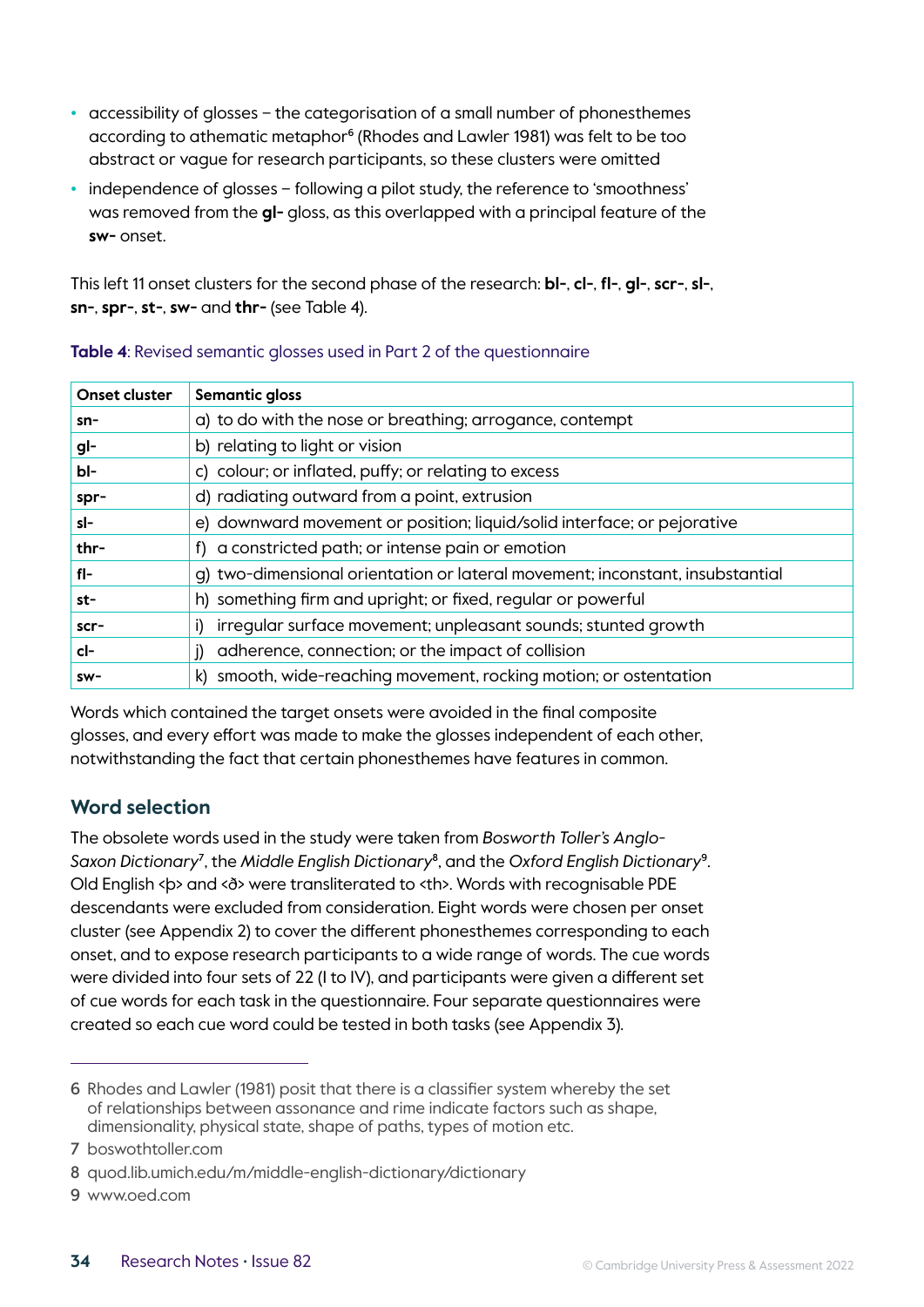#### **Tasks and procedure**

Research participants were shown the relevant part of the questionnaire and cue words were read out to provide an aural as well as a visual stimulus. In the Part 1 task, participants were encouraged to give reasons why they connected the cue words with particular concepts, giving a qualitative aspect to this task. In the Part 2 task, participants matched cue words to the semantic glosses identified with the phonestheme(s) proposed for each onset cluster. 96 L1 English university graduates took part in this study; 48 females, 47 males and one participant who identifies as non-binary, with ages ranging from 25 to 78. None of the participants had studied OE or ME previously.

## **Results – Questionnaire**

#### **Part 1 results**

Responses were grouped as 'hits' or 'misses', depending on whether they corresponded to the semantic features of the phonesthemes associated with a target onset cluster. Of the 2,112 responses for the free association Part 1 task (88 words x 24 responses), there were 1,030 hits, a 48.77% strike rate (see Figure 3). Neither the phonesthemic coherence of an onset (according to the corpus analysis) nor the raw number of sound symbolic words beginning with that onset in PDE had a statistically significant bearing on the number of correct associations made by research participants, although the lexically frequent **sl-** and **fl-** onsets, with strike rates of 63.02% and 53.13% respectively, buck this general trend. The strength of **sl**- is also noteworthy in that the phonesthemes related to this cluster concern 'pejorative terms' and the sensory impression of 'wetness', concepts highlighted as being intrinsic to sound-meaning mapping in previous studies (Abelin 1999, 2012, Ramachandran and Hubbard 2001).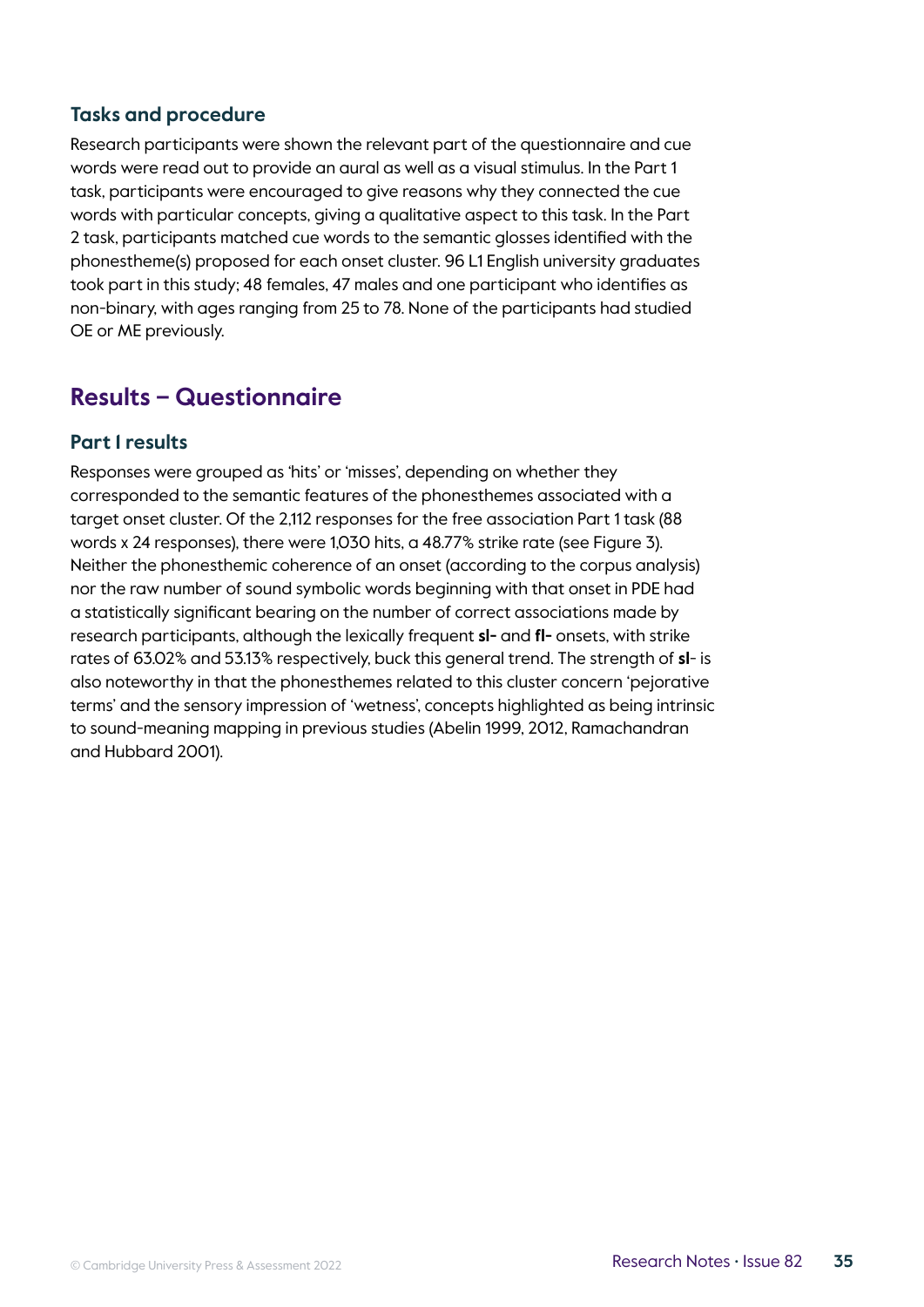

#### **Figure 3**: Phonesthemic matches per onset cluster in the Part 1 free association task

The uncontextualised presentation of the words in Part 1 means that neatly categorising the associations into the conventional clang, syntagmatic or paradigmatic<sup>10</sup> classifications is unviable. However, paradigmatic associations are certainly being made, as shown by the 15 associations of *thrack* ('to pack full, fill, cram') with 'hit' or 'beat'. In effect, these are paradigmatic associations at a remove: a clang association is produced because of the echoic rime *-ack*, as in 'smack', 'crack' and 'thwack', and then 'hit' or 'beat' is elicited. Morphological associations also played a part in influencing responses. When words were identified as belonging to a particular word class, there was a strong tendency for associations to be in the same syntactic category. *Clabbed* ('clustered, clumped, coagulated') was identified as a regular past participle and associated with 'hit', 'clubbed' and 'punched'; similarly, *sprent* ('a sprinkler for holy water') was seen as an irregular past participle, prompting paradigmatic associations via *spent* to 'broken', 'finished', 'tired' and 'exhausted'.

When the sound symbolic properties of rime and assonance were seen as complementary, patterns of associative response behaviour were marked. In the cue word *scrunt* ('stunted growth, tree stump'), for instance, the rime *-unt*, found in *grunt*,

<sup>10</sup> Clang associations are those based on similarity of sound rather than meaning, e.g., shop – ship, mope – rope, hat – fat; syntagmatic associations are between words that are syntactically adjacent and frequently co-occur in spoken or written language, e.g., hot – water, spend – time, hermetically – sealed; paradigmatic associations occur with words from the same word class which can be substituted for each other without affecting the grammar of the sentence, e.g., blue – red, cat – dog, end – finish.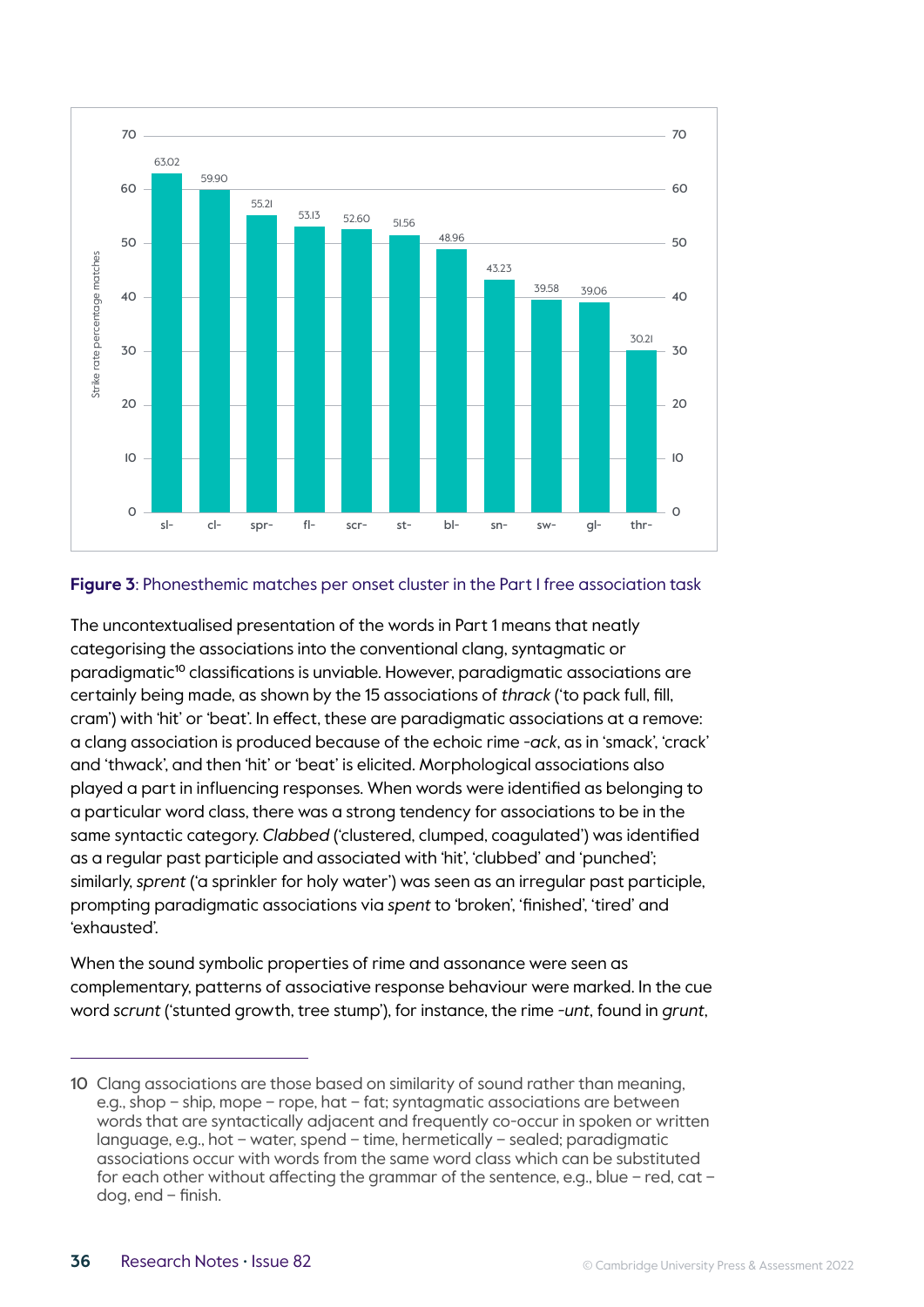*runt*, *cunt* etc. carries similar connotations to the scrawny and frankly unpleasant nature of the **scr-** cluster, and so was associated by 16 participants with semantic features associated with **scr-** phonesthemes. Stimulus words were often treated as blends of assonance and rime: *snur* ('to snort') is 'between a slur and a sneer', *flade* is 'a flaying blade', blout is 'some kind of disease: bloat and gout'. In certain cases, however, the evocativeness of the rime clearly overrode any sound-meaning mappings associated with a particular assonance – participants used 'stumble', 'bumble', 'rumble', 'jumble', 'fumble', 'grumble', 'tumble' and 'crumble' to describe *thrumble* ('to jostle, squeeze'), not to mention the close rimes 'tremble', 'ramble' and 'thimble'. These findings reinforce the view (Bolinger 1950, Lawler 2006, Rhodes and Lawler 1981, Wescott 1987) that certain rimes carry phonesthemic meaning.

A few cue words had such strong associations with words in contemporary usage that the underlying sound symbolism attached to their onsets was overshadowed. *Sneke* ('a head cold') was associated with 'snake' and/or 'sneak' 15 out of 24 times, although different images were produced: 'to be cunning, underhand', 'move discreetly from one place to another', 'someone who isn't totally honest', 'deceptive person', etc. This even occurred when the obsolete words were associated with decidedly modern concepts, e.g., *stela* ('the stalk of a plant') with beer through 'Stella Artois™', *scruze* ('to squeeze') with 'Scrooge' and *slidor* ('a slippery, miry place') with 'Slytherin', the most sinister house in the Harry Potter series. L2 interference was also a factor: eight out of 24 people said *stofn* ('a stem, or trunk of a tree') sounded German, associating it with 'stollen', a type of fruit loaf, 'stoff' meaning 'cloth', and 'stopfen', 'to stuff'. Similarly, there was interference from French regarding the stimulus word *glise* ('to shine'), participants associating it with 'church' through 'église' and 'slide' through 'glisser' ('slip'), although the association of **gl-** with 'smoothness' may also have contributed to the latter response behaviour.

To summarise, it is difficult to quantify the extent to which matches in the free association task are activated by intrinsic sound symbolism in the stimulus words on account of the vast number of variables involved. Participants may use a word beginning with the same onset cluster to describe the associations that a stimulus word elicits due to clang associations, or what Peirce and Buchler (1955:105–107) and Waugh (1994) refer to as 'diagrammatic iconicity' in the phonestheme. Certainly, the orthographical form is important in in the mapping of lexical items to semantic fields: *skrillen* ('to shriek, scream') and *scrille* ('with a high pitched, piercing sound') both enter the written record in ME (probably via Old Norse) and may even belong to the same word family. However, *skrillen* attracted only six phonesthemic matches because participants associated it with words spelt with a <k>, such as 'skillet', 'krill' and 'skill', whereas *scrille* had 22 correct matches, participants associating it with writing, through 'scribe' and 'script', and thus 'irregular surface movement'.

#### **Part 2 results**

In Part 2 of the questionnaire, participants matched cue words to the semantic glosses shown in Table 4. Participants were asked to read all the glosses before looking at the words to mitigate any order effect (Schuman and Presser 1981). There were 612 hits from 2,112 responses, representing a 28.98% strike rate and a mean of 6.95 correct matches per word (see Figure 4). Whereas the Part 2 strike rate is much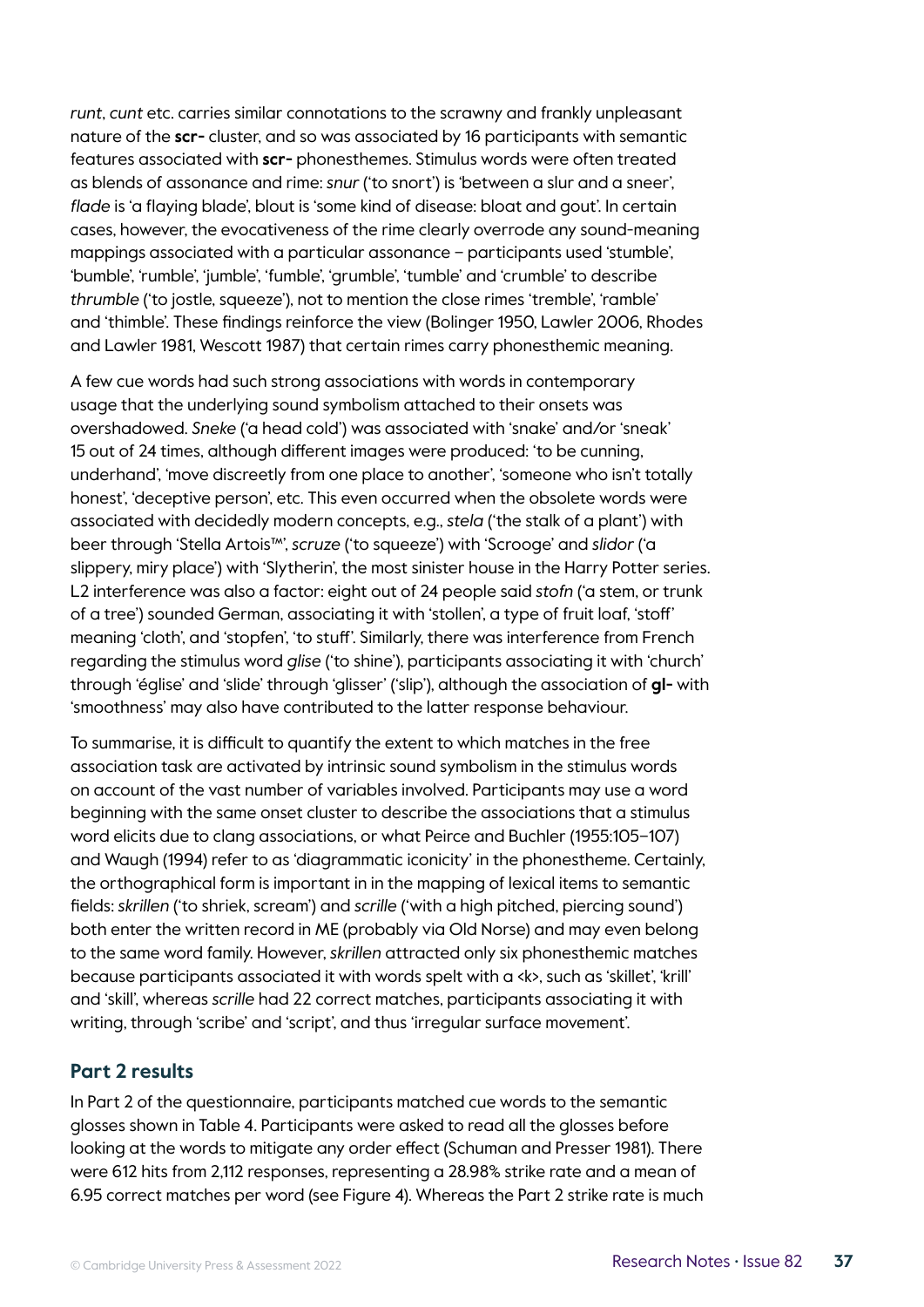

lower than that of Part 1, the phonesthemic coherence of each cluster in the Part 2 task was much easier to quantify as responses were unambiguously hits or misses.

#### **Figure 4**: Phonesthemic matches per onset cluster in the Part 2 multiple-choice task

The 28.98% strike rate in the multiple-choice task is over three times higher than the chance probability of one out of 11 (9.09%) with even the least coherent clusters, **fl-**, **sl-** and **thr-**, having correct phonesthemic matches at approximately double this rate. However, this probability level is only accurate if each gloss is completely distinct from the others. As a limited number of phonesthemes have overlapping semantic features, e.g., 'movement' or 'negative characteristics', the chance probability of a phonesthemic match was raised from 9.09% to 15%. This follows Kwon (2016:87), who decided on the 15% figure for a stricter statistical testing when investigating phonesthemes in nonsense words. Table 5 shows the results of a one-sample t-test conducted to test mean response figures for statistical significance.

|      | M     | <b>SD</b> | d  | t         | Effect size <sup>o</sup> |
|------|-------|-----------|----|-----------|--------------------------|
| bl-  | 28.13 | 33.10     | 95 | 3.89***   | 33.36                    |
| cl-  | 27.48 | 32.44     | 95 | $2.86**$  | 32.70                    |
| fl-  | 17.71 | 29.00     | 95 | .92       | 29.23                    |
| gl-  | 36.98 | 35.72     | 95 | $6.02***$ | 36.01                    |
| scr- | 27.60 | 35.44     | 95 | $3.48***$ | 35.73                    |
| sl-  | 17.71 | 29.00     | 95 | .92       | 29.23                    |
| sn-  | 53.13 | 35.40     | 95 | 10.56***  | 35.68                    |
| spr- | 27.08 | 31.56     | 95 | $3.76***$ | 31.81                    |

#### **Table 5**: T-test results for the percentage of phonesthemic matches per onset in Part 2 (test value = 15.00)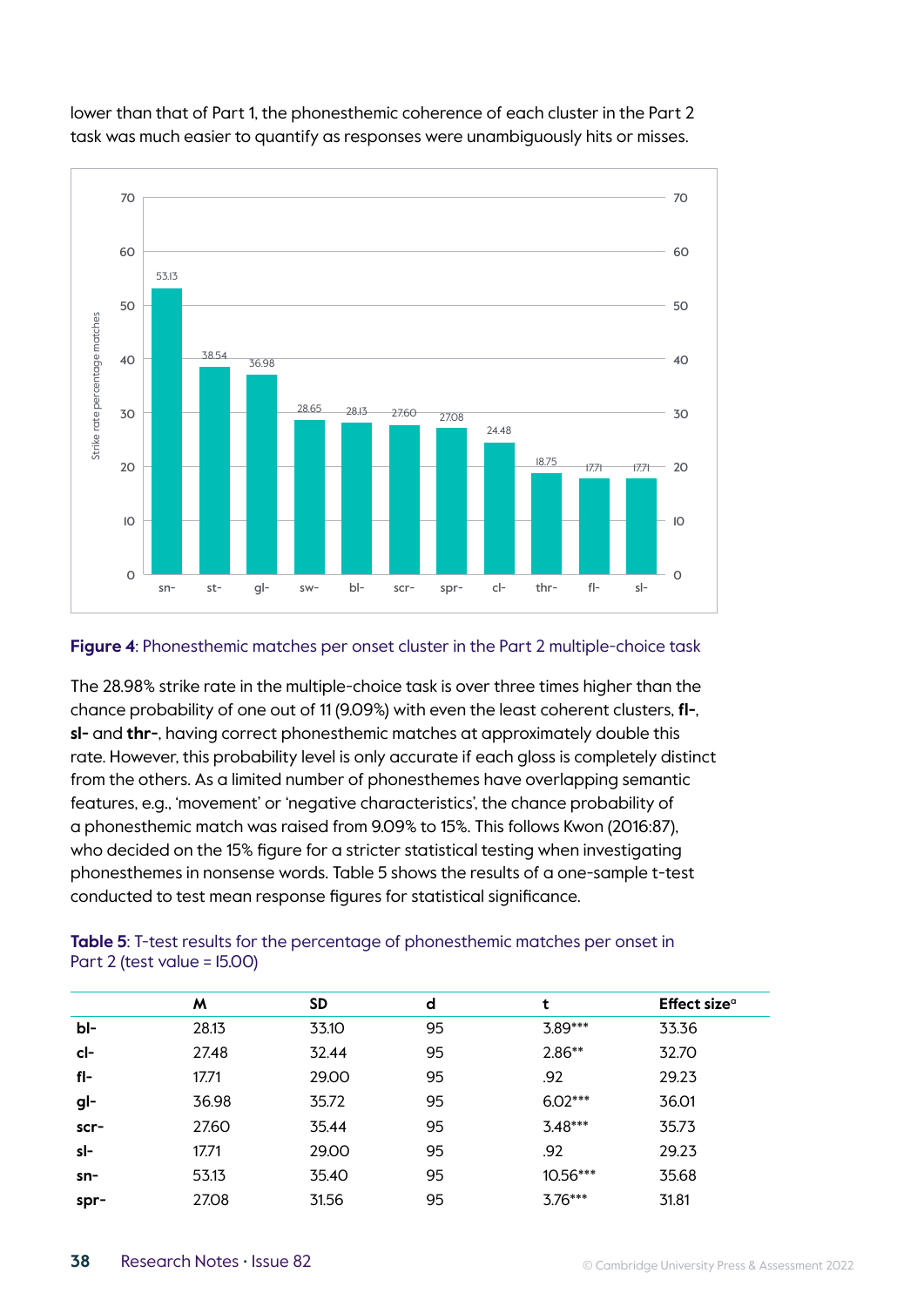| st-    | 38.54 | 35.15 | 95 | $6.56***$ | 35.43 |
|--------|-------|-------|----|-----------|-------|
| sw-    | 28.65 | 32.23 | 95 | 4.15***   | 32.49 |
| $thr-$ | 18.75 | 26.41 | 95 | 1.39      | 26.62 |

\**p* < .05, \*\**p* < .01, \*\*\**p* ≤ .001 (*n* = 96).

*a* The denominator used in estimating the effect sizes. Hedges' correction uses the sample standard deviation, plus a correction factor.

A statistically significant level of phonesthemic matches was made for eight out of the 11 groups of phonesthemic words in the Part 2 task with the probability of a match raised to 15%. **Bl-**, **gl-**, **scr-**, **sn-**, **spr-**, **st-** and **sw-** are all significant at the 0.001 level, with the **cl-** onset statistically significant at the 0.01 level. Another onesample t-test confirmed that the mean number of Part 2 phonesthemic matches per participant is also significantly higher (M = 6.38, SD = 2.74) than would be predicted by chance, *t*(95) = 11.02, *p* = <0.001. Participants had a one in 11 chance of making a correct match, i.e., two correct responses from 22 (9.09%). Even when raised to the 15% level (3.3 correct responses), 82 out of 96 participants (85.42%) made more correct matches than chance would predict, the median figure being six out of 22 correct matches.

Cue words which attracted high numbers of phonesthemic matches in both tasks often had a sound symbolic onset and were associated with PDE forms, e.g, *snurt* ('to sneer'), associated with 'snort' (36 out of 48 matches), and *stith* ('to set firmly; unyielding, strong'), associated with 'stiff', 'stitch' and 'stick' (35 out of 48 matches). Nevertheless, there is little clear pattern between the words which have the most phonesthemic matches in Part 1 and those with the most matches in Part 2. Many words attracted phonesthemic matches in one task, but not the other. *Slidor* ('a slippery, miry place') was the best performing **sl-** word in Part 1 with a 21 out of 24 strike rate, but only had two out of 24 matches on Part 2; *swimbil* ('a swaying motion') had only three out of 24 matches on Part 1, but 13 out of 24 matches on Part 2.

One possible reason for the difference between the strength of the onsets in the free association and multiple-choice tasks is that the most coherent clusters in the latter may have a narrower semantic range: **sn-** is literally and metaphorically nasal, **st-** is strong, upright and one-dimensional, and **gl-** relates to light and the eye. **Fl-** and **sl-**, by contrast, have a wider range of connotations and quite diverse phonesthemes. This might result in them being less straightforward to conceptualise, making the matching exercise more difficult.

#### **Combined results**

The mean number of correct participant responses across both tasks was 17.1 out of 44: 10.73 out of 22 for Part 1 and 6.38 out of 22 for Part 2, with only eight participants making a greater number of phonesthemic matches on Part 2 than on Part 1. The wide variability in response patterns indicates that there are systematic differences in the way participants react to sound symbolic cue words, and that responses cannot easily be predicted. The total number of correct responses according to onset cluster is illustrated in Figure 5.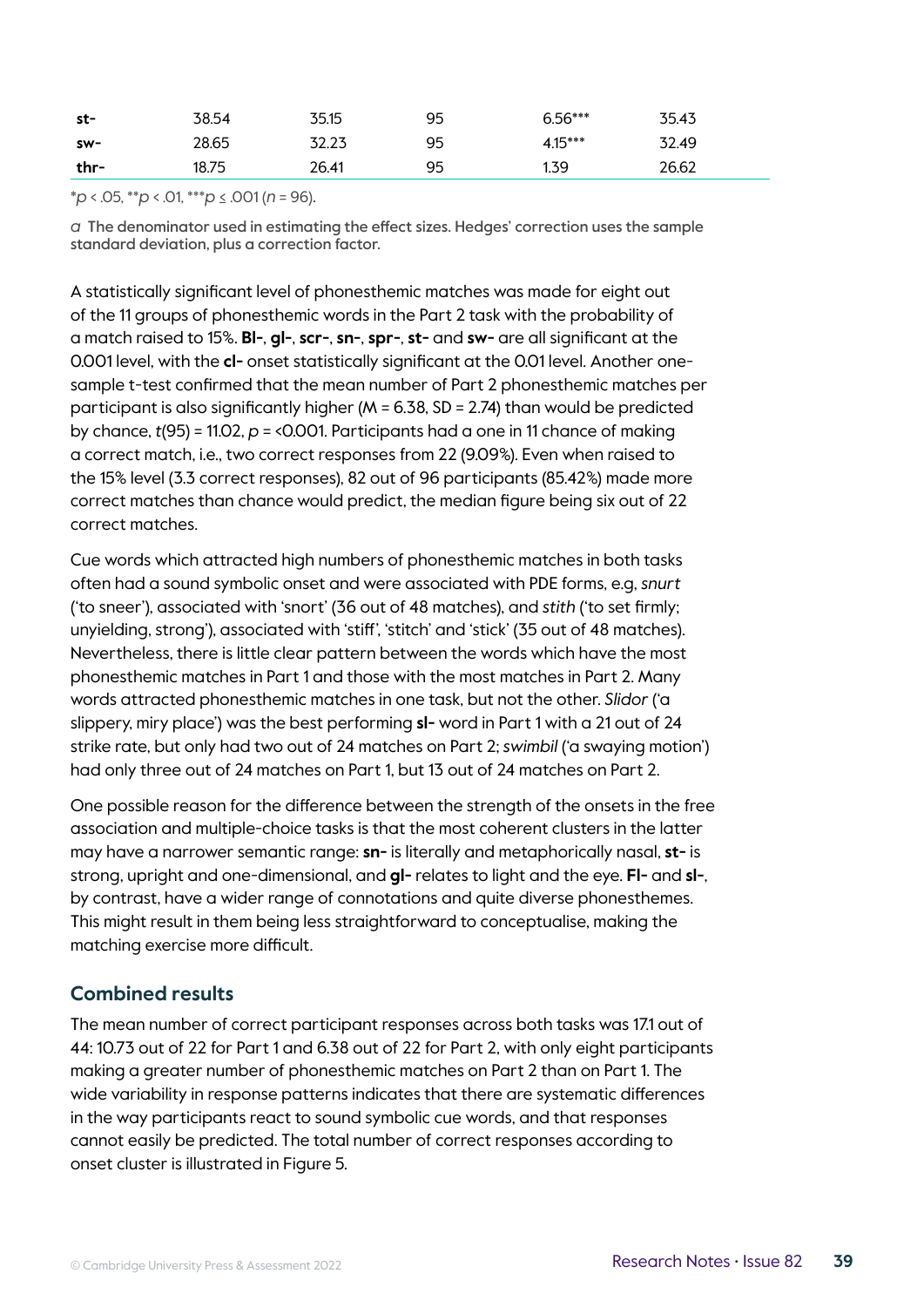



The level of combined phonesthemic matches for the 11 target onsets is illustrated in Figure 6, with coherence levels ranging from 48.18% for **sn-** to 24.48% for **thr-**. The mean strike rate of 38.87% (1,642 matches from a possible 4,224 responses) indicates that participants associate obsolete words with the concepts they connote at a much higher rate than if there was no link between the phonological properties of words and their meanings. However, the global figures do not reveal the full picture. **Sl-**, with a strike rate of just above 40%, is a mid-ranking cluster according to the total data, yet is the highest scoring phonesthemic cluster in Part 1 and least coherent cluster in Part 2. This suggests that different factors are involved when participants are free to make associations instinctively rather than focusing on matching words to a list of glosses.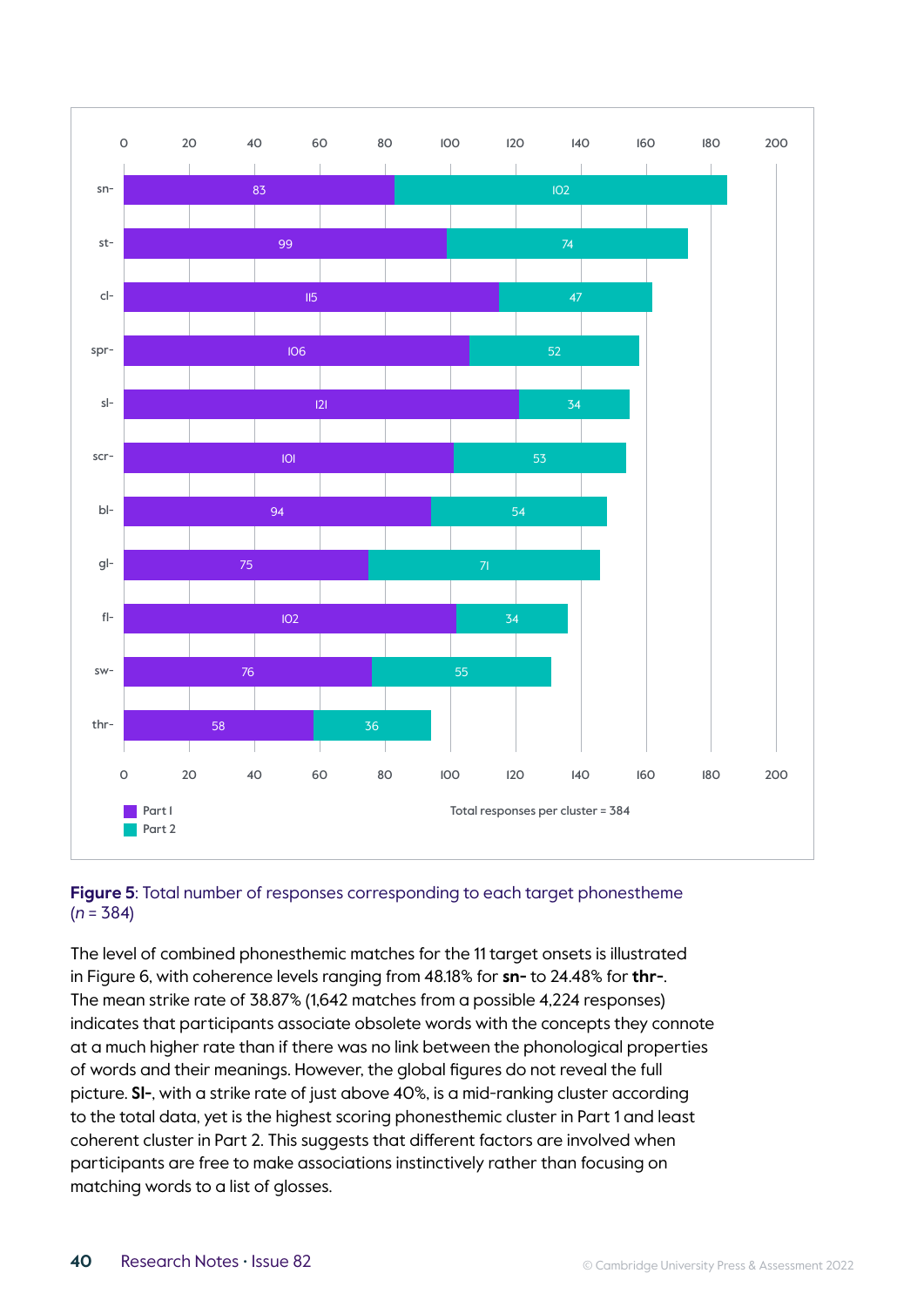

#### **Figure 6**: Combined level of phonesthemic matches per cluster

Even so, the global results show that participants connected the proposed phonesthemes with the concepts associated with them more than one in three times for 10 of the 11 clusters across the questionnaires. This is an impressive statistic, and seems to provide strong evidence for non-arbitrary sound-meaning mappings.

### **Discussion**

Both the corpus evidence and the results of the questionnaire show that phonesthemic sound-meaning relations are probabilistic rather than applicable every time a particular sound pattern is encountered. In this respect, their classification as linguistic units is problematic, as they cannot be so neatly categorised as, say, morphemes. Nonetheless, the results of both parts of the study are striking – the frequency with which English monomorphemes with biconsonantal and triconsonantal onset clusters fit into the semantic categories associated with phonesthemes and can be associated with certain concepts cannot be down to chance. These findings may run counter to the orthodox belief in the arbitrariness of the sign, but are consistent with other studies of English phonesthemes, e.g, Rhodes and Lawler (1981), Hutchins (1998), Bergen (2004).

There is some evidence that similarities in the phonemic structure of the onsets can have a bearing on the strength of associative responses. The four most lexically frequent clusters with consonant + /l/, **bl-**, **cl-**, **fl-** and **sl-**, have similar response patterns, attracting two to three times more phonesthemic hits on the Part 1 task than on the Part 2 task. For these clusters, the obsolete words often elicited associations with very common PDE monosyllables with the same onsets in Part 1: 'blue', 'clap', 'fly', 'slide', etc. This may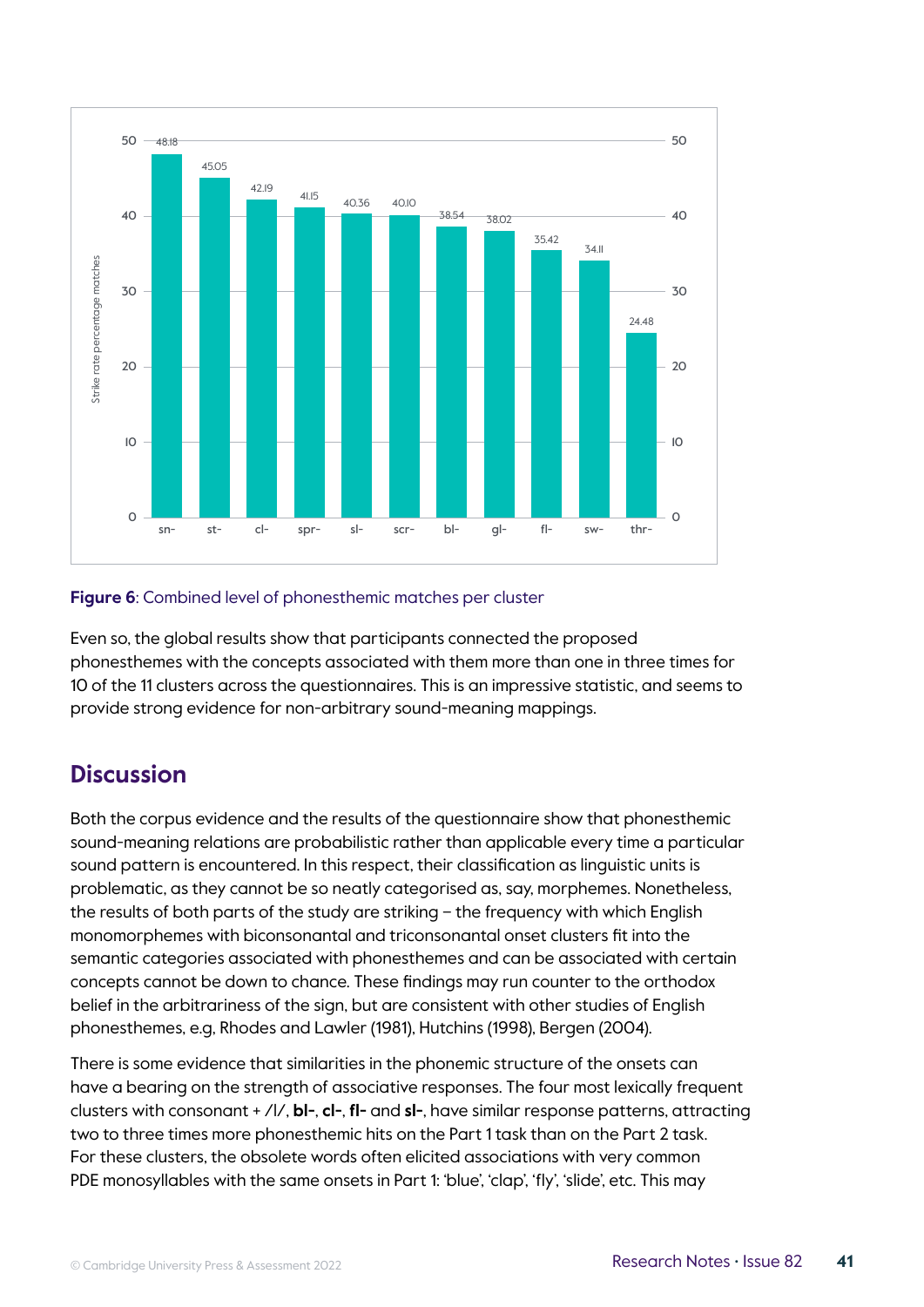be indicative of conventionalised sound-meaning mappings due to the frequency of recurrent phonetic patterning in the lexicon, as suggested by M Bloomfield (1895:410) and Rhodes (1994:289). Interestingly, the two triconsonantal clusters in this study, **scr-** and **spr-**, each with the structure /s /+ voiceless obstruent + /r/, also have closely related response patterns (strike rates of 52.6% and 27.6% for **scr-** and 55.2% and 27.1% for **spr-**). However, their high numbers of phonesthemic matches on Part 1 cannot be due to frequency in the lexicon, because these clusters are lexically infrequent. As these onsets also showed highly significant numbers of phonesthemic matches on Part 2, they may be more intrinsically meaningful than some of the consonant + /l/ clusters.

While more research is needed to make definitive conclusions on response patterns like these and on exactly how phonesthemes interrelate, the impact of phonemic form is worth exploring further. Common elements in compositionality in phonesthemic structure may be responsible for overlapping themes, as Hutchins (1998) and Magnus (2000) suggest. For example, the liquid /l/ in the second phoneme position seems to connote 'smoothness' – witness how the smooth consonant + /l/ words contrast with the abrasive consonant + /r/ words in the minimal pairs *blush-brush*, *glaze-graze* and *cloak-croak*.

The phonological properties of onset clusters are unlikely to be the most decisive factor in determining phonesthemic coherence, however. **Sn-** may be mapped more easily to the meaning 'nose' because of some onomatopoeic association between the nose and the voiced alveolar nasal /n/ when **sn-** is articulated, but it would be a stretch to say that **gl-** somehow represents 'light', **st-** 'vertically-oriented solidity' or **bl-** 'colour' because of the way these phonemic combinations are pronounced. Instead, this study supports the position of Jakobson and Waugh (1979:182) and Marchand (1959:157) that certain combinations of phonemes have a natural, intrinsic value that makes them particularly suited to particular concepts within the lexicon.

To sum up, the disparate nature of the associations which participants made with the cue words in the questionnaire should strike a cautionary note when making broad conclusions about phonesthemes. Stimulus words elicited such a diverse range of responses that it seems unwise to attribute these differences solely to phonological or orthographical features integral to the words themselves. It may be that some participants are simply more attuned to sound symbolism than others. Furthermore, as participants were given time to answer each item in the questionnaire, this study does not differentiate between associations which were made instinctively as in priming studies such as Bergen (2004) and Abelin (2012) or those where participants were able to contemplate and rationalise their responses, e.g. Magnus (2000) and Parault (2006).

## **Conclusion**

The corpus evidence confirms that 64% of monomorphemes with biconsonantal or triconsonantal onsets correspond to previously identified phonesthemes in PDE. This indicates that there is systematic patterning in the lexicon, adding weight to Kwon's (2016:89) contention that sound symbolic consonant clusters are meaningful in and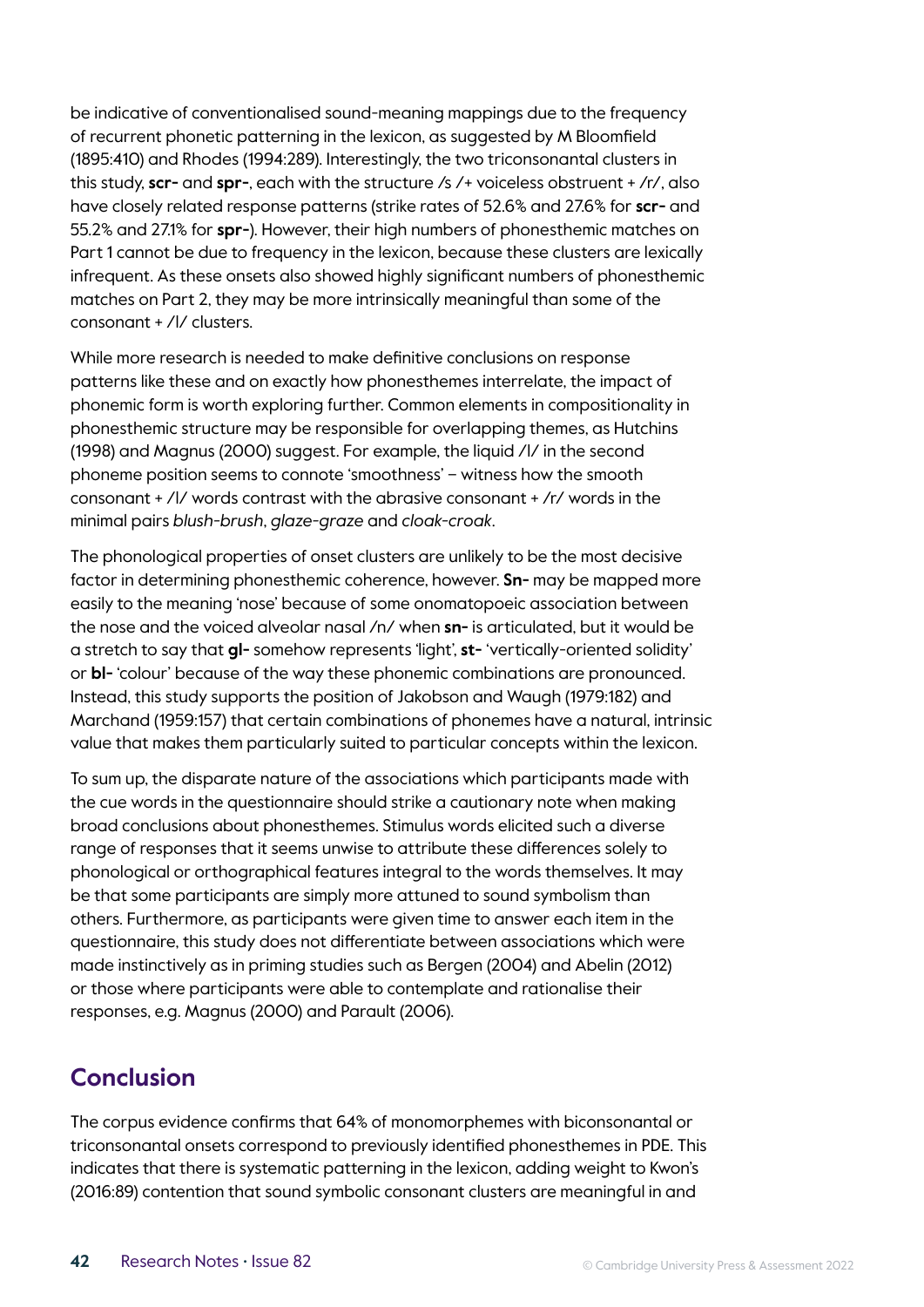of themselves. Although this research illustrates that different onsets have different levels of phonesthemic strength, initial consonant clusters clearly play an important role in generating associations from unknown words. Research participants were able to make sound-meaning correlations between obsolete words and the majority of phonesthemes in this study (**bl-**, **cl-**, **gl-**, **scr-**, **sn-**, **spr-**, **st-** and **sw-**) to a statistically significant level. These results confirm the psychological reality of these phonesthemes and bolster the argument that they are productive units of language – participants can create associations between unknown words and the concepts embodied in the phonesthemes, as well as recognising the meanings integral to them.

### **References**

Abelin, Å (1999) *Studies in sound symbolism*, PhD dissertation, Göteborg University.

Abelin, Å (2012) Relative frequency and semantic relations as organizing principles for the psychological reality of phonaesthemes, *Selected Papers from UK-CLA Meetings* 1, 128–145.

Bergen, B K (2004) The psychological reality of phonaesthemes, *Language* 80 (2), 290–311.

Bloch, B (1947) English verb inflection, *Language* 23 (4), 399–418.

Bloomfield, M (1895) On assimilation and adaptation in congeneric classes of words, *American Journal of Philology* 16, 409–435.

Bloomfield, M W (1953) Final root-forming morphemes, *American Speech* 28, 158–164.

Bolinger, D L (1950) Rime, assonance and morpheme analysis, *Word* 6, 117–136.

Bolinger, D L (1965) *Forms of English*, Cambridge: Harvard University Press.

Bolinger, D L and Sears, D A (1981) *Aspects of Language* (Third edition), New York: Harcourt Brace Jovanovich.

Crystal, D (1995) *The Cambridge Encyclopedia of the English Languag*e, Cambridge: Cambridge University Press.

Firth, J (1930) *Speech*, London: Ernest Benn.

Firth, J (1935) The use and distribution of certain English sounds, *English Studies* 17, 8–18.

Hockett, C F and Hockett, C D (1960) The origin of speech, *Scientific American* 203 (3), 88–97.

Householder, F W (1946) On the problem of sound and meaning, an English phonestheme, *Word* 2, 83–84.

Hutchins, S S (1998) *The psychological reality, variability, and compositionality of English phonesthemes*, PhD Dissertation, Emory University.

Jakobson, R and Waugh, L R (1979) *The Sound Shape of Language*, Brighton: Harvester Press.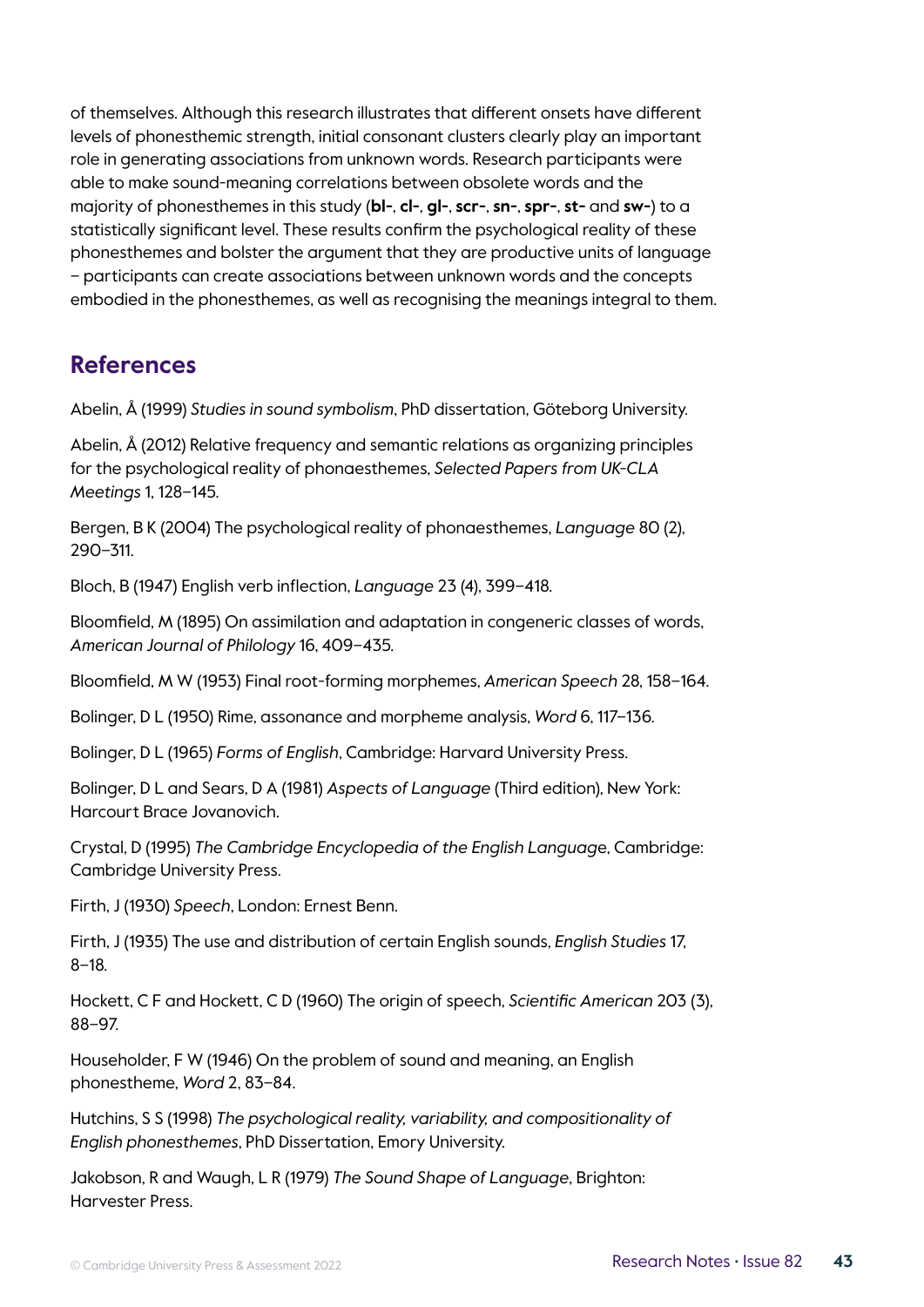Jespersen, O (1922) *Language: Its nature, development and origin*, London: Allen and Unwin.

Kwon, N (2016) Empirically observed iconicity levels of English phonaesthemes, *Public Journal of Semiotics* 7 (2), 73–93.

Lakoff, G and Johnson, M (1980) *Metaphors We Live By*, Chicago: University of Chicago Press.

Lawler, J M (1990) Women, men and bristly things: The phonosemantics of the br- assonance in English, *Michigan Working Papers in Linguistics* Winter 1990, 27–43.

Lawler, J M (2006) The data fetishist's guide to rime coherence, *Style* 40 (1-2), 158–178.

Magnus, M (2000) *What's in a word? Evidence for phonosemantics*, PhD dissertation, University of Trondheim.

Marchand, H (1959) Phonetic symbolism in English word formations, *Indogermanische Forschungen* 65, 146–168.

Marchand, H (1960) *The categories and types of present-day English word-formation: A synchronic-diachronic approach*, Wiesbaden: Otto Harrassowitz.

Nida, E A (1949) *Morphology: The Descriptive Analysis of Words*, Ann Arbor: University of Michigan Press.

Parault, S J (2006) Sound symbolic word learning in written context, *Contemporary Educational Psychology* 31 (2), 228–252.

Peirce, C S and Buchler, J (1955) *Philosophical writings of Peirce*, New York: Dover.

Ramachandran, V S and Hubbard, E M (2001) Synaesthesia – a window into perception, thought and language, *Journal of Consciousness Studies* 8 (12), 3–34.

Rhodes, R (1994) Aural images, in Hinton, L, Nichols, J and Ohala, J (Eds) *Sound Symbolism*, Cambridge: Cambridge University Press, 276–292.

Rhodes, R and Lawler, J (1981) Athematic metaphors, in Hendrick, R, Masek, C and Miller, M F (Eds) *Papers from the Seventeenth Regional Meeting of the Chicago Linguistic Society*, Chicago: Chicago Linguistic Society, 318–342.

Sapir, E (1929) A study in phonetic symbolism, *Journal of Experimental Psychology* 12, 225–239.

Saussure, F de (1916/1971) *Cours de linguistique générale*, Paris: Payot.

Schuman, H and Presser, S (1981) *Questions and Answers in Attitude Surveys: Experiments on Question Form, Wording, and Context*, New York: Academic Press.

Wallis, J (1653) *Grammatica linguae anglicanae*, Hamburg: Gotfried Schultzen.

Waugh, L R (1979) On the sound shape of language, *Deseret Language and Linguistic Society Symposium* 5 (1), 198–214.

Waugh, L R (1994) Degrees of iconicity in the lexicon, *Journal of Pragmatics* 22, 55–70.

Wescott, R W (1987) Holesthemes or phonesthemes twice over, *General Linguistics* 27 (2), 67–72.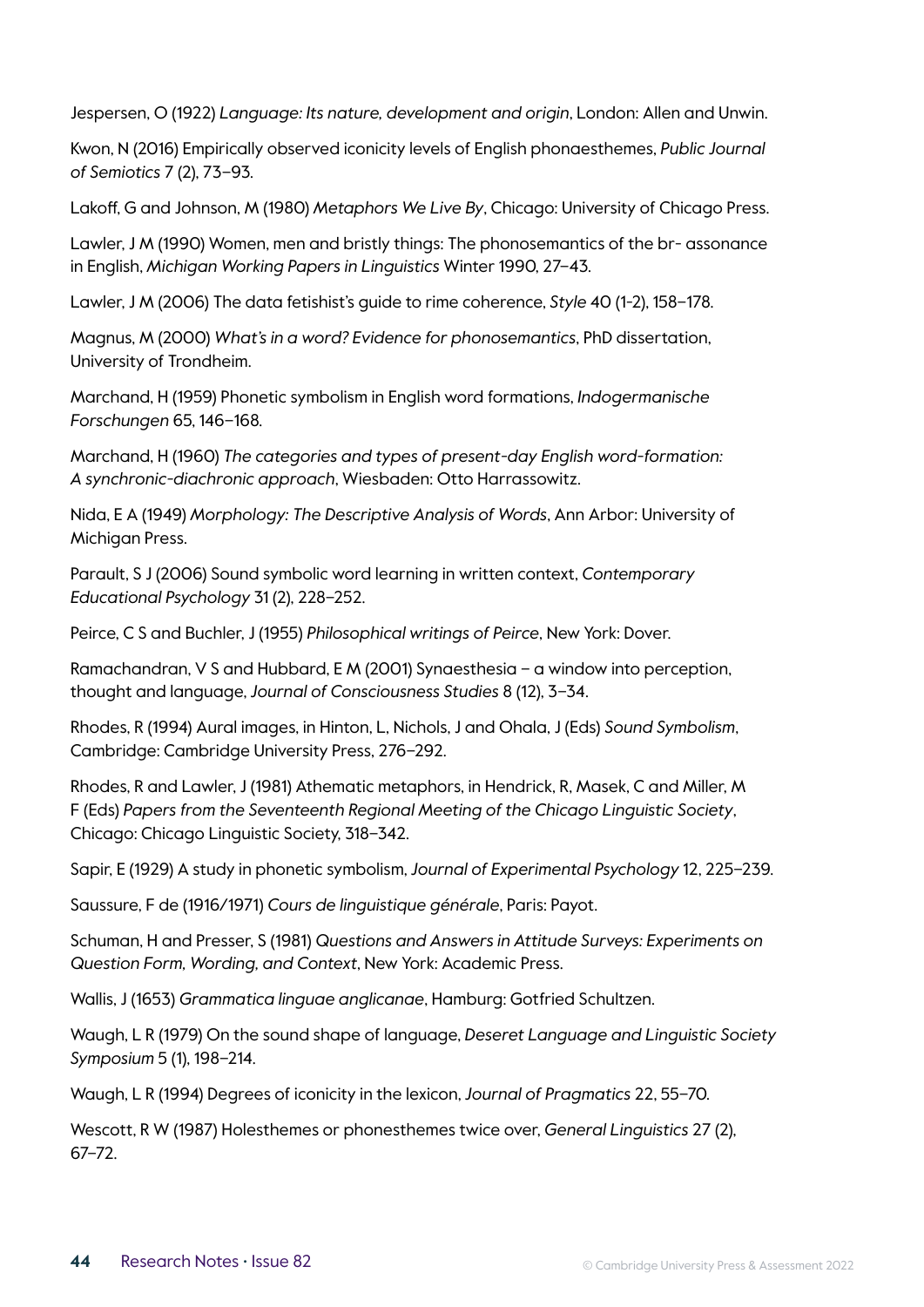| Cluster | <b>Suggested phonestheme</b>                                      | <b>Example words</b> | Coherence (%) |
|---------|-------------------------------------------------------------------|----------------------|---------------|
| bl-     | excess (too much)                                                 | bluster, bling       | 78.57         |
|         | colour (optical properties)                                       | blue, blush          | 42.86         |
|         | compressed fluid                                                  | blood, blister       | 34.29         |
|         | swollen, inflated, round                                          | blubber, bloated     | 31.43         |
| br-     | gender roles M                                                    | brash, brawn         | 32.58         |
|         | bristly things - one-dimensional connected                        | brush, bristle       | 30.34         |
|         | gender roles F                                                    | breast, breed        | 25.84         |
|         | unpleasant noise                                                  | break, brawl         | 6.74          |
| cl-     | adherence, connection                                             | clump, cling         | 62.82         |
|         | impact of coming together                                         | clap, clash          | 26.92         |
| $cr-$   | bent, crooked                                                     | crooked, crab        | 33.70         |
|         | harsh, grating or unpleasant noise                                | crash, cry           | 15.22         |
| dr-     | liquids                                                           | drink, drip          | 39.13         |
|         | pulling along or down                                             | drag, draw           | 28.26         |
|         | having a languid, listless quality                                | droop, drug          | 26.09         |
| $f$  -  | inconstancy, insubstantial nature                                 | flimsy, fleece       | 56.00         |
|         | two-dimensional                                                   | floor, flat          | 52.00         |
|         | extended, repeated, rhythmic motion                               | fly, flap            | 49.33         |
|         | lateral movement                                                  | float, flow          | 48.00         |
| $fr-$   | friction, fraying, wispy, insubstantial                           | fray, fringe         | 30.77         |
| gl-     | light and vision                                                  | glow, glance         | 59.52         |
|         | smoothness                                                        | glide, glass         | 19.05         |
| gn-     | nibbling, biting                                                  | gnaw, gnash          | 57.14         |
| gr-     | negative emotion or complaint                                     | grim, grumpy         | 51.35         |
|         | deep-toned, threatening noises                                    | growl, grind         | 36.49         |
|         | growth                                                            | grow, green          | 9.46          |
|         | holding on tightly                                                | grip, grasp          | 8.11          |
| kn-     | three-dimensional convex                                          | knob, knee           | 55.56         |
|         | pinching and squeezing                                            | knead, knock         | 50.00         |
| pl-     | two-dimensional thick                                             | plank, plate         | 42.86         |
| pr-     | human social roles and behaviour                                  | proper, priest       | 51.72         |
|         | one-dimensional extended                                          | prong, prick         | 24.14         |
| qu-     | shake, tremble, wobble                                            | quiver, quake        | 21.28         |
| sc-/sk- | two-dimensional extended                                          | skim, scorch         | 53.61         |
|         | superficial movement, surfaces, edges or thinness                 | skin, scan           | 52.58         |
| scr-    | scrapped and scrunched; fragments of the whole                    | scrap, scruffy       | 78.13         |
|         | extended two-dimensional space + lateral or scrambled<br>movement | scramble, screw      | 68.76         |
|         | unpleasant sounds, irregular movement                             | scrape, scream       | 65.63         |
|         | two-dimensional extended + one-dimensional motion                 | screen, scratch      | 62.50         |
| shr-    | shrinking                                                         | shrink, shrivel      | 57.14         |
|         | shrieking                                                         | shriek, shrill       | 28.57         |

#### **Appendix 1**: Coherence levels for different phonesthemes analysed in the corpus study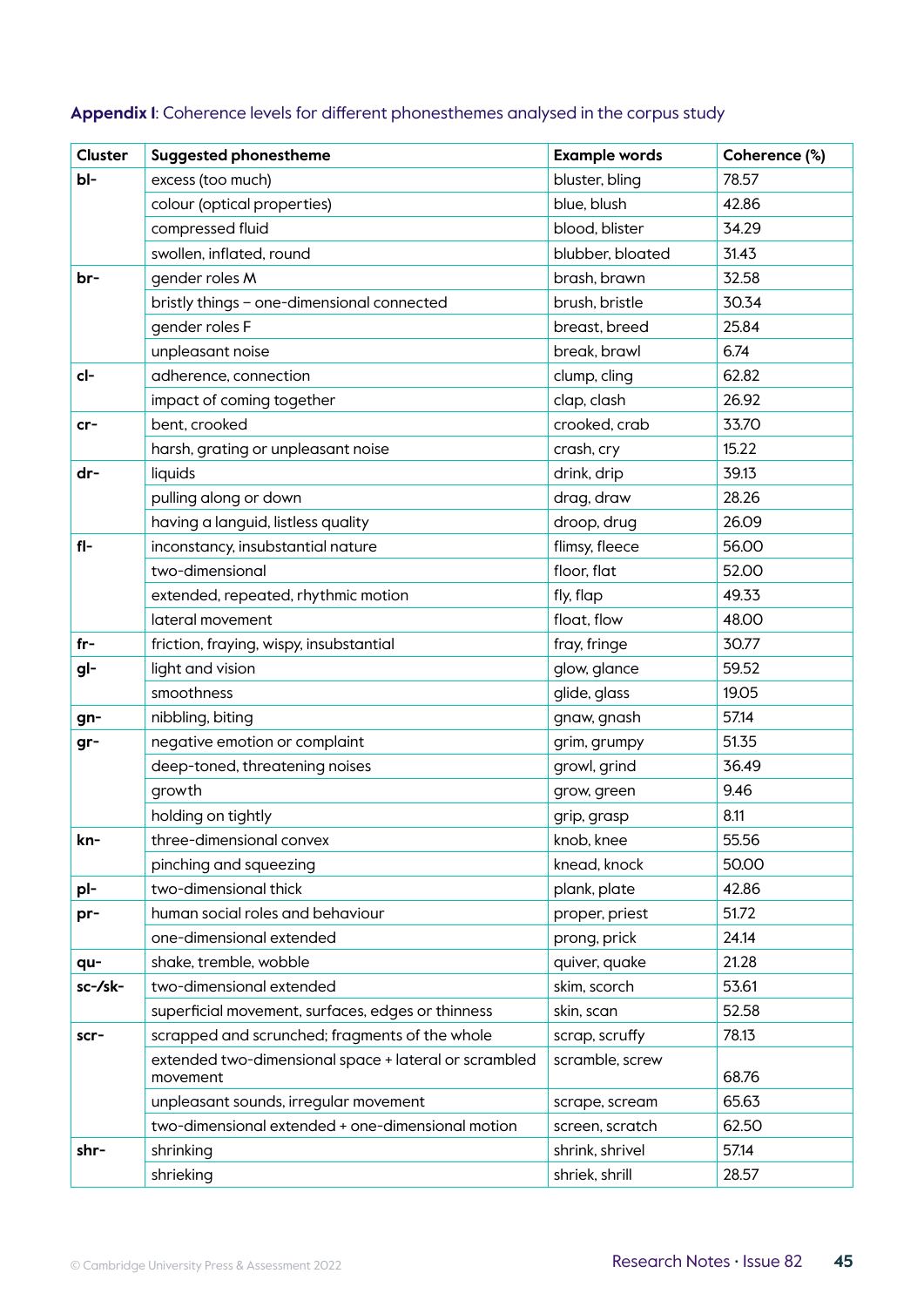| sl-  | pejorative: lazy, slovenly, careless                             | slow, slouch     | 57.14 |
|------|------------------------------------------------------------------|------------------|-------|
|      | downward movement, direction or position                         | slope, slip      | 45.71 |
|      | liquid/solid interface                                           | slush, slop      | 34.29 |
| sm-  | press close, choke                                               | smother, smoke   | 36.00 |
|      | belittling, insulting, pejorative                                | small. smear     | 44.00 |
| sn-  | nose breathing, snobbishness, inquisitiveness                    | sniff, sneeze    | 63.83 |
|      | unpleasant                                                       | snort, sneer     | 61.70 |
|      | three-dimensional convex w/ concave (nose)                       | snub, snout      | 51.06 |
|      | three-dimensional convex w/ concave (fingers)                    | snap, snip       | 25.53 |
| sp-  | bring to a point; send out or extend from a point                | spike, spit      | 44.87 |
|      | rush of liquid                                                   | spurt, spew      | 30.77 |
|      | cylinder                                                         | spool, spindle   | 25.64 |
| spl- | one-dimensional to two-dimensional                               | splay, split     | 82.35 |
|      | to diverge or spread out from a point                            | splash, splinter | 70.59 |
| spr- | extrusion (plant)                                                | sprout, spring   | 68.42 |
|      | to radiate out from a point or to be elongated                   | spray, spread    | 68.42 |
| squ- | compression or constriction                                      | squeeze, squash  | 58.06 |
|      | discordant noise                                                 | squeal, squeak   | 19.36 |
| st-  | something firm, upright, regular or powerful                     | stand, steady    | 72.07 |
|      | one-dimensional rigid                                            | stiff, stake     | 58.56 |
| str- | use of muscles or forceful action in a line; something<br>linear | strain, strike   | 81.58 |
|      | long, thin, stretched out                                        | stretch, stream  | 60.53 |
|      | one-dimensional non-rigid                                        | strap, string    | 55.26 |
| sw-  | smooth. wide-reaching movement                                   | swing, sweep     | 68.75 |
|      | rotary motion, curved path                                       | swoop, swirl     | 64.58 |
|      | oscillate, undulate, move rhythmically to and fro                | sway, switch     | 64.58 |
|      | swagger                                                          | swagger, swish   | 18.75 |
| thr- | constricted path                                                 | throat, through  | 50.00 |
|      | intense pain or emotion                                          | throb, thrash    | 36.36 |
| tr-  | travel                                                           | travel, train    | 32.94 |
|      | a path, walk in a line                                           | trail, trip      | 22.35 |
|      | locomote by foot; step forcibly                                  | tread, tramp     | 17.65 |
| tw-  | to turn, distort, entangle, or oscillate; or the result of this  | twist, twirl     | 55.56 |
|      | small sounds or small, chiefly twisting movements                | twitch, tweak    | 51.85 |
|      | twisting, spinning, pulling, plucking                            | twiddle, twang   | 44.44 |
| wh-  | noises of air or breath or forcible movement                     | whip, whistle    | 58.93 |
|      | rapid movement of air or water                                   | whoosh, whirl    | 50.00 |
| wr-  | twist, distort                                                   | wrinkle, wrestle | 68.00 |
|      | irregular motion; or to twist, turn, or coil                     | wring, wrap      | 64.00 |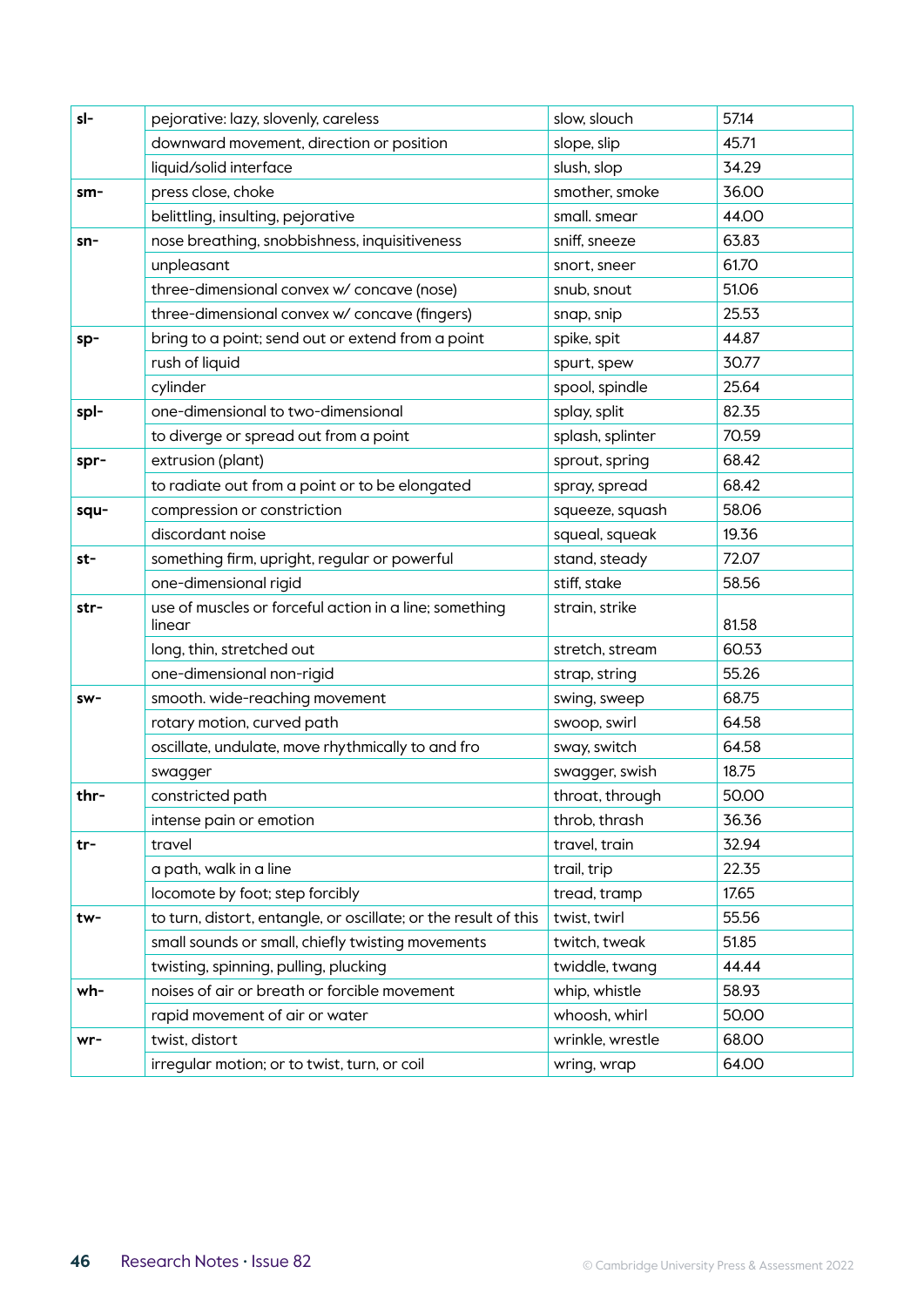### **Appendix 2**: Obsolete words used in the study

| Word      | <b>Definition</b>                                | Source*    | Word      | <b>Definition</b>                           | <b>Source</b> |
|-----------|--------------------------------------------------|------------|-----------|---------------------------------------------|---------------|
| bl-       |                                                  |            | slifor    | slippery, deceitful                         | BT            |
| blat      | livid, pale                                      | <b>BT</b>  | slike     | slime, sludge                               | <b>OED</b>    |
| bleddren  | to become blistered                              | <b>MED</b> | slor      | mud, slime                                  | <b>MED</b>    |
| blee      | colour, complexion                               | <b>OED</b> | sloy      | a derogatory term for a woman               | <b>OED</b>    |
| bletch    | to blacken                                       | <b>OED</b> | $sn-$     |                                             |               |
| blo       | blackish-blue, livid, leaden-coloured            | <b>MED</b> | snatted   | (of the nose) flattened, snub               | <b>MED</b>    |
| blore     | loud wailing; loud talking, bluster,<br>bragging | <b>MED</b> | sneke     | a head cold                                 | <b>MED</b>    |
| blout     | soft, flabby, pliable                            | <b>MED</b> | snoach    | to snuffle; to speak through the<br>nose    | <b>OED</b>    |
| blyscan   | to be red, shine                                 | <b>BT</b>  | snochinge | speaking through the nose                   | <b>MED</b>    |
| cl-       |                                                  |            | snur      | to snort                                    | <b>OED</b>    |
| clabbed   | clustered, clumped, coaqulated                   | <b>MED</b> | snurl     | a head cold; a nostril                      | <b>OED</b>    |
| cleam     | smear, cause to stick                            | <b>BT</b>  | snurt     | to sneer                                    | <b>MED</b>    |
| cleek     | to lay hold of, clutch, grasp, seize<br>firmly   | <b>OED</b> | snuve     | sniff; snuff                                | <b>OED</b>    |
| clibbor   | adhesive, sticky                                 | <b>BT</b>  | spr-      |                                             |               |
| clodder   | a clotted or curdled mass                        | <b>MED</b> | spra      | to put forth branches, spring               | <b>MED</b>    |
| clomprish | somewhat thick or congealed                      | <b>MED</b> | spreinen  | to sprinkle, scatter                        | <b>MED</b>    |
| clunch    | a lump; lumpen                                   | <b>MED</b> | sprendel  | a rod or stick used in thatching            | <b>MED</b>    |
| cluppel   | a fastening, a coupling                          | <b>MED</b> | sprent    | a sprinkler for holy water                  | <b>MED</b>    |
| $f$  -    |                                                  |            | sprew     | to spray                                    | <b>OED</b>    |
| flabel    | a fan                                            | <b>OED</b> | sprintle  | a shoot, twig                               | <b>MED</b>    |
| flade     | flake of snow                                    | <b>MED</b> | sprittle  | a young shoot or twig                       | <b>MED</b>    |
| flaff     | to flap, flutter                                 | <b>OED</b> | spronk    | a shoot, sprout                             | <b>BT</b>     |
| flathe    | a skate, ray (fish)                              | <b>MED</b> | st-       |                                             |               |
| fleme     | current of a stream; flight (flee)               | <b>MED</b> | staddle   | a foundation, fixed place                   | <b>BT</b>     |
| flett     | ground floor (of a house)                        | BT         | stathel   | to establish, found, fix, make<br>steadfast | BT            |
| fletting  | tangled mass of hair                             | <b>MED</b> | stela     | the stalk of a plant                        | BT            |
| flewsa    | flowing, flux                                    | <b>BT</b>  | stith     | to set firmly; unyielding, strong           | BT            |
| gl-       |                                                  |            | stofn     | a stem, or trunk of a tree                  | BT            |
| gled      | a burning coal                                   | <b>BT</b>  | stooth    | post, pillar, prop                          | <b>OED</b>    |
| glemish   | a glimpse                                        | OED        | stote     | to stand still, halt, stop                  | <b>MED</b>    |
| glent     | to be reflected; to gleam, flash                 | <b>MED</b> | studdle   | a post                                      | <b>BT</b>     |
| glifting  | staring, gazing                                  | <b>MED</b> | sw-       |                                             |               |
| glise     | to shine                                         | BT         | swabble   | to sway about                               | <b>OED</b>    |
| glisk     | to glance over; to glitter, shine                | OED        | swaem     | a trifler; a vain, foolish person           | BT            |
| glout     | to scowl, look glum                              | OED        | swancor   | bending easily; active or graceful          | BT            |
| glusker   | one who is squint-eyed                           | <b>MED</b> | sweak     | to swing                                    | <b>OED</b>    |
| scr-      |                                                  |            | sweel     | to swaddle, swathe                          | OED           |
| scrille   | with a high-pitched piercing sound               | <b>MED</b> | sweif     | a swinging stroke or blow;<br>momentum      | <b>MED</b>    |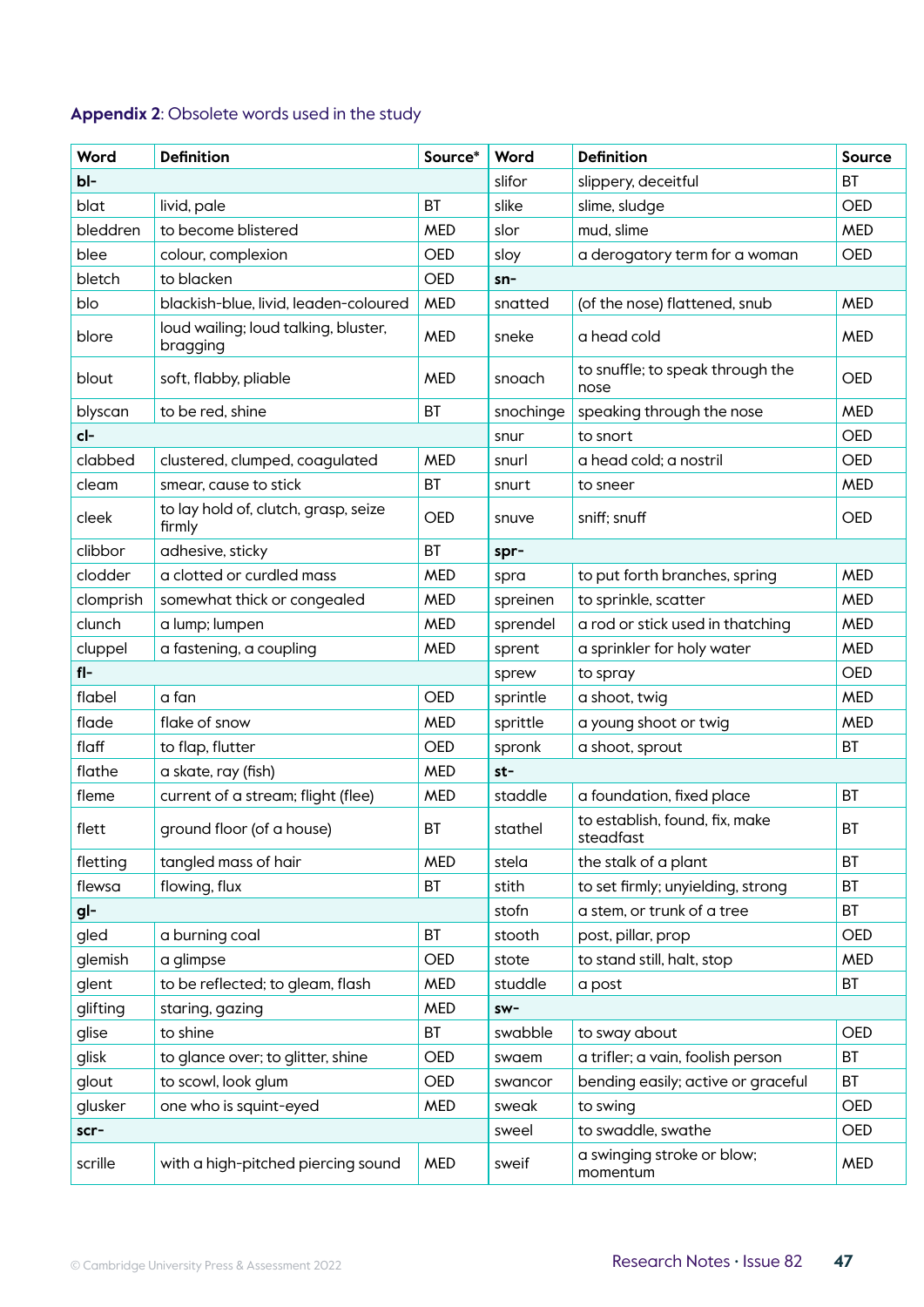| scrimman | to shrink, draw up, contract     | <b>BT</b>  | swelth   | a whirlpool                              | <b>MED</b> |
|----------|----------------------------------|------------|----------|------------------------------------------|------------|
| scrogge  | a shrub, stunted bush, brushwood | <b>MED</b> | swimbil  | a swaying motion                         | <b>MED</b> |
| scrunt   | stunted growth; tree stump       | <b>OED</b> | thr-     |                                          |            |
| scruze   | to squeeze                       | <b>OED</b> | thrack   | to pack full, fill, cram                 | <b>OED</b> |
| scrynce  | withered                         | <b>BT</b>  | thrast   | torment, affliction                      | <b>MED</b> |
| skrillen | to shriek, scream                | <b>MED</b> | threa    | to rebuke, chastise; torment, afflict    | <b>BT</b>  |
| skrike   | to utter a shrill, harsh cry     | <b>MED</b> | throht   | oppression, affliction, hardship         | <b>BT</b>  |
| sl-      |                                  |            | thropul  | the trachea, windpipe                    | <b>MED</b> |
| sleck    | mud, ooze                        | <b>MED</b> | thrumble | to jostle, squeeze                       | <b>OED</b> |
| slench   | to slink, sneak, go quietly      | <b>OED</b> | thrumen  | to condense, compress, press in,<br>cram | <b>MED</b> |
| sletch   | to render slack                  | <b>BT</b>  | thrutch  | to press, crush, oppress                 | <b>BT</b>  |
| slidor   | a slippery, miry place           | <b>BT</b>  |          |                                          |            |

*\*Sources: Bosworth Toller – BT, Middle English Dictionary – MED, Oxford English Dictionary – OED*

#### **Appendix 3**: Cue words used in each questionnaire

Word set I: bleddren, blee, cleam, clibbor, flabel, flaff, glise, glusker, scrimman, scruze, sleck, sloy, snatted, snuve, sprew, sprittle, staddle, stofn, swancor, sweel, thrast, thrutch

Word set II: blyscan, blout, clabbed, cluppel, fleme, flett, glemish, glent, scrynce, skrillen, sletch, slike, snoach, snur, spreinen, sprintle, stooth, studdle, swabble, sweif, throht, thrumen

**Word set III:** blat, blo, cleek, clomprish, flade, flathe, gled, glisk, scrogge, scrunt, slidor, slifor, sneke, snurl, sprendel, sprent, stathel, stela, sweak, swelth, threa, thropul

**Word set IV:** bletch, blore, clodder, clunch, fletting, flewsa, glifting, glout, scrille, skrike, slench, slor, snochinge, snurt, spra, spronk, stith, stote, swaem, swimbil, thrack, thrumble

#### **Questionnaire A**

| Part 1: Word set I |                                              | Part 2: Word set III |                                                     |
|--------------------|----------------------------------------------|----------------------|-----------------------------------------------------|
|                    | blee - colour, complexion                    | 23                   | cleek - to lay hold of, clutch, grasp, seize firmly |
| 2                  | scrimman - to shrink, draw up, contract      | 24                   | sneke – a head cold                                 |
| 3                  | snuve $-$ sniff; snuff                       | 25                   | glisk - to glance over; to glitter, shine           |
|                    | $glise - to shine$                           | 26                   | stela – the stalk of a plant                        |
| 5                  | cleam - smear, cause to stick                | 27                   | slifor - slippery, deceitful                        |
| 6                  | sloy - a derogatory term for a woman         | 28                   | blo - blackish-blue, livid, leaden-coloured         |
|                    | sprittle $-$ a young shoot or twig           | 29                   | sweak $-$ to swing                                  |
| 8                  | swancor - bending easily; active or graceful | 30                   | scrogge - a shrub, stunted bush, brushwood          |
| 9                  | $flabel - a fan$                             | 31                   | clomprish - somewhat thick or congealed             |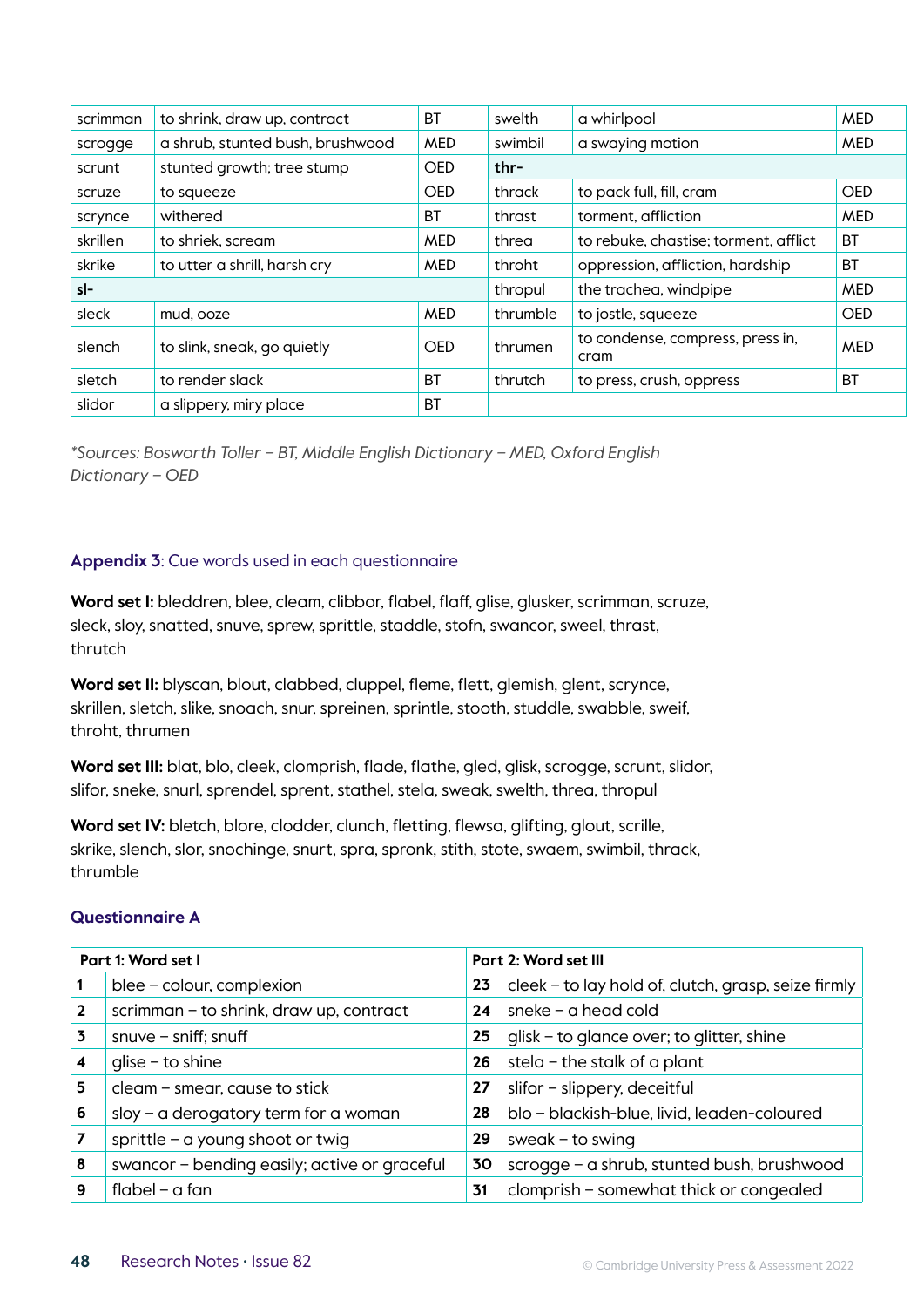| 10 | sleck - mud, ooze                       | 32 | snurl - a head cold, a nostril                        |
|----|-----------------------------------------|----|-------------------------------------------------------|
| 11 | bleddren - to become blistered          | 33 | sprent - a sprinkler for holy water                   |
| 12 | $scruze - to squareze$                  | 34 | swelth $-$ a whirlpool                                |
| 13 | clibbor - adhesive, sticky              | 35 | gled - a burning coal                                 |
| 14 | glusker - one who is squint-eyed        | 36 | thropul - the trachea, windpipe                       |
| 15 | staddle – a foundation, fixed place     | 37 | flade – flake of snow                                 |
| 16 | thrast - torment, affliction            | 38 | scrunt - stunted growth, tree stump                   |
| 17 | snatted - (of the nose) flattened, snub | 39 | blat - livid, pale                                    |
| 18 | sweel - to swaddle, swathe              | 40 | stathel - to establish, found, fix, make<br>steadfast |
| 19 | $sprew - to spray$                      | 41 | sprendel - a rod or stick used in thatching           |
| 20 | stofn - a stem, or trunk of a tree      | 42 | slidor - a slippery, miry place                       |
| 21 | $flat$ - to flap, flutter               | 43 | flathe – a skate, ray (fish)                          |
| 22 | $th$ rutch – to press, squeeze, oppress | 44 | threa - to rebuke, chastise; torment, afflict         |

#### **Questionnaire B**

| Part 1: Word set II     |                                                    | Part 2: Word set IV |                                                          |
|-------------------------|----------------------------------------------------|---------------------|----------------------------------------------------------|
| 1                       | blout - soft, flabby, pliable                      | 23                  | clodder - a clotted or curdled mass                      |
| $\mathbf{2}$            | skrillen - to shriek, scream                       | 24                  | snochinge - speaking through the nose                    |
| 3                       | $snur - to snort$                                  | 25                  | glifting - staring, gazing                               |
| 4                       | glent - to be reflected; to gleam, flash           | 26                  | stote - to stand still, halt, stop                       |
| 5                       | clabbed - clustered, clumped, coaqulated           | 27                  | slench - to slink, sneak, go quietly                     |
| 6                       | sletch - to render slack                           | 28                  | blore - loud wailing; loud talking, bluster,<br>bragging |
| $\overline{\mathbf{z}}$ | spreinen – to sprinkle, scatter                    | 29                  | swimbil – a swaying motion                               |
| 8                       | swabble $-$ to sway about                          | 30                  | scrille - with a high-pitched piercing sound             |
| 9                       | flett - ground floor (of a house)                  | 31                  | $clunch - a lump; lumpen$                                |
| 10                      | slike - slime, sludge                              | 32                  | $snurt - to sneer$                                       |
| 11                      | blyscan - to be red, shine                         | 33                  | spronk $-$ a shoot, sprout                               |
| 12                      | scrynce - withered                                 | 34                  | swaem - a trifler; a vain, foolish person                |
| 13                      | cluppel - a fastening, a coupling                  | 35                  | glout - to scowl, look glum                              |
| 14                      | $g$ lemish – a glimpse                             | 36                  | $th$ rumble - to jostle, squeeze                         |
| 15                      | stooth - a post, pillar, prop                      | 37                  | flewsa - flowing, flux                                   |
| 16                      | throht - oppression, affliction, hardship          | 38                  | skrike - to utter a shrill, harsh cry                    |
| 17                      | snoach - to snuffle; to speak through the<br>nose  | 39                  | bletch - to blacken                                      |
| 18                      | sweif - a swinging stroke or blow; momentum        | 40                  | stith - to set firmly; unyielding, strong                |
| 19                      | sprintle - $a$ shoot, twig                         | 41                  | $spra - to put forth branches, spring$                   |
| 20                      | studdle - a post                                   | 42                  | slor - mud, slime                                        |
| 21                      | fleme - current of a stream; flight (flee)         | 43                  | fletting - tangled mass of hair                          |
| 22                      | thrumen - to condense, compress, press in,<br>cram | 44                  | thrack - to pack full, fill, cram                        |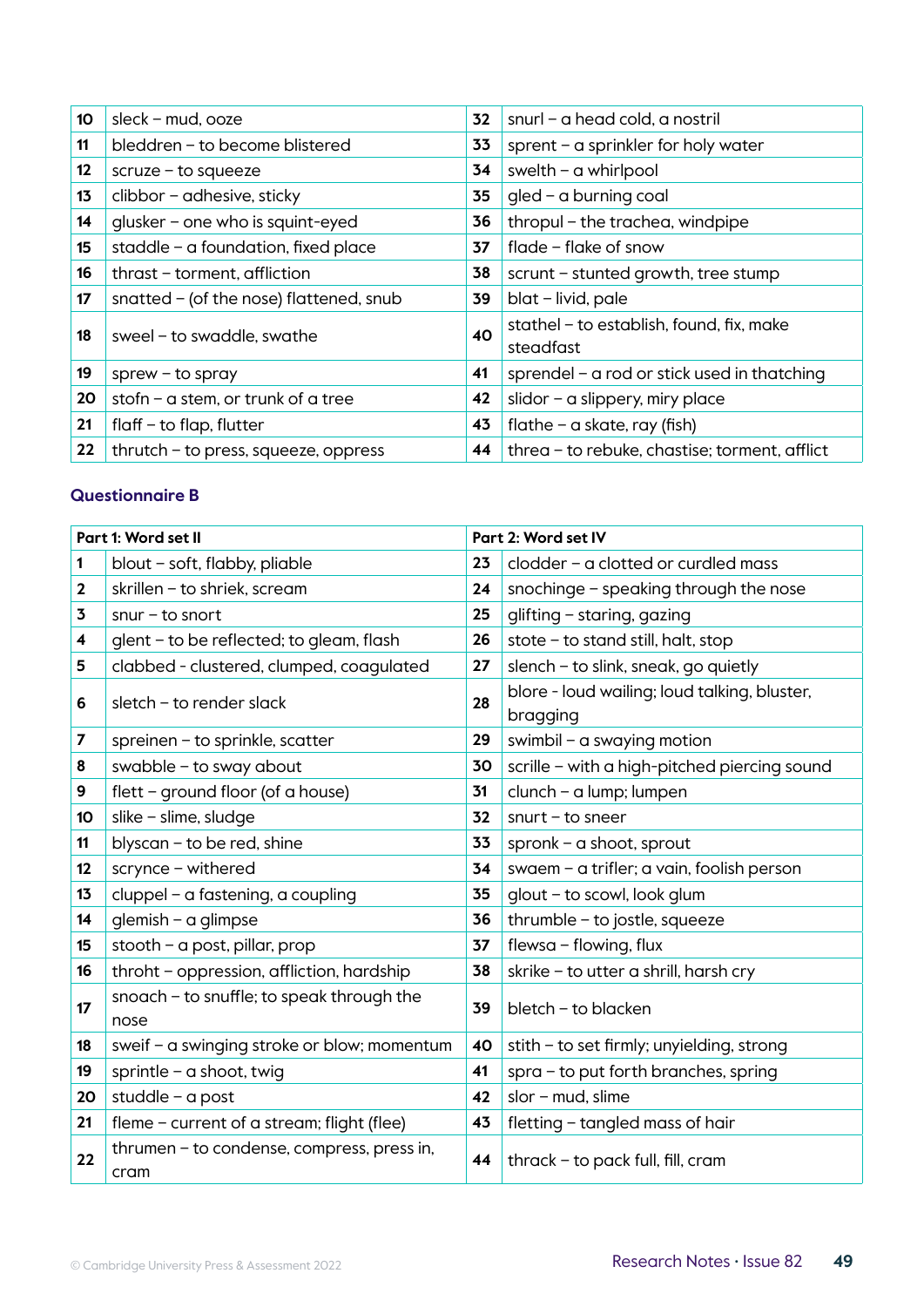#### **Questionnaire C**

| Part 1: Word set III |                                                     |    | Part 2: Word set I                           |  |
|----------------------|-----------------------------------------------------|----|----------------------------------------------|--|
| 1                    | blo - blackish-blue, livid, leaden-coloured         | 23 | clibbor - adhesive, sticky                   |  |
| 2                    | scrogge - a shrub, stunted bush, brushwood          | 24 | snuve $-$ sniff; snuff                       |  |
| 3                    | sneke $-$ a head cold                               | 25 | $glise - to shine$                           |  |
| 4                    | glisk - to glance over; to glitter, shine           | 26 | staddle - a foundation, fixed place          |  |
| 5                    | cleek - to lay hold of, clutch, grasp, seize firmly | 27 | sleck - mud, ooze                            |  |
| 6                    | slifor - slippery, deceitful                        | 28 | bleddren - to become blistered               |  |
| 7                    | sprent - a sprinkler for holy water                 | 29 | swancor - bending easily; active or graceful |  |
| 8                    | sweak $-$ to swing                                  | 30 | scrimman - to shrink, draw up, contract      |  |
| 9                    | flade - flake of snow                               | 31 | cleam - smear, cause to stick                |  |
| 10                   | slidor - a slippery, miry place                     | 32 | snatted $-$ (of the nose) flattened, snub    |  |
| 11                   | blat - livid, pale                                  | 33 | sprittle - a young shoot or twig             |  |
| 12                   | scrunt - stunted growth, tree stump                 | 34 | sweel - to swaddle, swathe                   |  |
| 13                   | clomprish - somewhat thick or congealed             | 35 | glusker - one who is squint-eyed             |  |
| 14                   | gled - a burning coal                               | 36 | thrast - torment, affliction                 |  |
| 15                   | stela – the stalk of a plant                        | 37 | $flabel - a fan$                             |  |
| 16                   | thropul - the trachea, windpipe                     | 38 | $scruze - to squareze$                       |  |
| 17                   | snurl - a head cold; a nostril                      | 39 | blee - colour, complexion                    |  |
| 18                   | swelth - a whirlpool                                | 40 | stofn - a stem, or trunk of a tree           |  |
| 19                   | sprendel - a rod or stick used in thatching         | 41 | $sprew - to spray$                           |  |
| 20                   | stathel - to establish, found, fix, make steadfast  | 42 | sloy - a derogatory term for a woman         |  |
| 21                   | flathe - a skate, ray (fish)                        | 43 | flaff - to flap, flutter                     |  |
| 22                   | threa - to rebuke, chastise; torment, afflict       | 44 | thrutch - to press, crush, oppress           |  |

#### **Questionnaire D**

| Part 1: Word set IV |                                                       | Part 2: Word set II |                                                  |
|---------------------|-------------------------------------------------------|---------------------|--------------------------------------------------|
|                     | blore - loud wailing; loud talking, bluster, bragging | 23                  | clabbed - clustered, clumped, coagulated         |
| $\overline{2}$      | scrille - with a high-pitched piercing sound          | 24                  | $snur - to snort$                                |
| 3                   | snochinge - speaking through the nose                 | 25                  | glent - to be reflected; to gleam, flash         |
| 4                   | glifting - staring, gazing                            | 26                  | studdle - a post                                 |
| 5                   | $c$ lodder – a clotted or curdled mass                | 27                  | sletch - to render slack                         |
| 6                   | slench - to slink, sneak, go quietly                  | 28                  | blout - soft, flabby, pliable                    |
| 7                   | spronk – a shoot, sprout                              | 29                  | sweif - a swinging stroke or blow; momentum      |
| 8                   | swimbil - a swaying motion                            | 30                  | skrillen - to shriek, scream                     |
| 9                   | flewsa - flowing, flux                                | 31                  | cluppel - a coupling, a fastening                |
| 10                  | $slor$ – mud, slime                                   | 32                  | $smooth - to snuffle; to speak through the nose$ |
| 11                  | bletch - to blacken                                   | 33                  | spreinen - to sprinkle, scatter                  |
| 12                  | skrike - to utter a shrill, harsh cry                 | 34                  | swabble - to sway about                          |
| 13                  | $clunch - a lump; lumpen$                             | 35                  | glemish - a glimpse                              |
| 14                  | glout - to scowl, look glum                           | 36                  | throht - oppression, affliction, hardship        |
| 15                  | stote $-$ to stand still, halt, stop                  | 37                  | flett – ground floor (of a house)                |
| 16                  | $th$ rumble – to jostle, squeeze                      | 38                  | scrynce - withered                               |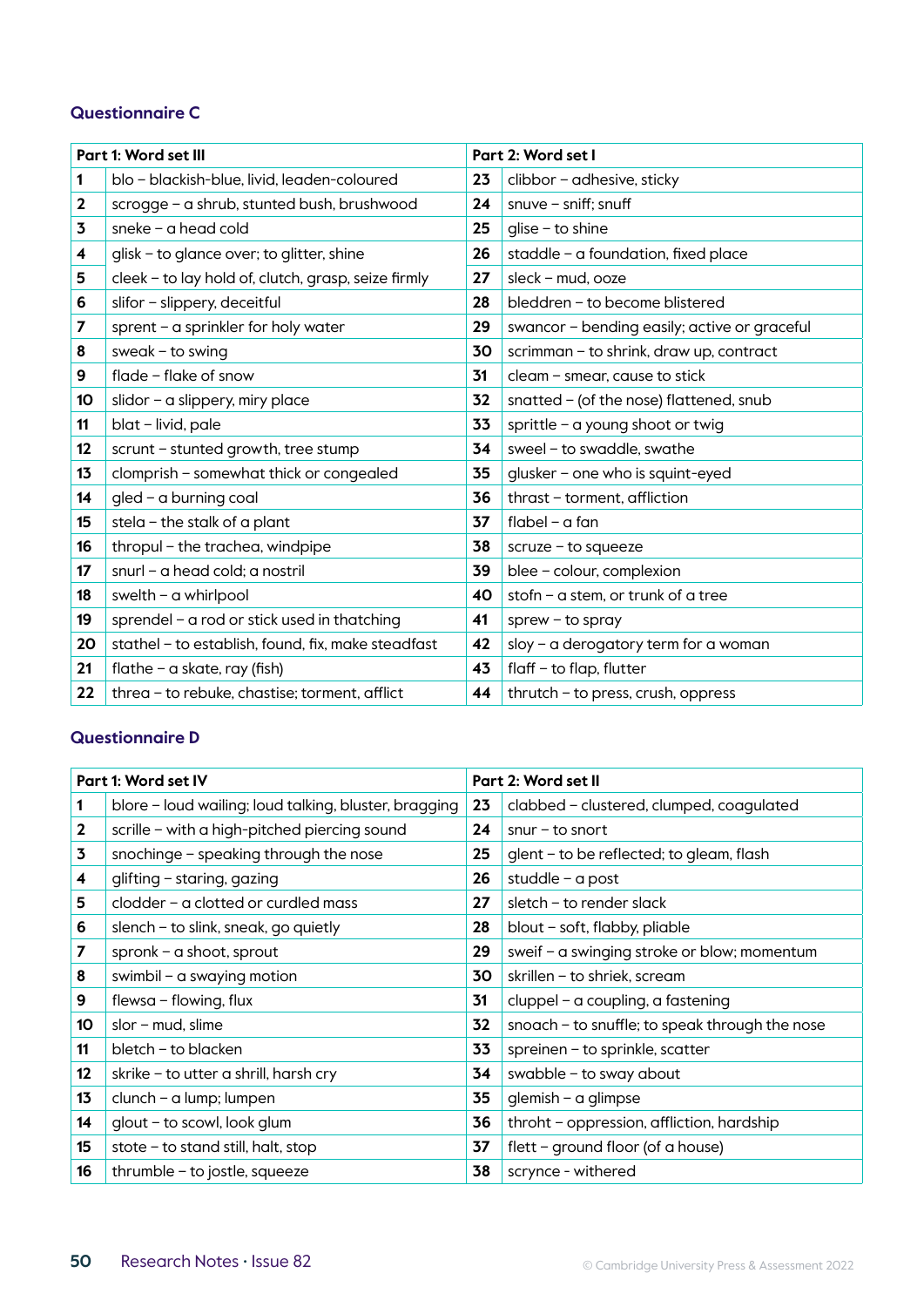|    | $snurt - to sneer$                        | 39 | blyscan - to be red, shine                      |
|----|-------------------------------------------|----|-------------------------------------------------|
| 18 | swaem - a trifler; a vain, foolish person | 40 | stooth - a post, pillar, prop                   |
| 19 | spra - to put forth branches, spring      | 41 | sprintle – a shoot, twig                        |
| 20 | stith - to set firmly; unyielding, strong | 42 | slike - slime, sludge                           |
| 21 | fletting - tangled mass of hair           | 43 | fleme - current of a stream; flight (flee)      |
| 22 | thrack - to pack full, fill, cram         | 44 | thrumen - to condense, compress, press in, cram |